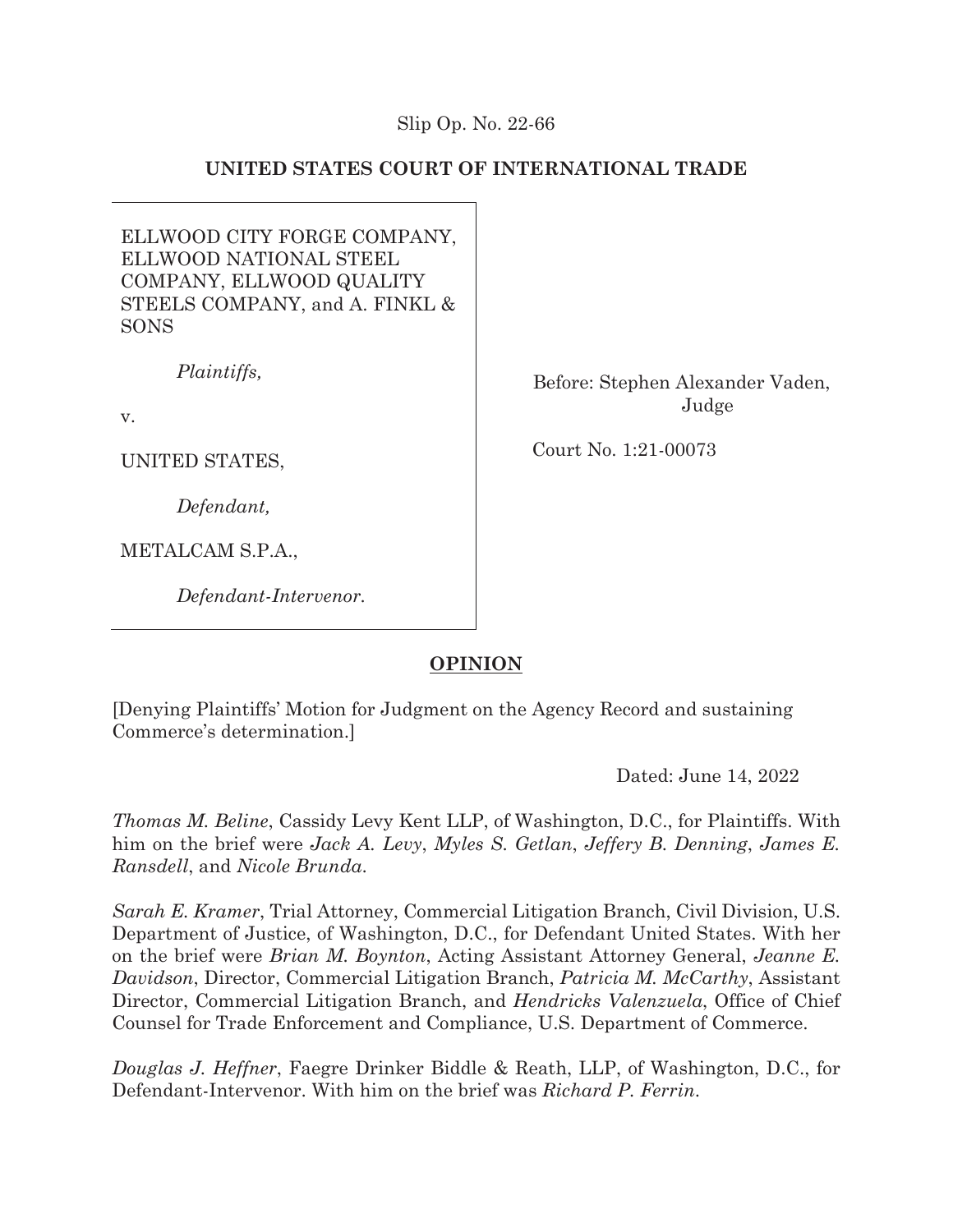**Vaden, Judge:** Ellwood City Forge Company, Ellwood National Steel Company, Ellwood Quality Steels Company, and A. Finkl and Sons (collectively Ellwood City and Plaintiffs) filed this case under Section 516A of the Tariff Act of 1930, as amended. Plaintiffs challenge certain aspects of the final determination in the less-than-fair-value investigation of forged steel fluid end blocks from Italy issued by the U.S. Department of Commerce (Commerce). Specifically, Plaintiffs challenge Commerce's decision to issue verification questionnaires in lieu of conducting on-site verification and Commerce's subsequent determination of a 7.33% dumping margin for Lucchini and a *de minimis* dumping margin for Metalcam S.p.A., both Italian producers of FEBs and mandatory respondents in this investigation. *See* Compl., ECF No. 6. Before the Court is the Plaintiffs' Rule 56.2 Motion for Judgment on the Agency Record. Pls.' Mot. J. Agency R. (Pls.' Mot.), ECF No. 21. For the reasons set forth below, the Court finds that Ellwood City failed to exhaust its administrative remedies with regard to its verification claim and that substantial evidence otherwise supports the agency's determination. Plaintiffs' Motion is **DENIED**.

#### **FACTUAL BACKGROUND**

 The products at issue in this case are forged steel fluid end blocks (FEBs) produced in Italy for import into the United States. The International Trade Commission described the types of FEBs included in the scope of its corresponding material injury investigation: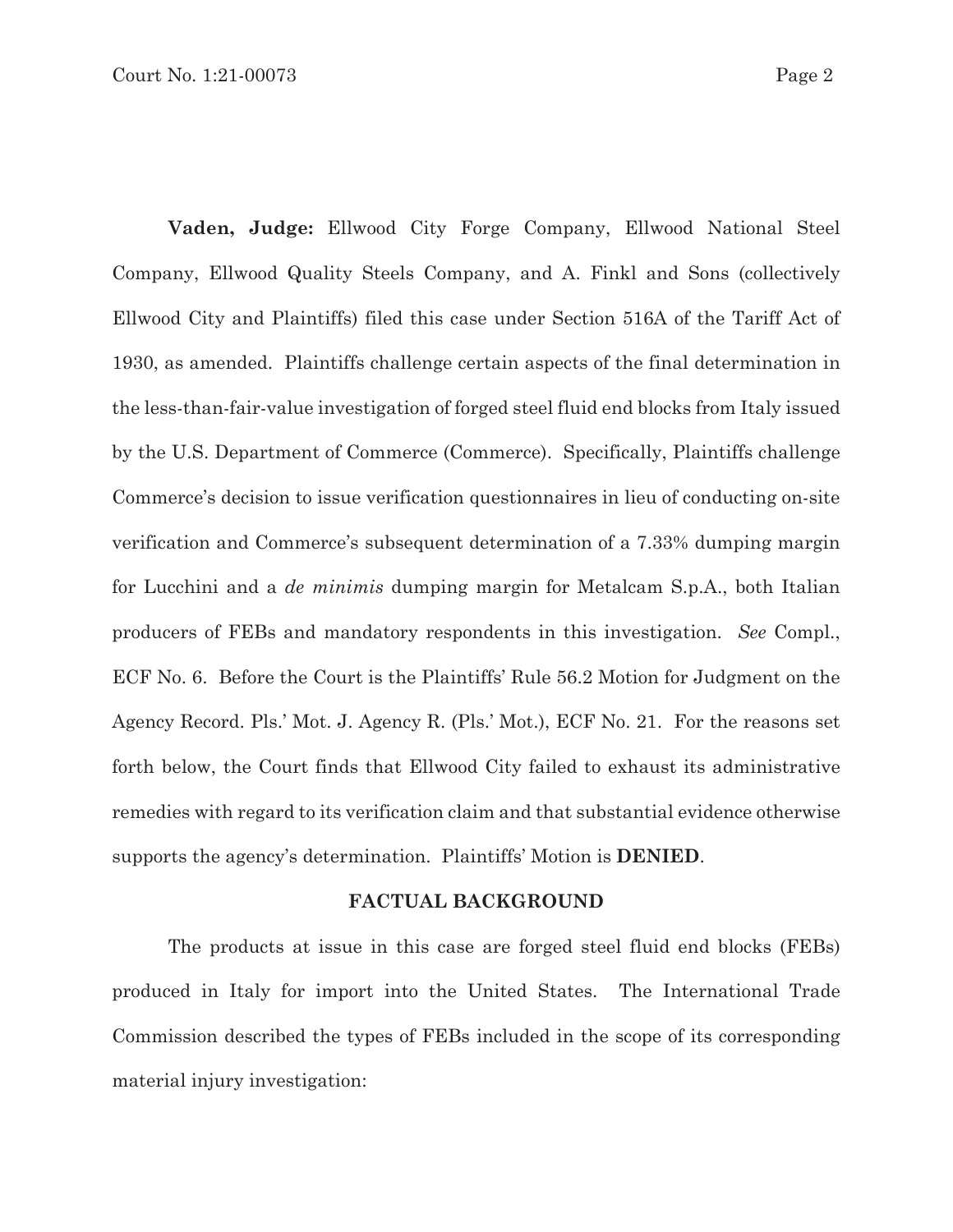The products covered by this investigation are forged steel fluid end blocks (fluid end blocks), whether in finished or unfinished form, and which are typically used in the manufacture or service of hydraulic pumps.

The term "forged" is an industry term used to describe the grain texture of steel resulting from the application of localized compressive force. Illustrative forging standards include, but are not limited to, American Society for Testing and Materials (ASTM) specifications A668 and A788. . . .

The products covered by this investigation are: (1) Cut-tolength fluid end blocks with an actual height (measured from its highest point) of 8 inches (203.2 mm) to 40 inches (1,016.0 mm), an actual width (measured from its widest point) of 8 inches (203.2 mm) to 40 inches (1,016.0 mm), and an actual length (measured from its longest point) of 11 inches (279.4 mm) to 75 inches (1,905.0 mm); and (2) strings of fluid end blocks with an actual height (measured from its highest point) of 8 inches (203.2 mm) to 40 inches (1,016.0 mm), an actual width (measured from its widest point) of 8 inches (203.2 mm) to 40 inches (1,016.0 mm), and an actual length (measured from its longest point) up to 360 inches (9,144.0 mm). . . .

A fluid end block may be imported in finished condition (i.e., ready for incorporation into a pump fluid end assembly without further finishing operations) or unfinished condition (i.e., forged but still requiring one or more finishing operations before it is ready for incorporation into a pump fluid end assembly). Such finishing operations may include: (1) Heat treating; (2) milling one or more flat surfaces; (3) contour machining to custom shapes or dimensions; (4) drilling or boring holes; (5) threading holes; and/or (6) painting, varnishing, or coating.

*Forged Steel Fluid End Blocks from Italy: Final Affirmative Determination of Sales* 

*at Less Than Fair Value*, 85 Fed. Reg. 79,998, Appendix I (Dec. 11, 2020) (Final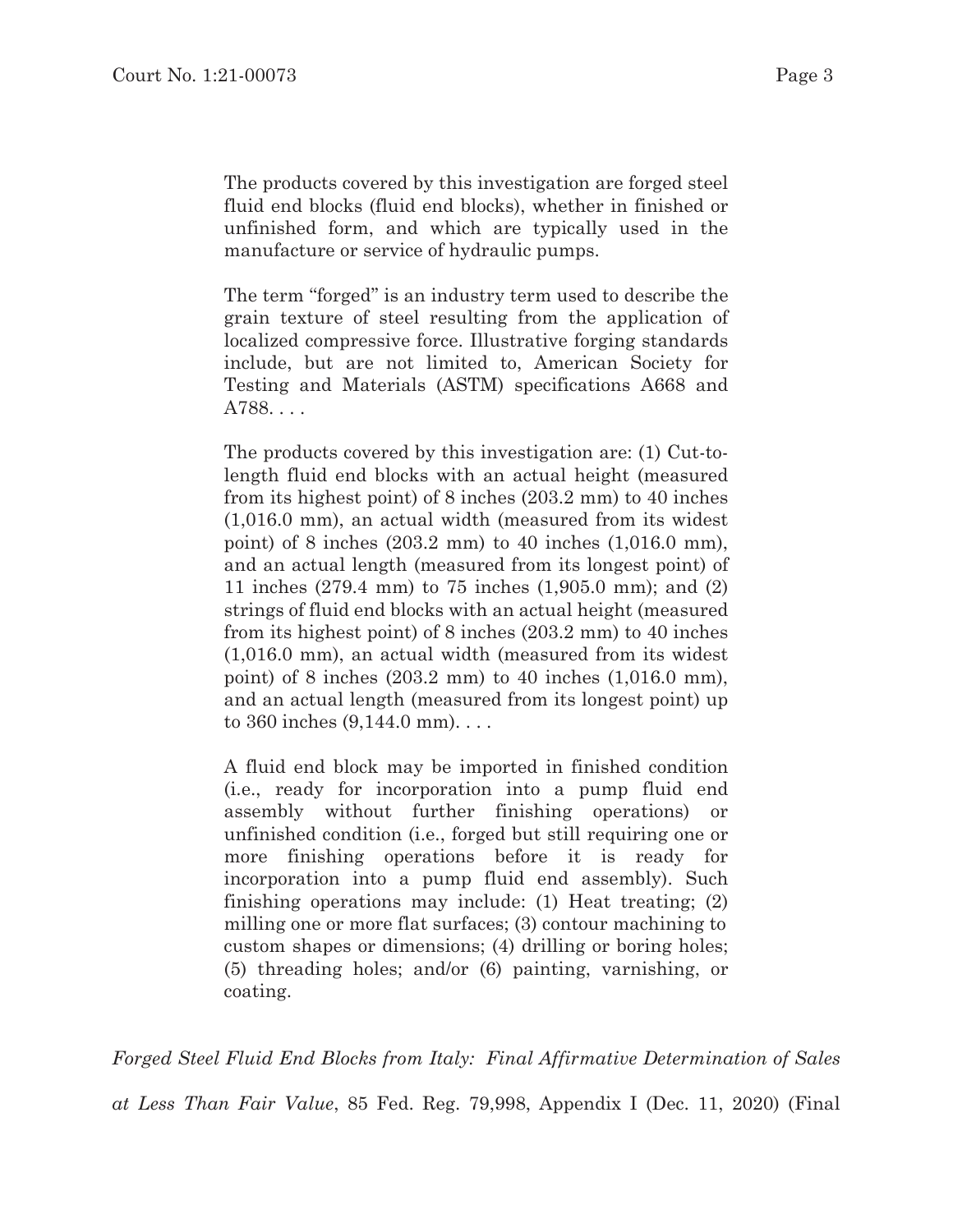Determination), J.A. at 83,315, ECF No. 29 (describing the particular characteristics of FEBs included in this investigation).

# **I. The Antidumping Investigation**

The investigation at issue began on December 19, 2019, when Plaintiffs filed a petition alleging that FEBs from Italy were being sold at less than fair market value in the United States. *Forged Steel Fluid End Blocks from the Federal Republic of Germany, India, and Italy: Initiation of Less-Than-Fair-Value Investigations*, 85 Fed. Reg. 2,394 (Jan. 15, 2020). Commerce initiated an investigation on January 15, 2020, and published its Respondent Selection Memorandum that identified Lucchini Mamé Forge S.p.A. (Lucchini) and Metalcam S.p.A. (Metalcam) as mandatory respondents on February 4, 2020. Decision Memorandum for the Preliminary Affirmative Determination in the Less-Than-Fair-Value Investigation of Forged Steel Fluid End Blocks from Italy (PDM) at 2, J.A. at 82,838, ECF No. 29. Commerce sent Lucchini and Metalcam a standard initial questionnaire on February 6, 2020, requesting information about the Italian producers' sales in the United States and costs of production. J.A. at 80,012, 80,165, ECF No. 29. Between March 3, 2020, and April 6, 2020, Metalcam and Lucchini submitted responses to each section of the initial questionnaire. J.A. at 80,318, 81,180, 81,838, 81,873, 82,081, 82,215, 82,377, ECF No. 29.

During the period that Metalcam and Lucchini submitted their questionnaire responses, the World Health Organization officially classified COVID-19 as a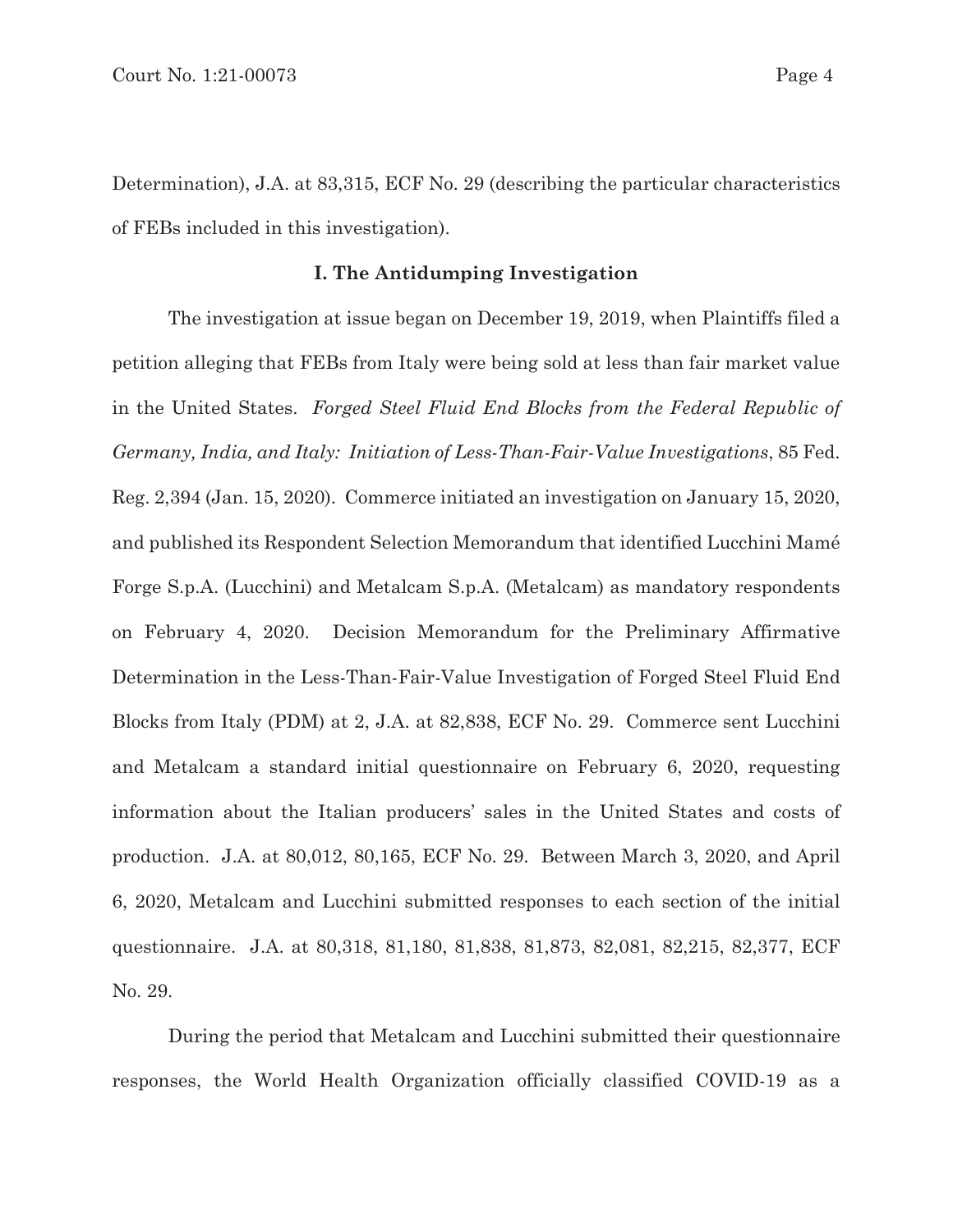pandemic. *WHO Director-General's opening remarks at the media briefing on COVID-19 - 11 March 2020*, WORLD HEALTH ORGANIZATION (Mar. 11, 2020) https://www.who.int/director-general/speeches/detail/who-director-general-sopening-remarks-at-the-media-briefing-on-covid-19---11-march-2020. On March 15, 2020, the Department of Commerce issued an agency-wide memo prohibiting all travel not "mission-critical and pre-approved by senior bureau leadership." DEP'T OF COMMERCE, *All Hands: Coronavirus Update (3-16-20)* https://bit.ly/commercecoronavirus. The CDC issued a Level 4 travel advisory, urging all U.S. citizens to avoid international travel on March 31, 2020. CENTERS FOR DISEASE CONTROL AND PREVENTION, Global Level 4 Health Advisory: Do Not Travel (Mar. 31, 2020).

On March 26, 2020, Commerce postponed the preliminary determination in the investigation by fifty days to July 16, 2020. *Forged Steel Fluid End Blocks from the Federal Republic of Germany, India and Italy: Postponement of Preliminary Determinations in the Less-Than-Fair-Value Investigations*, 85 Fed. Reg. 17,042 (March 26, 2020). Commerce continued its investigation of Italian FEBs during that period, issuing supplemental questionnaires to Metalcam and Lucchini between April 9, 2020, and June 17, 2020. PDM at 4, J.A. at 82,840, ECF No. 29. Metalcam and Lucchini responded to those questionnaires between April 29, 2020, and June 29, 2020. *Id.* Based on the initial information gathered from Metalcam and Lucchini, Commerce issued a Preliminary Affirmative Determination of Sales at Less Than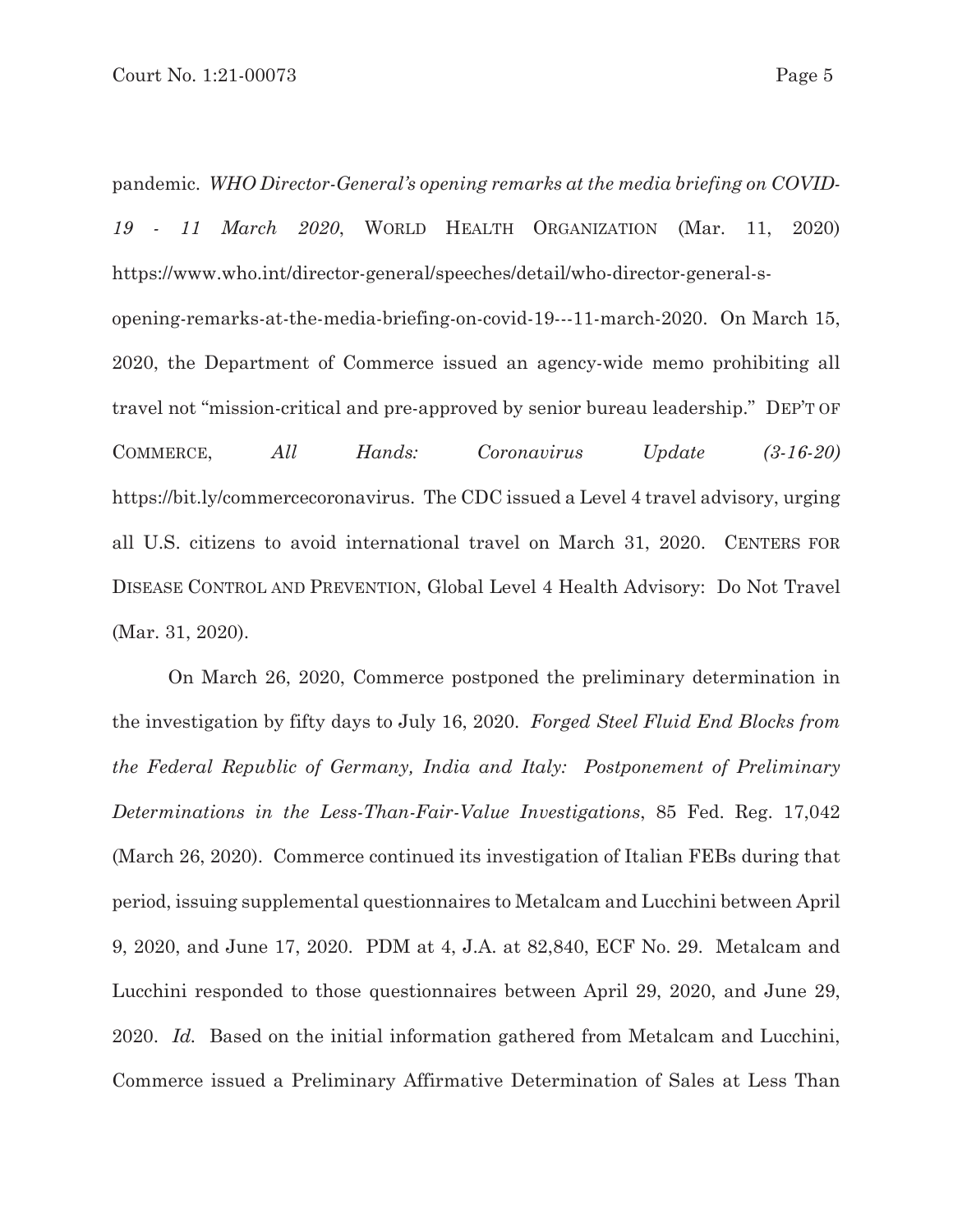Fair Value (SLTFV), with preliminary results of a zero percent dumping margin for Metalcam and 4.84% for Lucchini. *Forged Steel Fluid End Blocks from Italy: Preliminary Affirmative Determination of Sales at Less Than Fair Value, Postponement of Final Determination, and Extension of Provisional Measures*  (Prelim. Determination), 85 Fed. Reg. 44,500–01 (July 23, 2020), J.A. at 82,872, ECF No. 29.

The parties submitted multiple comments after Commerce issued its Preliminary Determination and before Commerce explained its intended verification method. In Ellwood City's August 4, 2020 comments, it directly addressed concerns about the verification procedures Commerce would undertake and gave specific suggestions. Ellwood City argued: "Insofar as Commerce conducts verification or issues a verification outline for prompt response from the respondents, Commerce should instruct that the respondents must provide source accounting records and not Excel worksheets as part of an answer and, in so doing, must not change any reported data . . . ." J.A. at 82,911, ECF No. 29. Ellwood City continued:

As discussed, the reported costs are incomplete, distorted, and unreliable. And with Commerce's ability to conduct a traditional verification in doubt, the integrity of these proceedings is in jeopardy . . . . [I]f Commerce determines that further verification is warranted, we urge Commerce not to give respondents authorization to once again correct erroneous sales and cost submissions. To that end, Commerce should ask respondents to finally support the record that they have provided. To date, gaps exist and reported costs have not been supported with anything other than respondents' say so. A decision to do otherwise would only invite further abuse of process by the respondents, particularly when they know that COVID-19 will likely prevent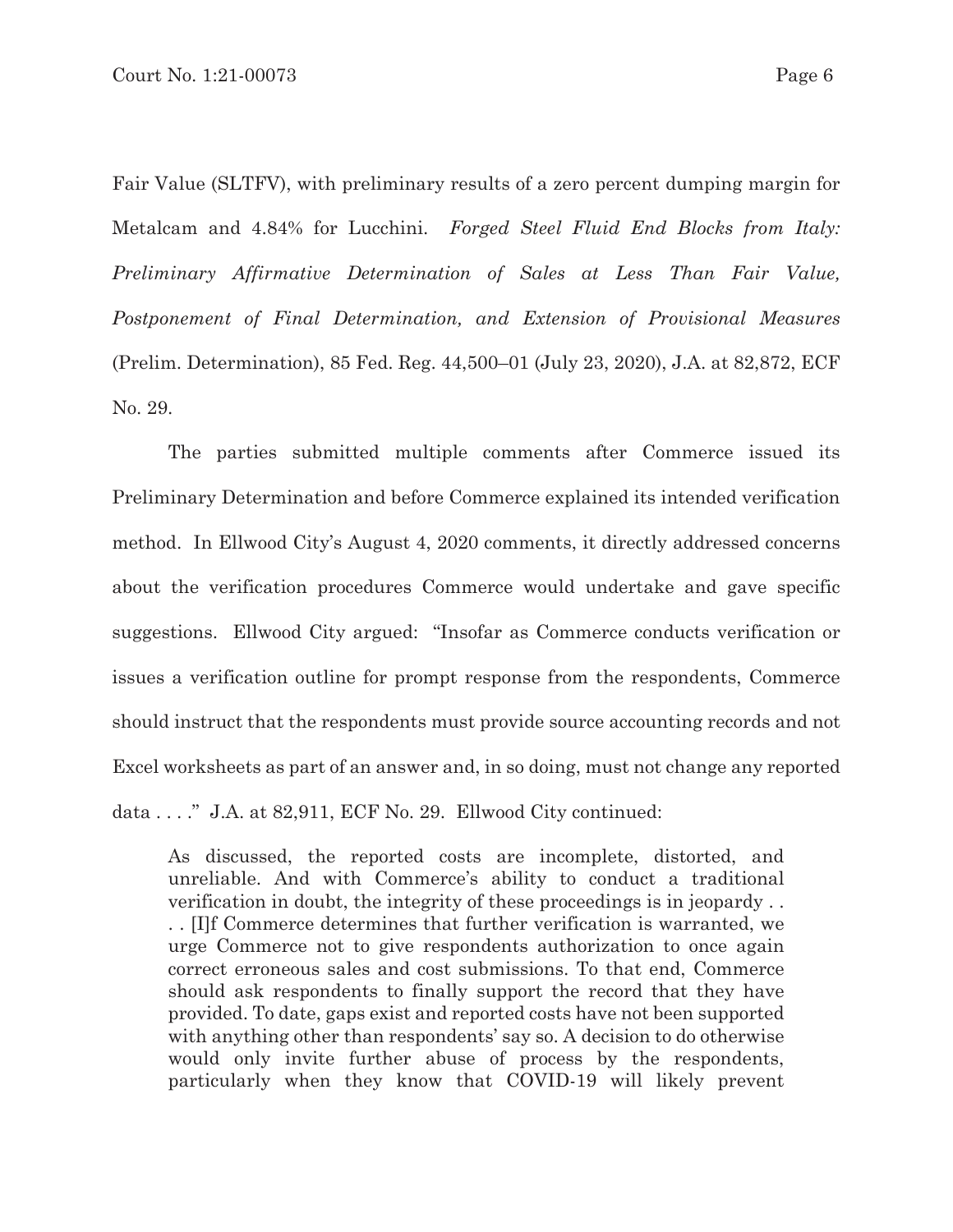Commerce from conducting a robust on-site verification, as contemplated under the statute.

### J.A. at 82,917–18, ECF No. 29.

On September 2, 2020, Commerce determined that "the global COVID-19 pandemic had made conducting on-site verification impossible" and thus issued questionnaires "in lieu of performing an on-site verification." Def.'s Resp. Opp'n Mot. J. Agency R. (Def.'s Resp.) at 5, ECF No. 23; Letter to Metalcam, J.A. at 3,027, ECF No. 30. Commerce explained that the purpose of the questionnaire was "to probe information . . . already submitted – not to obtain new information." Commerce Questionnaire in Lieu of Verification to Lucchini, J.A. at 82,922, ECF No. 29; Commerce Questionnaire in Lieu of Verification to Metalcam, J.A. at 82,927, ECF No. 29. As such, "the questions are similar to those that [Commerce] would normally ask during an on-site verification." *Id.* Metalcam and Lucchini requested extensions of ten and eight days, respectively, beyond the one-week time period Commerce allowed for their responses. Case A-475-840: Antidumping Duty Investigation of Forged Steel Fluid End Blocks from Italy: Lucchini Mamé Forge S.p.A. Extension Req. for Post-Prelim Questionnaire Resp. (Sept. 8, 2020), bar code 4023491-01, PR 338; Antidumping Duty Investigation of Forged Steel Fluid End Blocks from Italy: Extension Req. of Metalcam S.p.A. for Post-Prelim Questionnaire Resp. (Sept. 8, 2020), bar code 4023284-01, PR 337. Commerce explained, however, that granting such an extension would be inconsistent with Commerce's general verification procedures: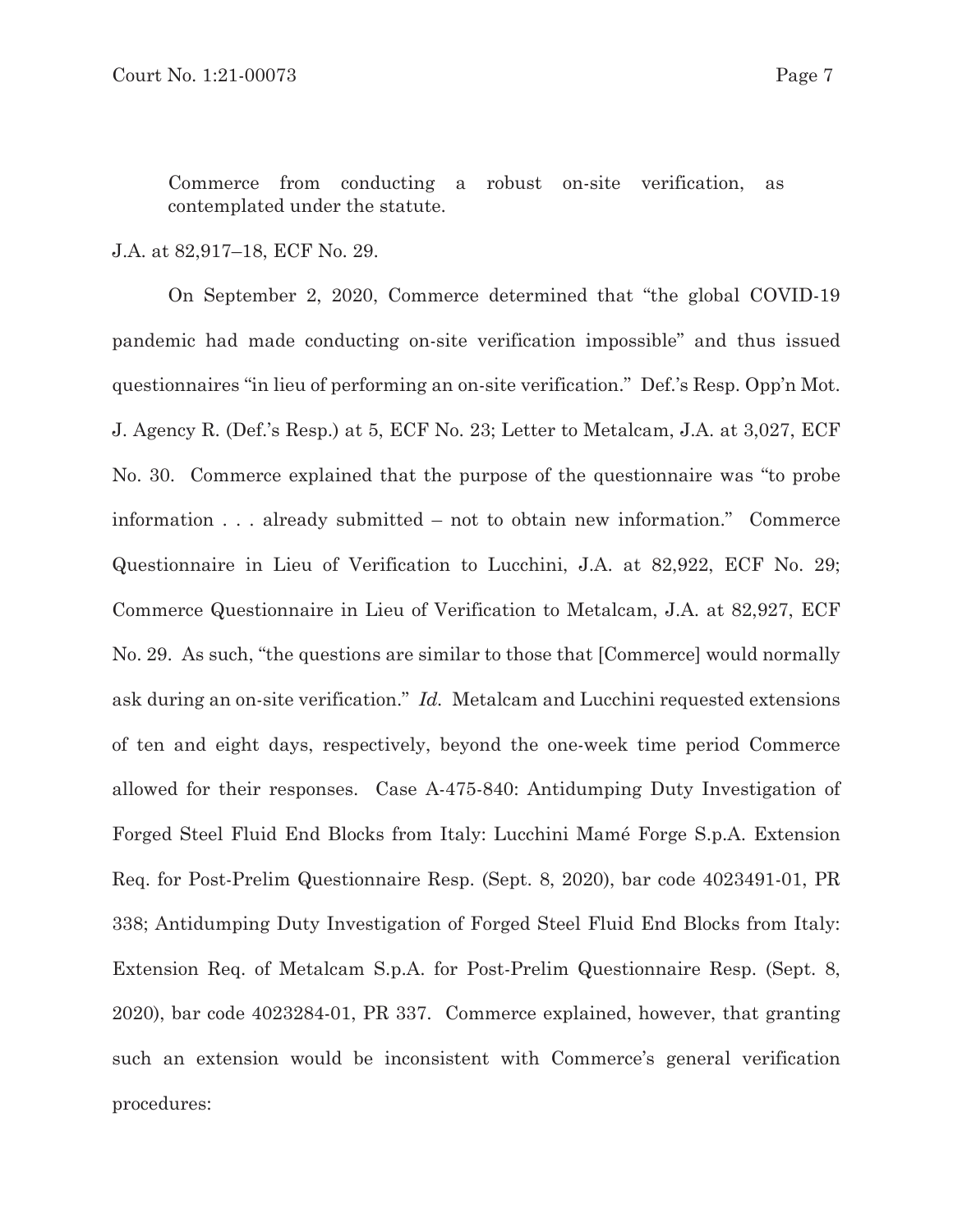Normally, Commerce provides respondents a verification outline one week in advance and expects the respondent to have prepared the documentation for each section of the verification outline during this time. Here, Metalcam has already been provided the equivalent of one week to prepare and submit information that amounts to a subset of what is typically requested in a verification outline. Further, unlike the impromptu questions that Commerce verifiers ask during the course of verification, Metalcam had one week to prepare answers to Commerce's specific requests for information. Moreover, Commerce's requests for information pertain to information Metalcam already provided on the record.

Commerce Response Partially Granting Extension, Doc. No. 4024158-01 (Sept. 9, 2020). Commerce ultimately granted the respondents a one-day extension, and Metalcam and Lucchini submitted responses on September 11, 2020. J.A. at 82,932, ECF No. 29.

Commerce issued the administrative briefing schedule on October 2, 2020; Metalcam and Ellwood City submitted administrative case briefs on October 20, 2020. Issues and Decision Memorandum for the Final Affirmative Determination in the Less-Than-Fair-Value Investigation of Forged Steel Fluid End Blocks from Italy at 2, J.A. at 83,283, ECF No. 29 (IDM). Ellwood City's submission repeatedly evinced acceptance of Commerce's verification questionnaires and indicated that the questionnaires fulfilled the purposes of verification. It observed that "[t]he factual record is meaningfully and substantively different than the factual record that existed at the time the U.S. Department of Commerce issued its *Preliminary Determination*, primarily as a result of Commerce's remote verification." Ellwood City Admin. Case Br. at 1, J.A. at 83,111, ECF No. 35. It elaborated: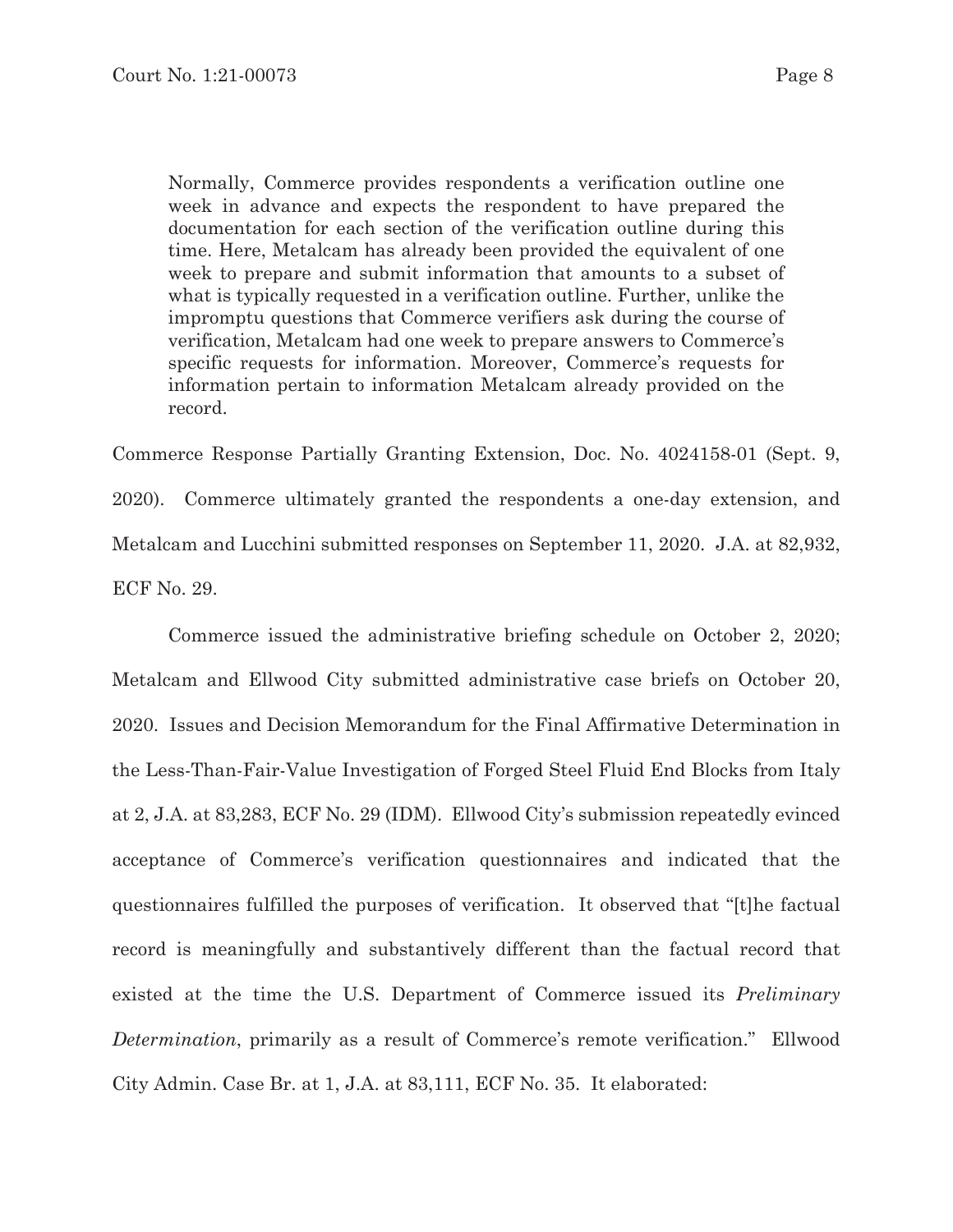Given that the COVID-19 global pandemic occurred in parallel with the conduct of this investigation, we firmly believe that respondents made a calculated judgment that verification would not occur in this investigation as required by law. Accordingly, respondents hid facts, obfuscated in responding to questionnaires, and withheld requested information that would shine light on their dumping. But they did not count on Commerce issuing the Verification Questionnaires in lieu of onsite, in-person verification. Insofar as they could not wiggle out of the requests within the Verification Questionnaires to support their reported costs by a specific and un-extended deadline, the Preliminary Determination, as is, can no longer stand and continue to be supported by substantial evidence.

*Id.* Positive references to "verification" abound throughout Ellwood City's brief. *See, e.g.*, *id.* at 2 ("But for Commerce's verification questionnaire, these issues may have gone undetected. . . . Commerce's verification has now revealed that . . . ."); *id.* at 3 ("Commerce's Verification Questionnaire instruct[ed] Lucchini to reconcile . . . ."); *id.* at 6 ("Th[e] verification exercise has definitively established that Metalcam's reported costs do not reconcile . . . ."); *id.* at 7 ("[V]erification has established that Metalcam supplied unexplained, unsupported, untranslated, and previously undisclosed [information] . . . . verification also undermined Metalcam's previously reported individual cost elements . . . . These failures, which only came to light in verifying Metalcam's responses, are substantial."); *id.* at 48 ("As a result of the information obtained in the Verification Questionnaire, Commerce should apply partial adverse facts available . . . ."); *id.* at 66–67 ("Commerce obtained additional information for these commissions in the Verification Response . . . ."); *id.* at 85 ("We are grateful for Commerce's Verification Questionnaires."). Metalcam and Lucchini returned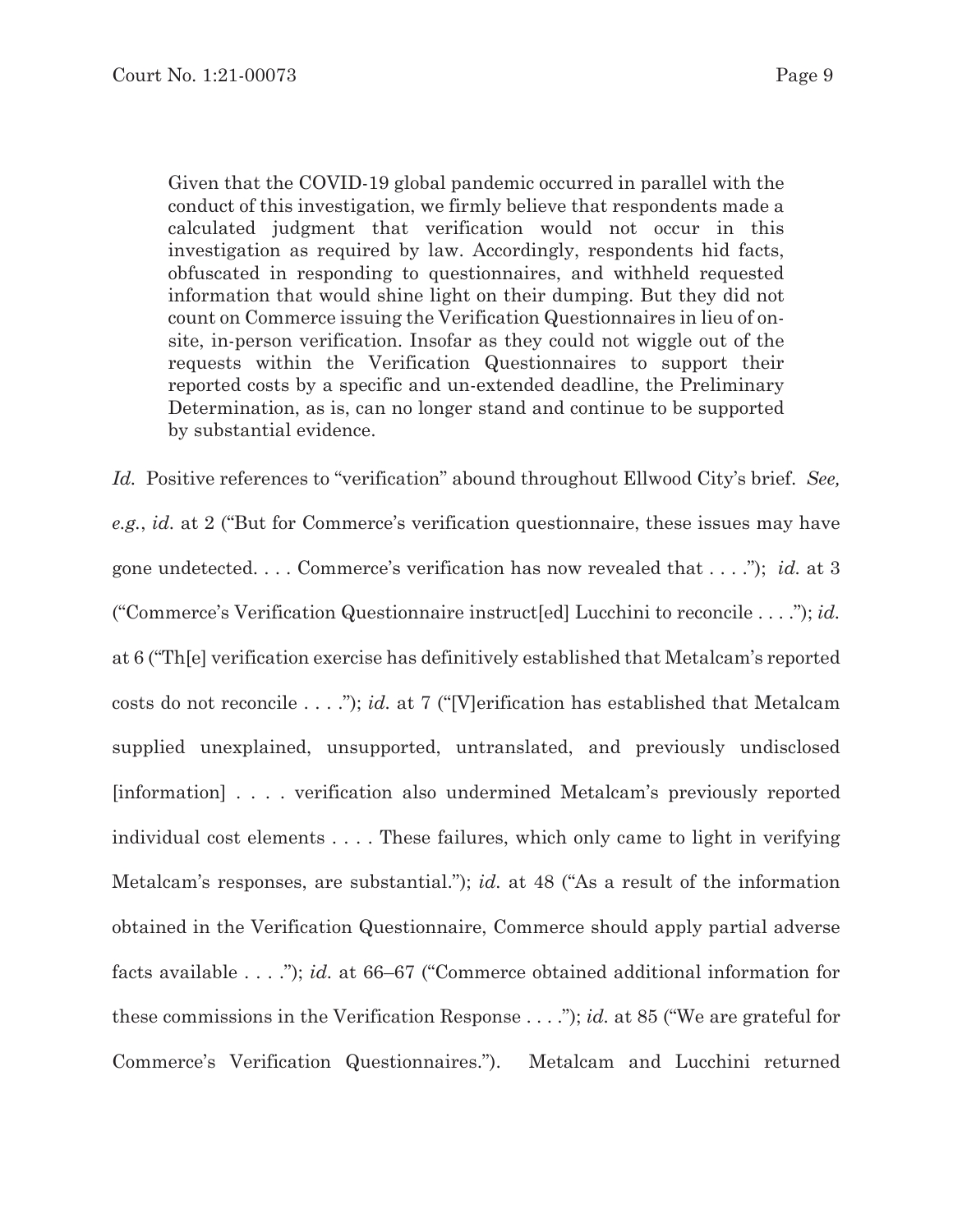rebuttal case briefs on November 2, 2020, and Ellwood City submitted its rebuttal case brief on November 10, 2020. J.A. at 83,283, ECF No. 29.

On November 13, Commerce held a virtual public hearing at the parties' request. At this hearing, counsel for Ellwood City repeatedly referred to "verification" and "verification questionnaires" without expressing any opposition to Commerce's chosen verification procedures. *See* Tr. Hearing, J.A. at 83,204, ECF No. 29. Instead, Ellwood City only questioned whether Metalcam and Lucchini had submitted verifiable information and argued that discrepancies in their responses prevented Commerce from being able to rely on the submitted information. *See id.* at 36:4–12. Ellwood City even went so far as to compliment Commerce for taking an "extraordinary step in these times of the coronavirus to issue a verification questionnaire," and Ellwood City was "glad [Commerce] did." *Id.* at 36:5–7.

On December 8, 2020, Commerce issued its Final Issues and Decision Memorandum (IDM), explaining in detail its decision to assign a dumping margin of zero to Metalcam and 7.33% to Lucchini. *See* IDM, J.A. at 83,282, ECF No. 29. Lucchini's rate was an increase from Commerce's preliminary determination of 4.84%. *Cf.* Prelim. Determination, 85 Fed. Reg. at 44,501, J.A. at 82,872, ECF No. 29. Commerce published the Final Affirmative Determination of Sales at Less than Fair Value on December 11, 2020. Final Determination, 85 Fed. Reg. 79,996, J.A. at 83,315, ECF No. 29.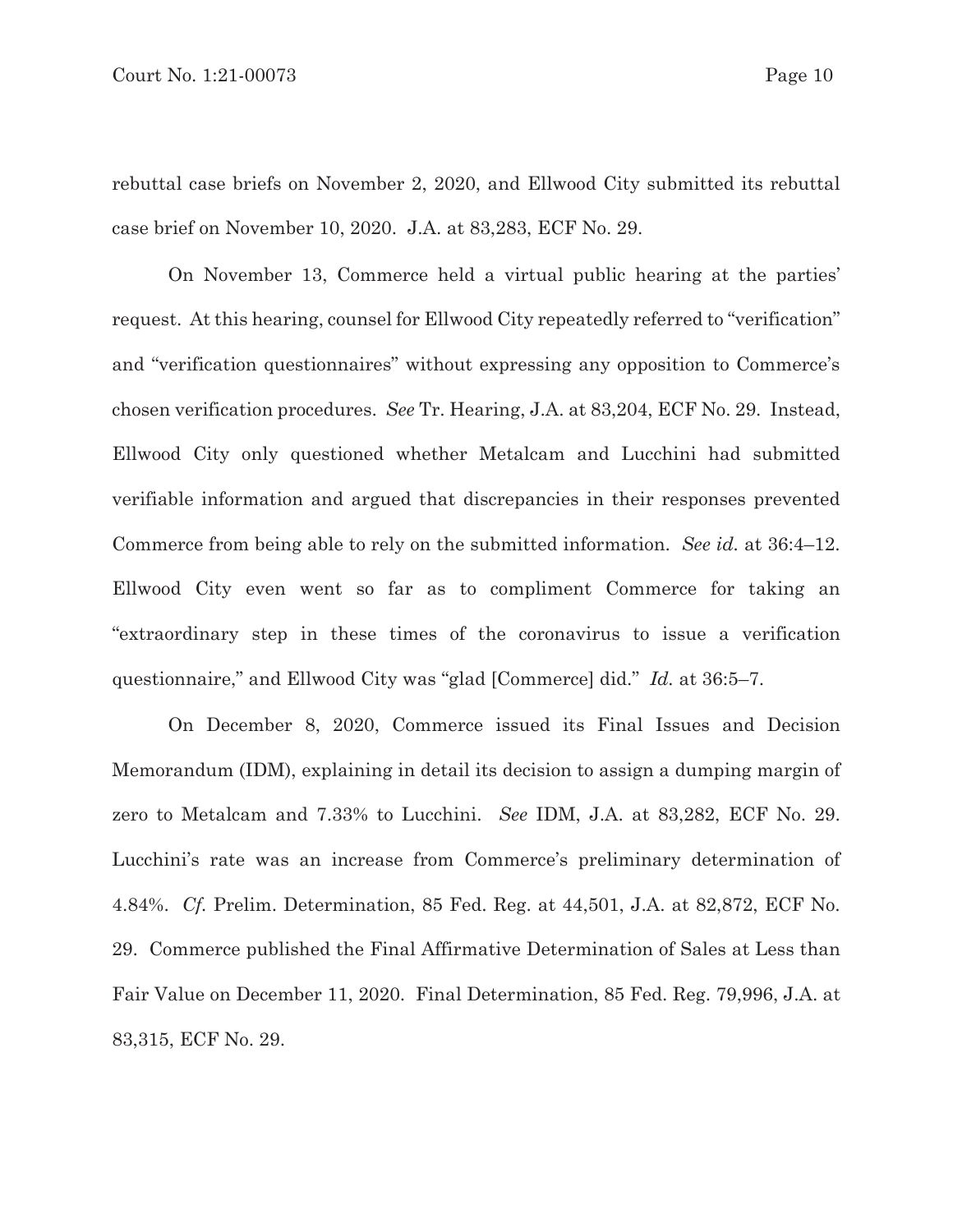### **II. The Present Dispute**

 In February 2021, Plaintiffs sued Commerce, challenging its final determination with regard to Metalcam and Lucchini. Compl., ECF No. 6. Metalcam moved to intervene as Defendant-Intervenor on March 19, 2021. Consent Mot. Intervene, ECF No. 10. Plaintiffs ask this Court to reverse Commerce's final determination on the bases that (1) Commerce's failure to conduct on-site verification was contrary to law; (2) its overall determination is unsupported by substantial evidence; and (3) Commerce acted arbitrarily by failing to apply facts available with an adverse inference. Pls.' Mot. at 14–16, ECF No. 21.

Commerce filed its response on October 8, 2021, asserting that (1) Plaintiffs waived their verification argument by failing to raise it during the administrative proceeding; (2) Commerce's verification procedures were consistent with statutory requirements and necessary given the worldwide pandemic; (3) Metalcam and Lucchini's responses were consistent; and (4) Commerce's reliance on them was supported by substantial evidence. Def.'s Resp. at 7, ECF No. 23. Defendant-Intervenor Metalcam's1 October 8, 2021, response similarly argued that (1) Commerce's verification procedures were within its discretion and fulfilled the statutory requirements and (2) Commerce's verification questionnaire elicited sufficient information such that Commerce's reliance on Metalcam's data was

<sup>&</sup>lt;sup>1</sup> Lucchini did not move to intervene in these proceedings.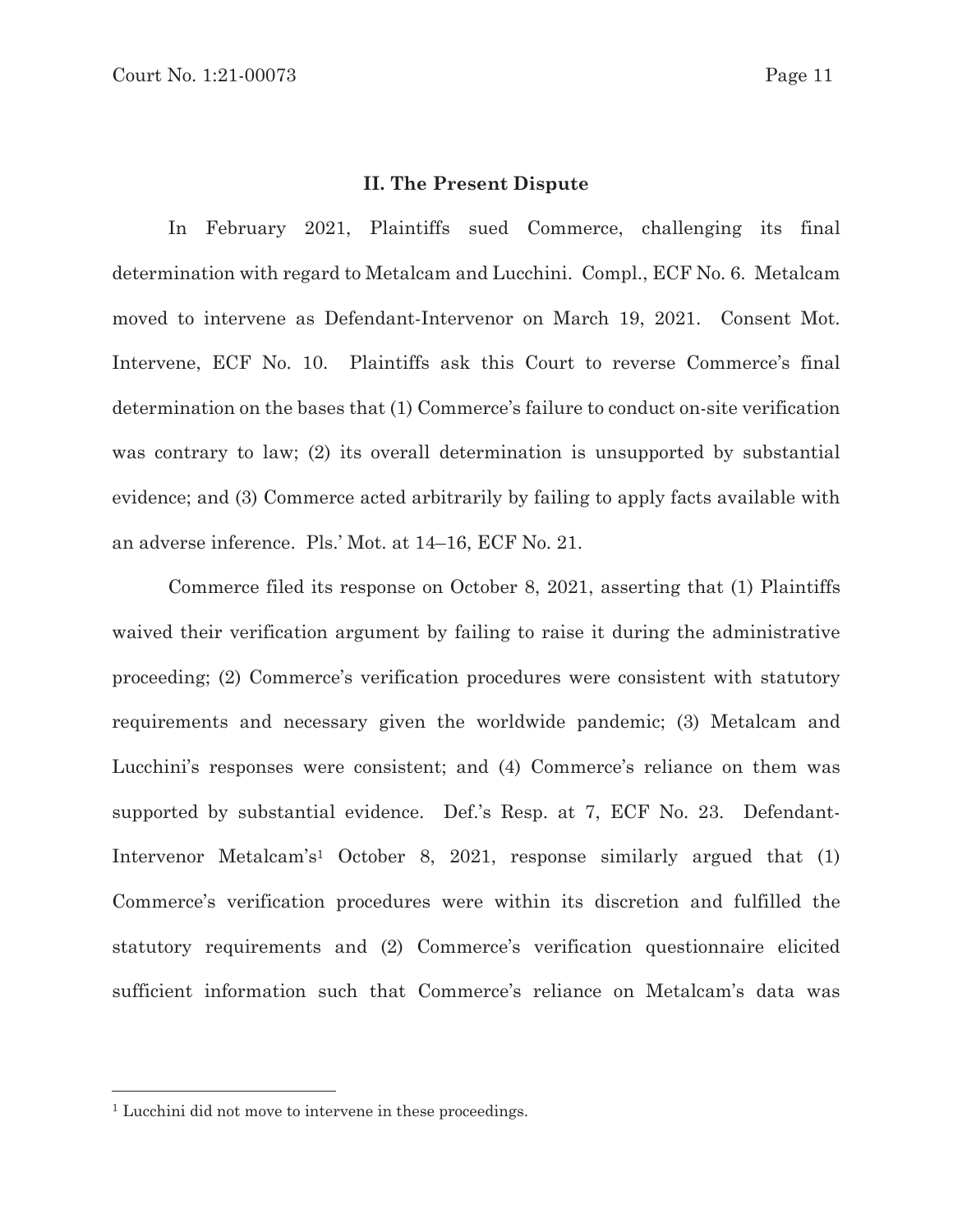supported by substantial evidence. Def.-Intervenor's Resp. Pls.' Mot. at 1–2, ECF No. 22. Plaintiffs filed a reply brief on November 5, 2021. Pls.' Reply, ECF No. 26.

The Court held oral argument on February 17, 2022. Oral Argument Transcript (Tr.), ECF No. 41. Despite multiple invitations, Plaintiffs' counsel could not direct the Court to any specific page in the administrative record where Plaintiffs raised the statutory on-site verification arguments they now vigorously propound. Tr. 7:2 ("[W]hat I'm looking for is a page number[.]"); Tr. 12:21–25 (Judge Vaden: "Give me the page number where you told them you wanted it in person." Plaintiffs: "So, Your Honor, we said at the July 2nd pre-preliminary comments, the need for rigorous verifications."); Tr. 110:16–17 (inviting parties to tell the Court "[h]ere's the page number you should go look at to prove I preserved this[.]"). Rather, Plaintiffs returned to the theme that Commerce did not treat the information it gathered in the way that Plaintiffs expected. Tr. 21:8–10 ("We didn't know their procedures were inadequate until they issued a decision memo when Commerce did not engage."). Commerce confirmed that, if Plaintiffs had raised the issue in the administrative case brief, it would have addressed the issue in the record. Tr. 46:24–25, 47:6–13.2

To give Plaintiffs a final chance to cite to the Court an instance in which they preserved their statutory verification argument, the Court allowed the parties to file

<sup>2</sup> When asked by the Court, "[I]f they had raised the objection at that point, you could have done something, couldn't you?," Commerce responded: "Absolutely, Your Honor. At the very least, it would have created a record for judicial review. It would have promoted administrative regularity. In terms of the verification report, it would have been possible perhaps to issue a verification report in that amount of time . . . . [S]o it is possible that Commerce could have done things, or at the very least address the concerns to create a record for judicial review." Tr. 46:24–25, 47:6–13.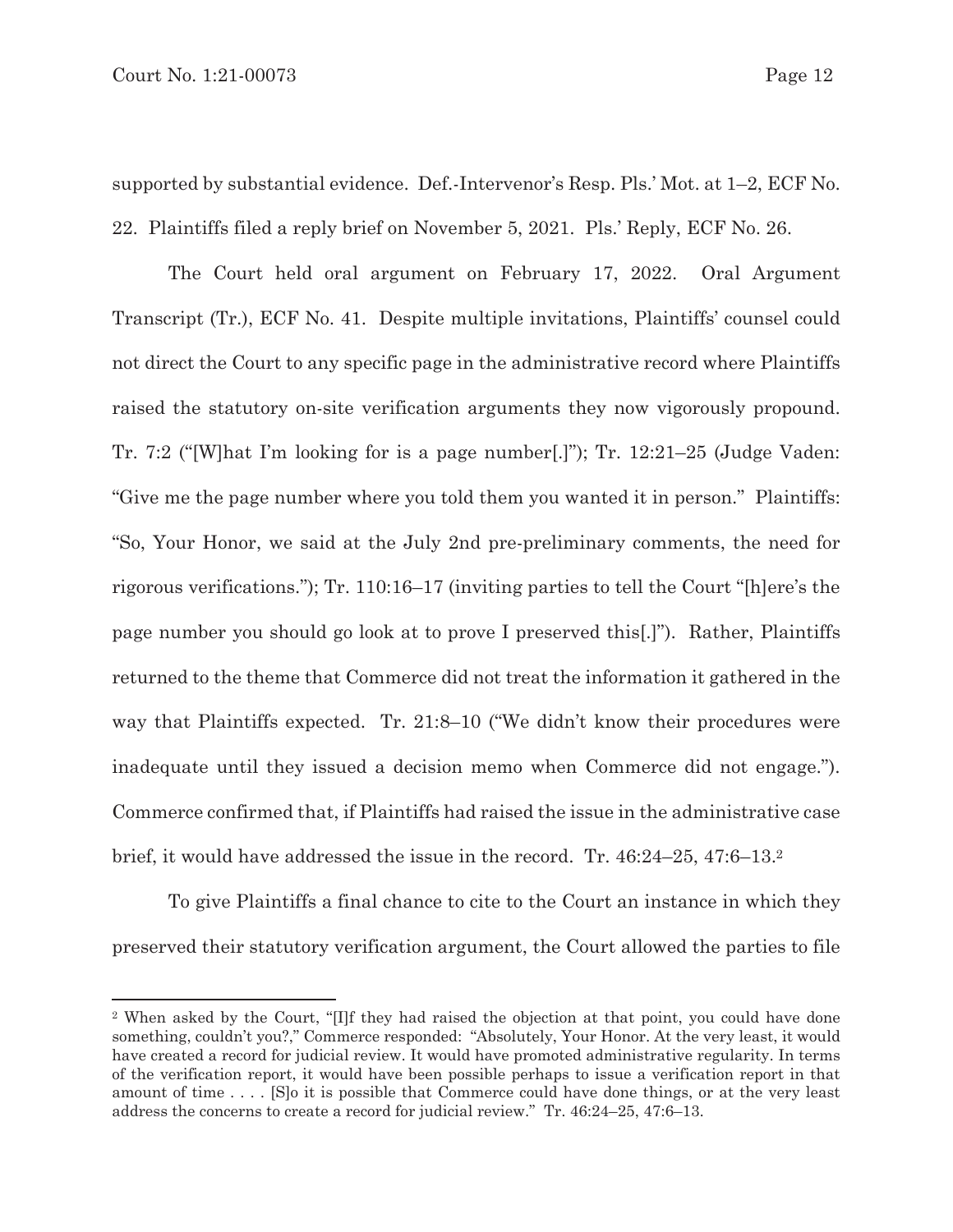an optional ten-page supplemental brief citing any additional evidence the Court should consider in its opinion. *See* Minute Order, ECF No. 37. Plaintiffs and Metalcam took advantage of the opportunity and filed their supplemental briefs on February 28, 2022. Pls.' Br. Summarizing Arguments, ECF No. 42; Letter Br. Def.- Intervenors, ECF No. 40. In their submission, Plaintiffs cited the three-paragraph "Conclusion" section of their post-preliminary determination comments. They worried about "the integrity of the proceedings" and therefore requested that:

Commerce should ask respondents to finally support the record that they have provided. To date, gaps exist and reported costs have not been supported with anything other than respondents' say so. A decision to do otherwise would only invite further abuse of process by the respondents, particularly when they know that COVID-19 will likely prevent Commerce from conducting a robust on-site verification, as contemplated under the statute.

J.A. at 82,918, ECF No. 29 (selectively quoted by Plaintiffs in Pls.' Suppl. Br. at 2, ECF No. 42). *Cf.* Pls.' Suppl. Br. at 2 (asserting that Plaintiffs "consistently and repeatedly stressed" their argument that on-site verification is legally mandatory). Even then, Plaintiffs did not object or suggest an alternative procedure for Commerce to employ. Plaintiffs instead confirmed their understanding that Commerce would not engage in its traditional "on-site verification."

### **JURISDICTION AND STANDARD OF REVIEW**

This Court has exclusive jurisdiction over Ellwood City's challenge to Commerce's Final Determination under 19 U.S.C. § 1516a(a)(2)(B)(i) and 28 U.S.C. § 1581(c), which grant the Court authority to review actions contesting final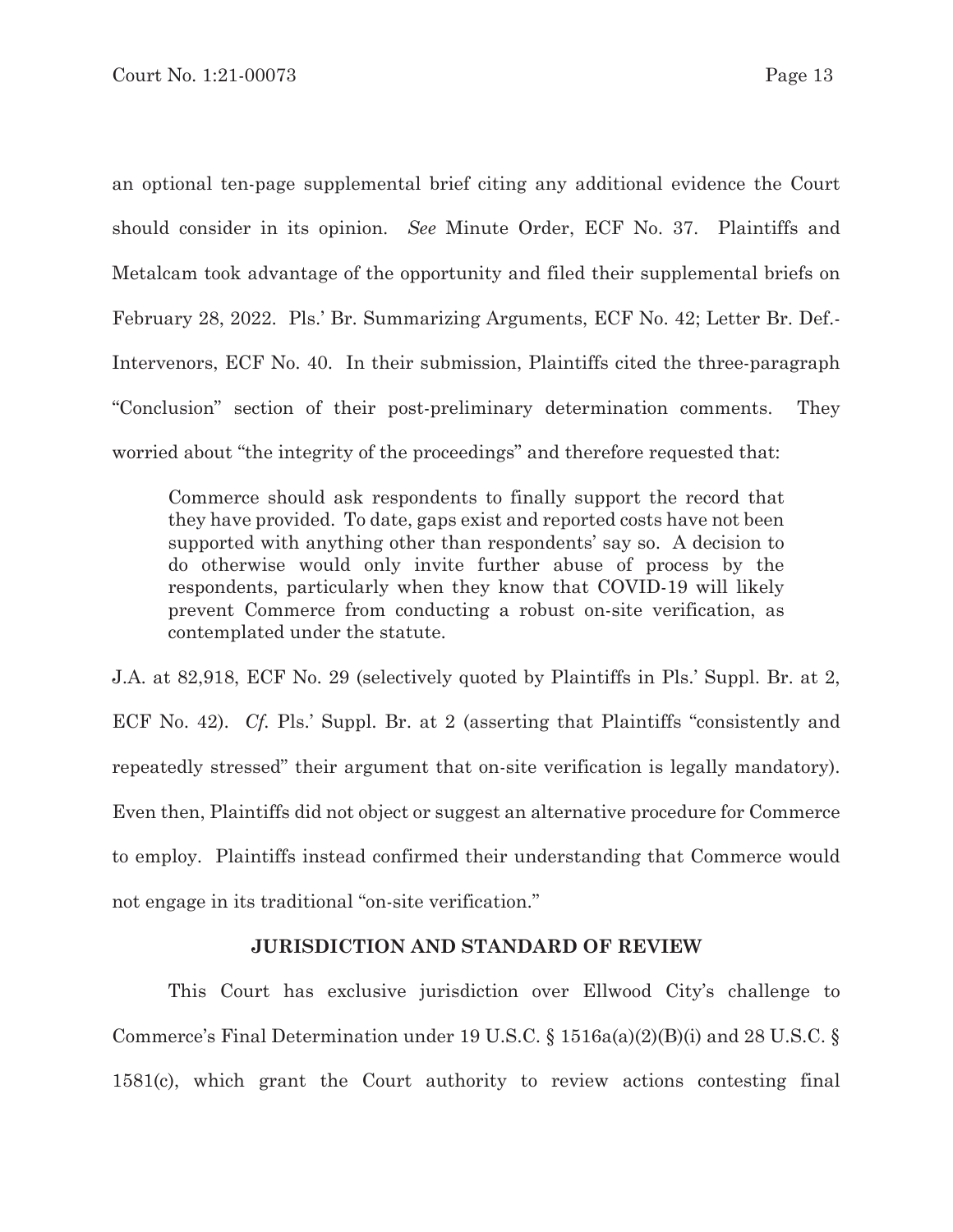affirmative determinations, including any negative part of such determinations, in an antidumping order. The Court must sustain Commerce's "determination, finding, or conclusion" unless it is "unsupported by substantial evidence on the record, or otherwise not in accordance with law." 19 U.S.C.  $\S$  1516a(b)(1)(B)(i). If the determinations are either unsupported by substantial evidence or not in accordance with the law, the Court must "hold unlawful any determination, finding, or conclusion found." *Id.* This standard requires that Commerce thoroughly examine the record and "articulate a satisfactory explanation for its action including a rational connection between the facts found and the choice made." *Motor Vehicle Mfrs. Ass'n of U.S., Inc. v. State Farm Mut. Auto. Ins. Co.*, 463 U.S. 29, 43 (1983) (internal quotation marks and citation omitted); *accord Tianjin Magnesium Int'l Co. v. United States*, 722 F.Supp.2d 1322, 1328 (CIT 2010). "[T]he question is not whether the Court would have reached the same decision on the same record[;] rather, it is whether the administrative record as a whole permits Commerce's conclusion." *See New Am. Keg v. United States*, No. 20-0008, 2021 WL 1206153, at \*6 (CIT Mar. 23, 2021). "It is not for this court on appeal to reweigh the evidence or to reconsider questions of fact anew." *Trent Tube Div., Crucible Materials Corp. v. Avesta Sandvik Tube AB*, 975 F.2d 807, 815 (Fed. Cir. 1992).

Reviewing agency determinations, findings, or conclusions for substantial evidence, the Court assesses whether the agency action is reasonable given the record as a whole. *Nippon Steel Corp. v. United States*, 458 F.3d 1345, 1351 (Fed. Cir. 2006);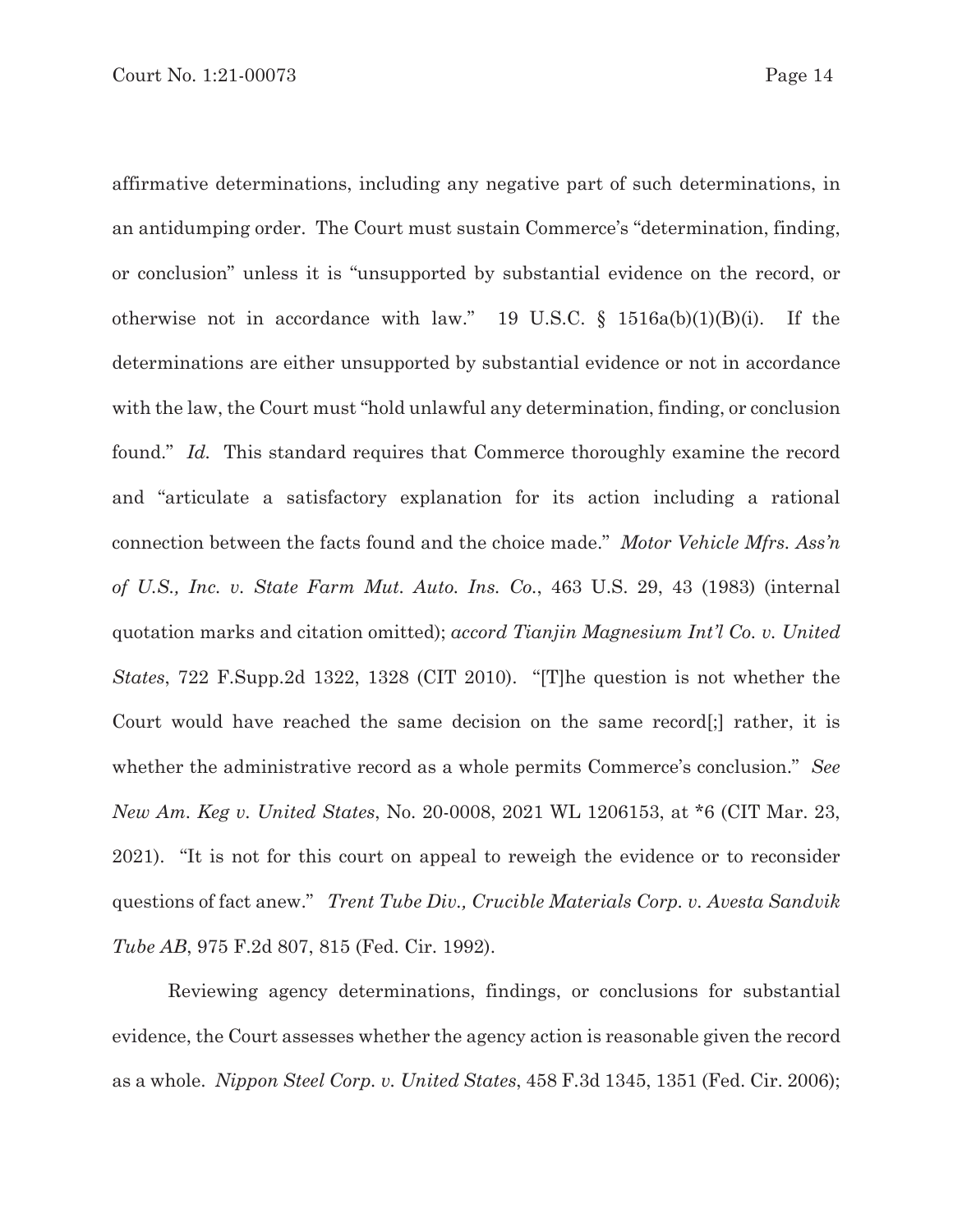*see also Universal Camera Corp. v. NLRB*, 340 U.S. 474, 488 (1951) ("The substantiality of evidence must take into account whatever in the record fairly detracts from its weight."). The Federal Circuit has described "substantial evidence" as "such relevant evidence as a reasonable mind might accept as adequate to support a conclusion." *DuPont Teijin Films USA v. United States*, 407 F.3d 1211, 1215 (Fed. Cir. 2005) (quoting *Consol. Edison Co. v. NLRB*, 305 U.S. 197, 229 (1938)).

### **DISCUSSION**

#### **I. Summary**

 The "major issue" presented by Plaintiffs' Motion for Judgment on the Agency Record is whether Commerce's verification methodology in the underlying investigation was consistent with statutory mandates. Pls.' Mot. at 14, ECF No. 21. Commerce argues that Plaintiffs waived the verification argument by failing to address it during the administrative proceeding. Def.'s Resp. at 11, ECF No. 23. After reviewing the administrative record and the arguments in this case, the Court finds that Plaintiffs failed to exhaust their administrative remedies. Ellwood City did not challenge Commerce's failure to perform an on-site verification during the pendency of the administrative proceeding, much less include the argument in its final brief before the agency as required by regulation. Instead, it complimented the agency for its verification procedures — until those procedures resulted in a final determination not to Ellwood City's liking.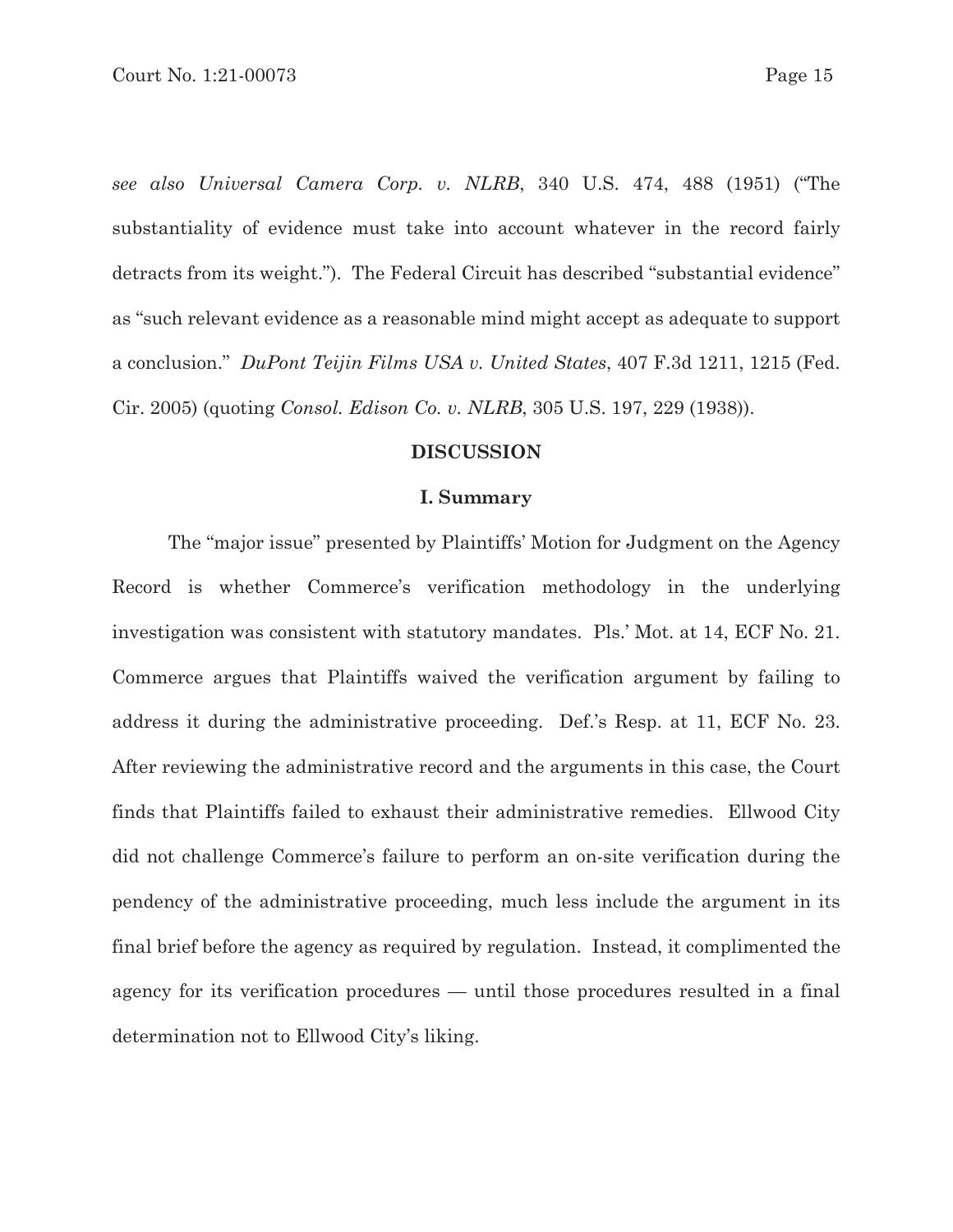Furthermore, neither of the potentially relevant exhaustion exceptions allow the verification claim to proceed. The Court finds that submitting Plaintiffs' verification argument would not have been futile. Indeed, the agency could have modified its procedures or addressed Plaintiffs' concerns on the record had Plaintiffs raised their objection first before the agency. Plaintiffs' own explanation of their legal claim relies on past agency practice, indicating that the inquiry is one that will require, in part, a factual record. It therefore cannot qualify for the pure-questionof-law exception.

 In addition to the "major issue" of verification procedure, Plaintiffs make a number of secondary claims that they *did* address to the agency during the underlying investigation. Plaintiffs dispute Commerce's evaluation of Metalcam's records reconciliation, its perceived data discrepancies, its costs and sales data, and Lucchini's steel ingot yield losses. Pls.' Mot. at 28–38, ECF No. 21. However, after examining the record, the Court finds that these objections lack merit. They ask the Court to "reweigh the evidence," which is impermissible under the substantial evidence standard. That standard applied to the record evidence supports Commerce's final determination with respect to Plaintiffs' preserved objections. *Trent Tube Div.,* 975 F.2d at 815. Because Ellwood City failed to properly raise its verification argument during the administrative proceedings and because substantial evidence supports Commerce's remaining findings, Ellwood City's Motion is **DENIED**.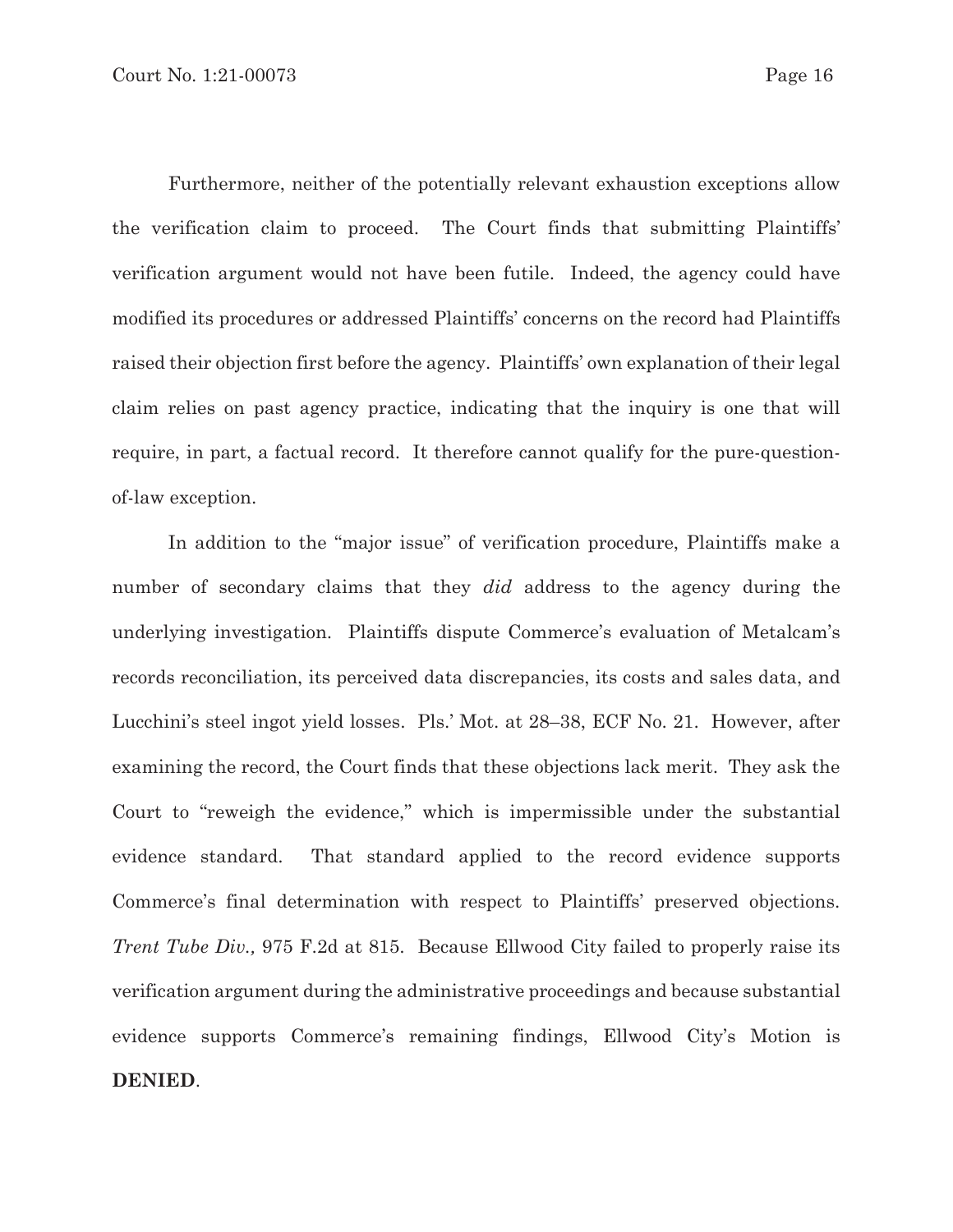### **II. Administrative Exhaustion**

Ellwood City waived its verification argument when it failed to object to Commerce's verification methodology during the antidumping investigation. The CIT requires the exhaustion of administrative remedies "where appropriate," a requirement it interprets strictly. 28 U.S.C. § 2637(d); *Corus Staal BV v. U.S.*, 502 F.3d 1370, 1379 (Fed. Cir. 2007). In evaluating this requirement, the determinative question is whether Commerce was "put on notice" of the argument, not whether the argument was raised in exactly the same words before the agency. *Trust Chem Co. v. U.S.*, 791 F.Supp.2d 1257, 1268 n.27 (CIT 2011). Here, Commerce was not put on notice of Ellwood City's argument because Ellwood City never objected to Commerce's "questionnaire in lieu of on-site verification" during the investigation. Though Ellwood City claims two exhaustion exceptions save it from its failure to raise the issue, its argument was neither futile nor a pure question of law.

The Supreme Court has long "acknowledged the general rule that parties exhaust prescribed administrative remedies before seeking relief from the federal courts. . . . Exhaustion is required because it serves the twin purposes of protecting administrative agency authority and promoting judicial efficiency." *McCarthy v. Madigan*, 503 U.S. 140, 144–45 (1992). "[D]eference to Congress' delegation of authority" means that "agencies, not the courts, ought to have primary responsibility for the programs that Congress has charged them to administer." *Id.* This is especially the case when "the action under review involves exercise of the agency's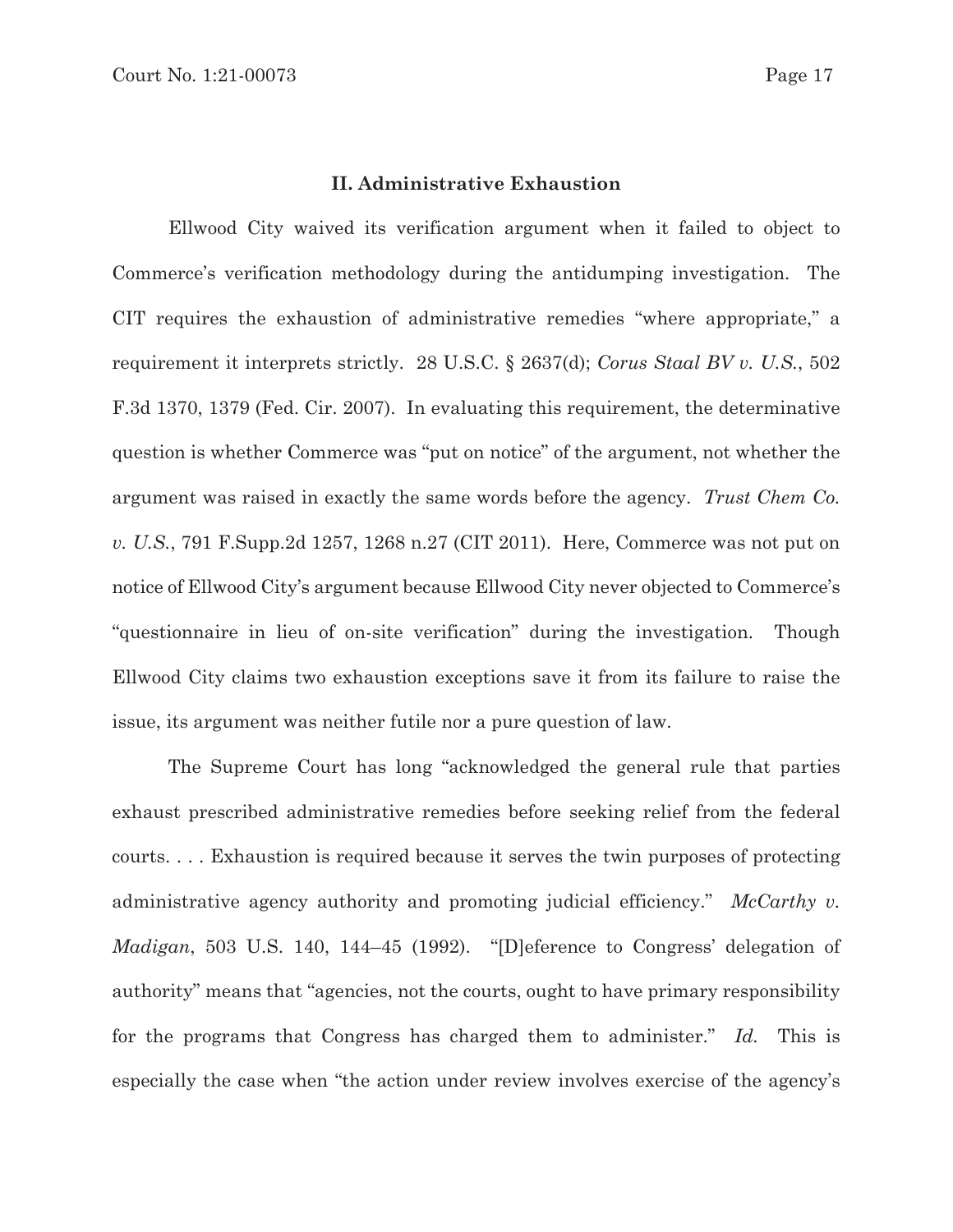discretionary power or when the agency proceedings in question allow the agency to apply its special expertise." *Id.*

Consequently, the doctrine of administrative exhaustion recognizes that "an agency ought to have an opportunity to correct its own mistakes with respect to the programs it administers before it is haled into federal court." *Id.* Exhaustion thereby promotes judicial efficiency because it requires parties to make arguments first before the agency that the agency may then moot before they reach court. When administrative exhaustion does not resolve an issue before it reaches a courtroom, exhaustion still "produce[s] a useful record for subsequent judicial consideration, especially in a complex or technical factual context." *Id.*

Statutory law mandates that "the Court of International Trade shall, where appropriate, require the exhaustion of administrative remedies" in an antidumping order review. 28 U.S.C. § 2637(d). Department of Commerce regulations are even more explicit. In an antidumping investigation, parties must submit a case brief that presents "all arguments that continue in the submitter's view to be relevant to the Secretary's final determination or final results, including any arguments presented before the date of publication of the preliminary determination or preliminary results." 19 C.F.R. § 351.309(c)(2). In other words, Commerce's regulation provides that parties must state all relevant arguments in their final brief to the agency or forever hold their peace. *See id.* Although "applying exhaustion principles in trade cases is subject to the discretion of the judge of the Court of International Trade"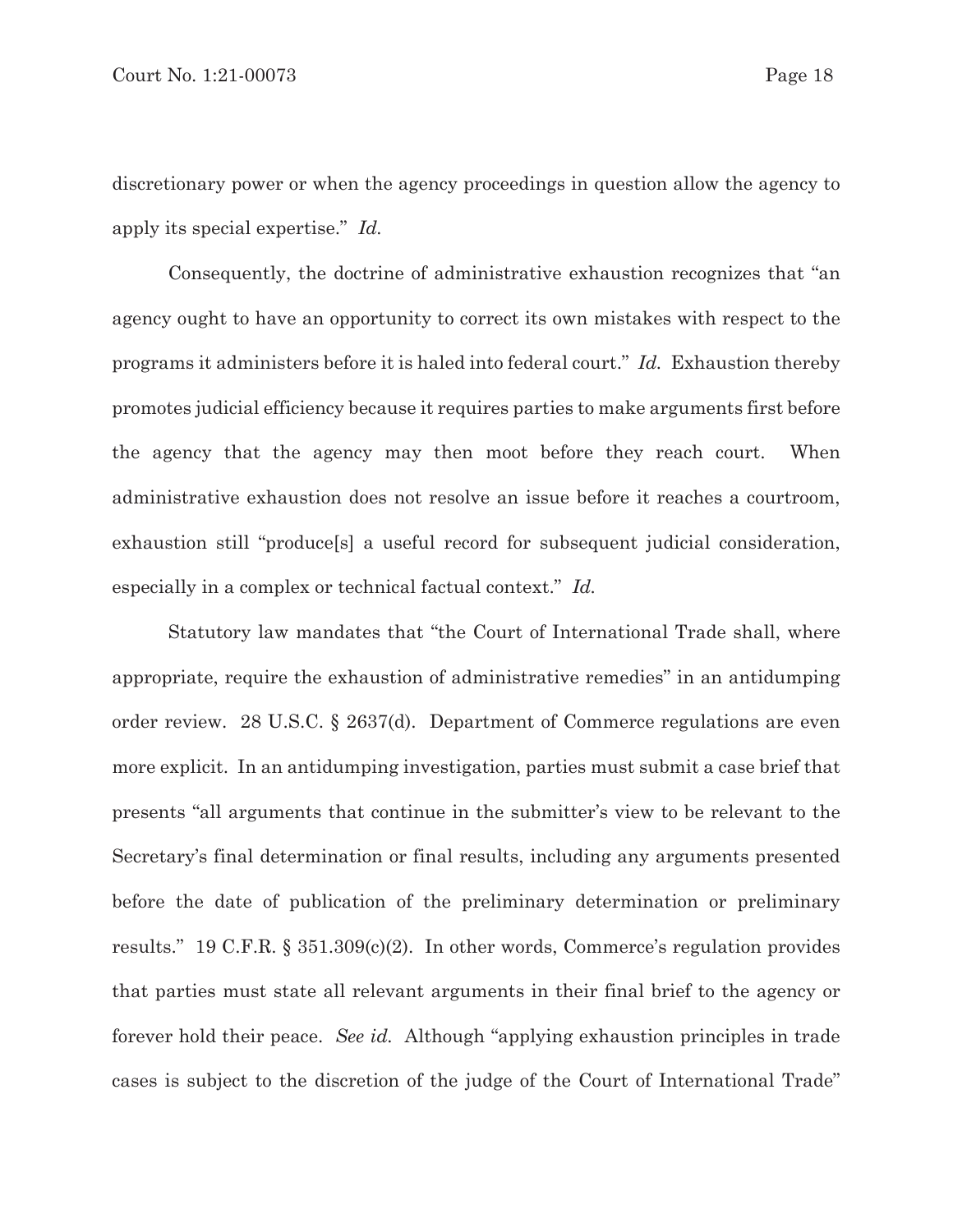because the "statutory injunction is not absolute," Commerce's regulation gives the exhaustion requirement extra weight. *Corus Staal*, 502 F.3d at 1379 (noting that the presence of the regulation means that exhaustion is not merely "a creature of court decision"); *see generally Hormel v. Helvering*, 312 U.S. 552, 556 (1941) (explaining the importance of exhausting arguments before administrative agencies). Consequently, "the Court of International Trade generally takes a 'strict view' of the requirement that parties exhaust their administrative remedies before the Department of Commerce in trade cases." *Corus Staal*, 502 F.3d at 1379. "[A] party's failure to raise an argument before Commerce constitutes a failure to exhaust its administrative remedies." *Qingdao Sea-Line Trading Co. v. United States*, 766 F.3d 1378, 1388 (Fed. Cir. 2014).

In determining whether a party has exhausted its administrative remedies, "[t]he determinative question is whether Commerce was put on notice of the issue, not whether Plaintiff's exact wording below is used in the subsequent litigation." *Trust Chem Co.*, 791 F.Supp.2d at 1268 n.27. The Court strikes a balance here. Although a plaintiff "cannot circumvent the requirements of the doctrine of exhaustion by merely mentioning a broad issue without raising a particular argument," the Court will also find "plaintiff's brief statement of the argument is sufficient *if* it alerts the agency to the argument with reasonable clarity and avails the agency with an opportunity to address it." *Luoyang Bearing Corp. v. United States*, 347 F.Supp.2d 1326, 1352 (CIT 2004) (emphasis added).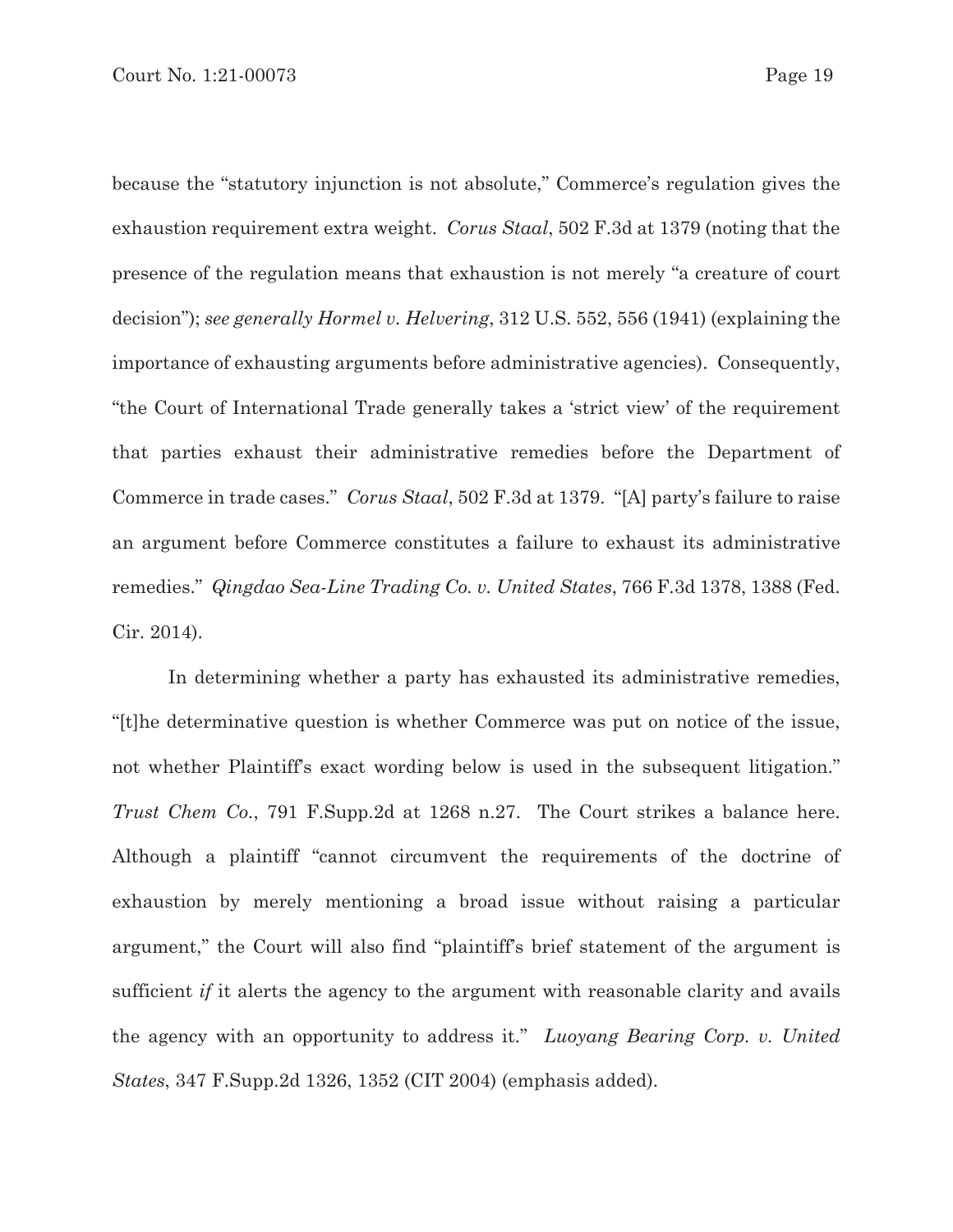The Court agrees with Commerce that Plaintiffs failed to exhaust their administrative remedies with regard to the verification argument because Ellwood City "did not raise any of the arguments it now makes regarding Commerce's verification procedures to the agency . . . ." Def.'s Resp. at 11–12, ECF No. 23. Absent from the entire investigation — let alone from the case brief — are any arguments about the validity of Commerce's verification procedures. Ellwood City's voluminous, 106-page post-preliminary administrative case brief of October 20, 2020, is devoid of any assertion of illegality regarding Commerce's use of a verification questionnaire. Rather, Ellwood City repeatedly indicates its approval of and confidence in Commerce's questionnaires "in lieu of performing on-site verification." Questionnaire, J.A. at 3,027, ECF No. 30. Ellwood City refers to Commerce's "remote verification" and regularly lauds the effectiveness of the verification procedure in highlighting purported discrepancies in Metalcam and Lucchini's data: "But for Commerce's verification questionnaire, these issues may have gone undetected . . . . Commerce's verification has now revealed that . . . ." Ellwood City Admin. Case Br. at 2, J.A. at 83,112, ECF No. 29. Ellwood City's approval is further underscored by comments it made during the virtual hearing that took place after the administrative briefing, during which Ellwood City complimented Commerce for taking the "extraordinary step" of requiring a mid-pandemic "verification questionnaire" in the first place, a measure that "glad[dened]" Plaintiffs at the time. Hearing Tr. at 36:5– 7, J.A. at 83,204, ECF No. 29.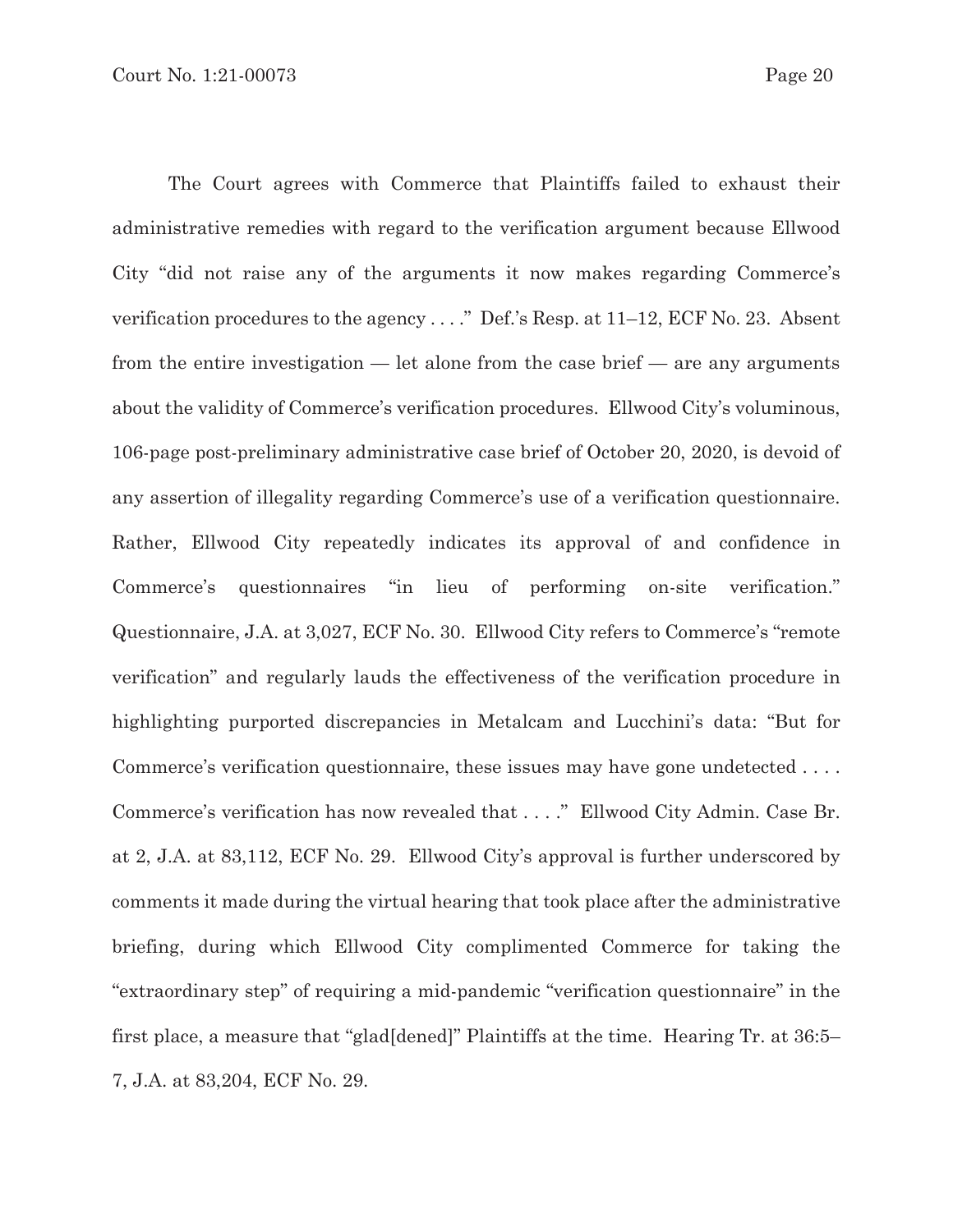Commerce's regulations require that, in antidumping investigation proceedings before the issuance of a final determination, parties must submit a case brief that presents "all arguments that continue in the submitter's view to be relevant to the Secretary's final determination or final results, including any arguments presented before the date of publication of the preliminary determination or preliminary results." 19 C.F.R. § 351.309(c)(2) (2018). Even if parties have referenced certain arguments in earlier comments, they must present the arguments again in the post-preliminary case brief to exhaust their administrative remedies and avoid waiving those arguments. *See id.* Plaintiffs rightly acknowledge that Section 351.309 applies to the administrative review at the heart of Ellwood City's case. Tr. 62:25, 63:1-2 ("You are in [an] antidumping case, so  $(b)(1)$  applies to you, correct?" Answer: "Yes, Your Honor.").

Although Ellwood City noted in the concluding paragraphs of its postpreliminary comments that "COVID-19 will likely prevent Commerce from conducting a robust on-site verification, as contemplated under the statute" and that Commerce would not be able to conduct a "traditional verification," Ellwood City did not object to Commerce's questionnaire, suggest an alternative procedure, or express the strong position it now embraces that nothing short of an on-site verification is legal. *See* J.A. at 82,917–18. ECF No. 29. Indeed, following the conclusion of verification, when multiple further opportunities to challenge the questionnaire method arose, Ellwood City instead declared it was "grateful for Commerce's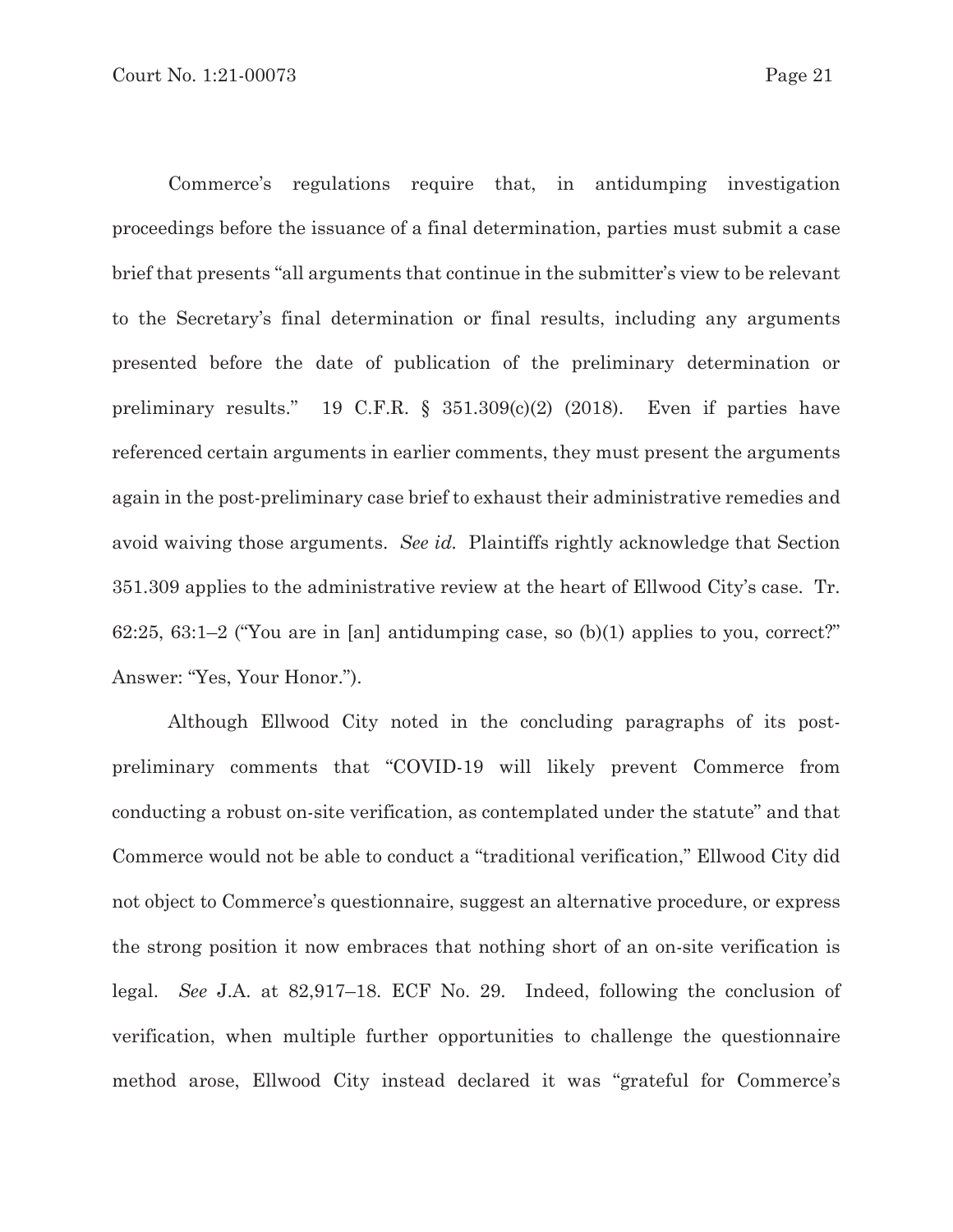Verification Questionnaires." Ellwood City Admin. Case Br. at 85, J.A. at 83,195, ECF No. 29.

Compliments and observations are not objections, and parties to a proceeding generally are not "glad" if they believe an agency is acting illegally. Although Ellwood City's brief to this Court accuses Commerce of "ignor[ing] the law completely" and suggests that Commerce could have conducted verification "via videoconference," its submissions to Commerce do not hint at such arguments or alternatives. *Compare* Pls.' Mot. at 24 (containing the prior quoted language), *with* Ellwood City Admin. Case Br. at 85, J.A. at 83,195, ECF No. 29 ("Here, in-person verification was impossible given the COVD-19 global pandemic, but Commerce developed an alternative tool of a verification questionnaire to obtain the type of information it would during an on-site verification. We are grateful for Commerce's Verification Questionnaires."). Commerce was thus not on notice of a challenge to its use of a verification questionnaire. *Trust Chem Co.*, 791 F.Supp.2d at 1268 n.27 (noting that a party's burden is merely to put Commerce "on notice" of its objection).Because Ellwood City failed to raise its now strident objections to Commerce's use of a verification questionnaire during the pendency of the proceeding before the agency, it has failed to exhaust its administrative remedies*. See* 28 U.S.C. § 2637(d).

The Court may still reach the substance of Ellwood City's argument if Ellwood City satisfies the requirements of an exception to the administrative exhaustion doctrine. *Consol. Bearings Co. v. United States*, 348 F.3d 997, 1003 (Fed. Cir. 2003)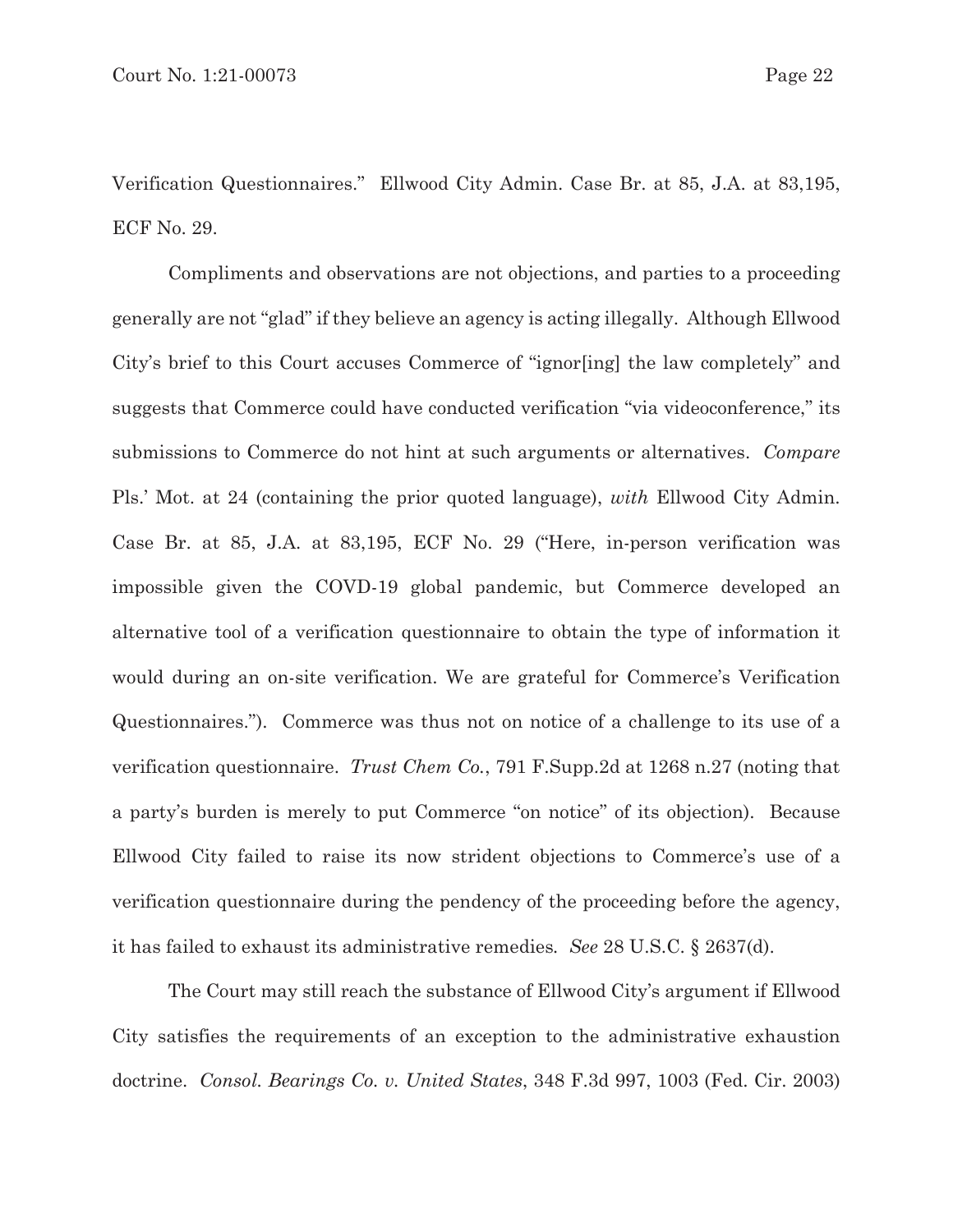("In the Court of International Trade, a plaintiff must . . . show that it exhausted its administrative remedies, or that it qualifies for an exception to the exhaustion doctrine."). In response to its failure to exhaust, Ellwood City invokes two exceptions — futility and pure question of law. Pls.' Reply at 8–12, ECF No. 26. The Court considers each in turn.

#### **1. Futility**

The Federal Circuit has explained, "a party often is permitted to bypass an available avenue of administrative challenge if pursuing that route would clearly be futile, *i.e.*, where it is clear that additional filings with the agency would be ineffectual." *Itochu Bldg. Prod. v. United States*, 733 F.3d 1140, 1146 (Fed. Cir. 2013) (internal quotation marks omitted). Two Federal Circuit precedents guide the Court's analysis of the narrow futility exception.

In *Corus Staal*, a Dutch manufacturer of hot-rolled steel challenged Commerce's finding that "Corus absorbed the antidumping duties on its U.S. sales rather than passing them on to its customers," arguing that Commerce "was not authorized to address the duty absorption issue." 502 F.3d at 1378. Corus Staal set forth its position on the duty absorption issue briefly in a pre-preliminary response to Commerce's request for information, which Commerce rejected in its preliminary results. *Id.* Thereafter, Corus Staal submitted an administrative case brief but omitted the duty absorption argument. *Id.* The manufacturer acknowledged that it failed to raise the duty absorption issue in its case brief but argued that its failure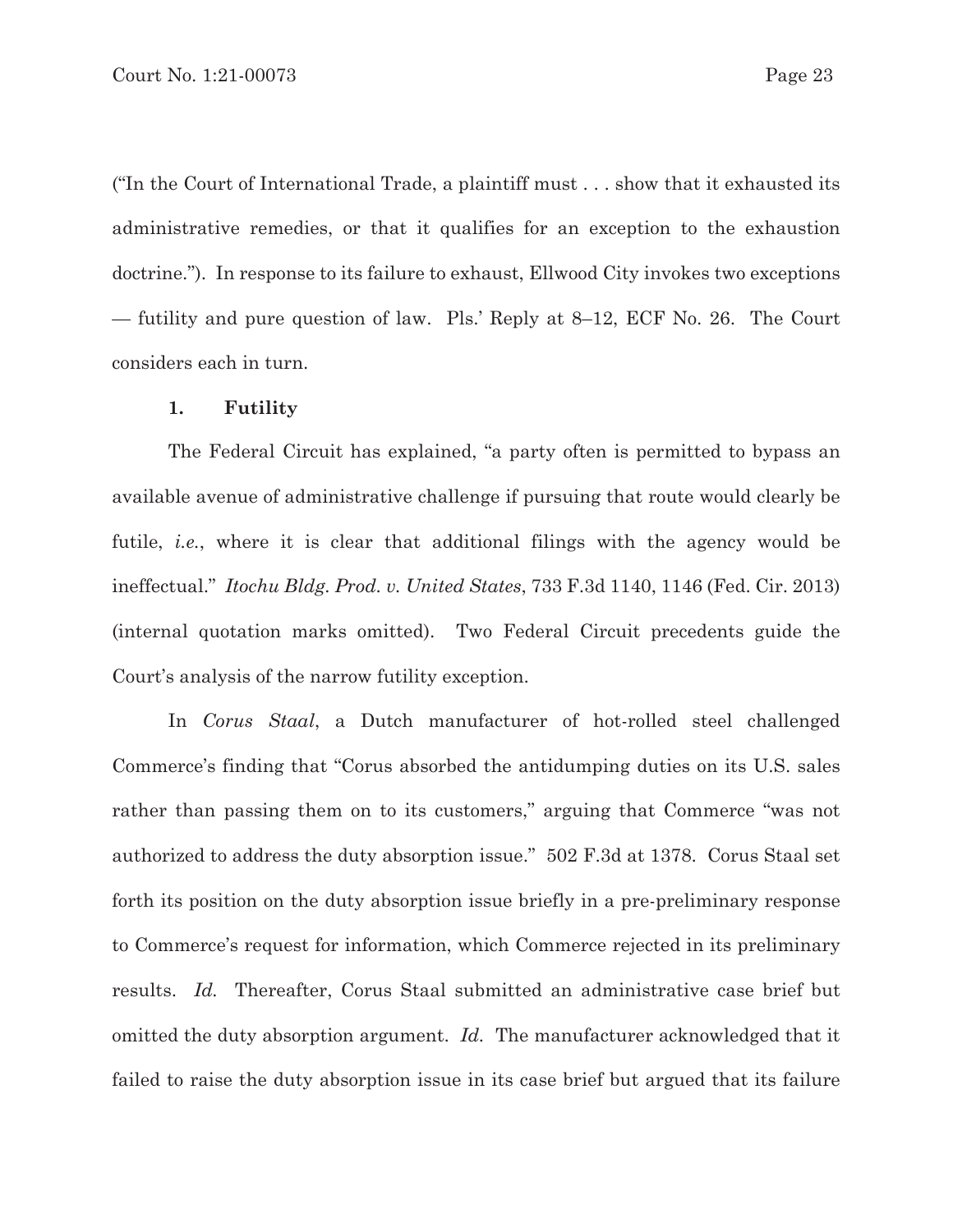should be excused because raising the issue again would have been futile. *Id.* Corus Staal asserted that Commerce was already on notice of its position from its prepreliminary submission and noted that Commerce rejected that position in the preliminary results. Commerce had further consistently taken a position contrary to Corus Staal's absorption argument in previous cases and "was therefore unlikely to accept those arguments if Corus pressed them in its case brief." *Id.*

The Federal Circuit was unpersuaded by Corus Staal's futility claim. Instead, it found that Corus Staal's "failure to raise its objections to the treatment of the duty absorption issue in the preliminary results . . . 'essentially precluded Commerce from the opportunity to make a final determination on the issue.'" *Id.* at 1380. The Federal Circuit explained that the futility exception "is a narrow one" and "[t]he mere fact that an adverse decision may have been likely does not excuse a party from a statutory or regulatory requirement that it exhaust administrative remedies." *Id.* at 1379. Moreover, it was "not obvious that the presentation of [Corus Staal's] arguments to the agency would have been pointless," adding "even if it is likely that Commerce would have rejected Corus's legal and factual showings, it would still have been preferable, for purposes of administrative regularity and judicial efficiency, for Corus to make its arguments in its case brief and for Commerce to give its full and final administrative response in the final results." *Id.* at 1380. Commerce's initial response in the preliminary results was brief and expressly designated as preliminary. It was "not designed to be Commerce's last word on the matter"; and on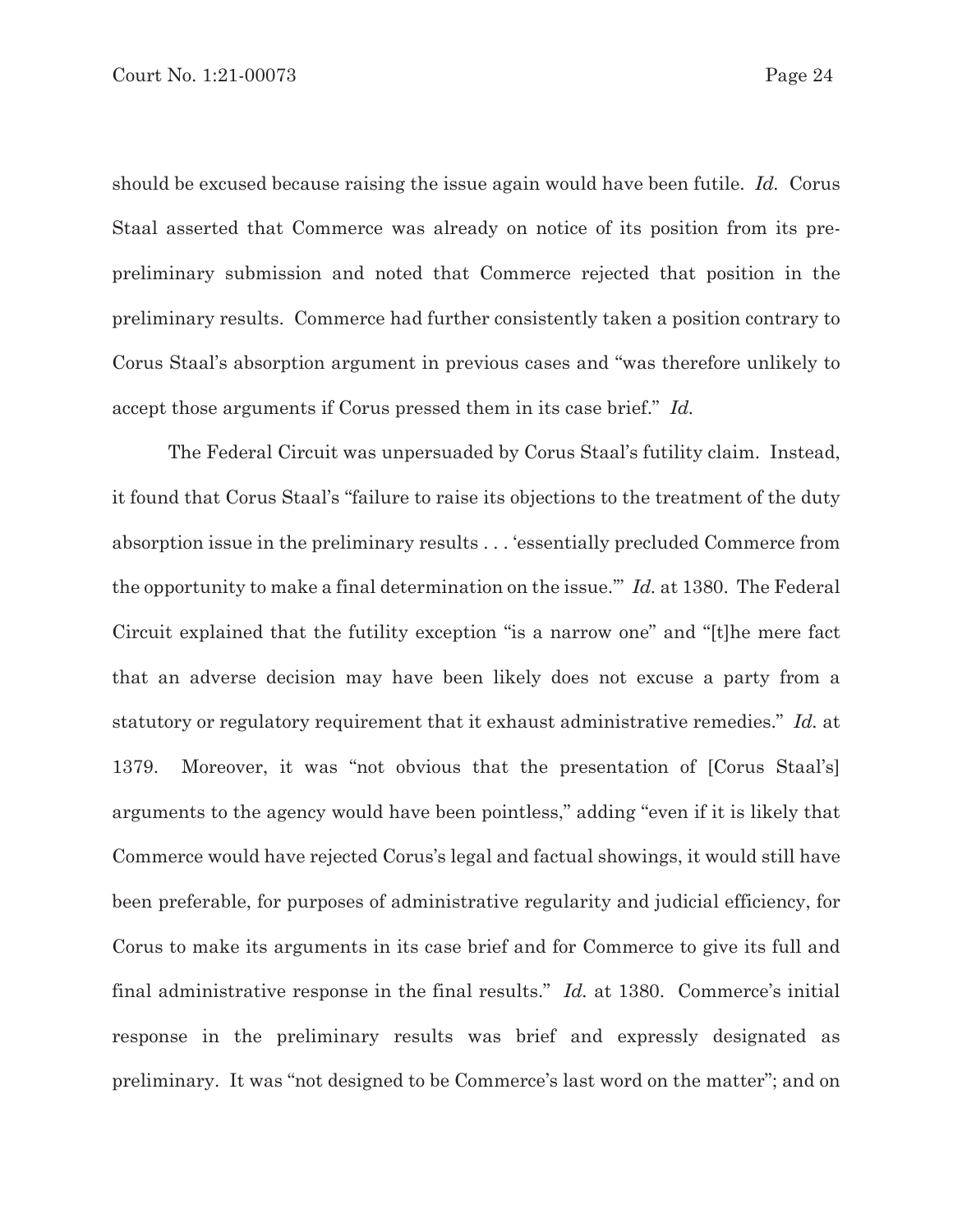further consideration, the agency could have taken a different position in the final results. *Id.* Corus Staal's failure to raise the issue in its case brief to the agency, as required by Commerce's regulation, could not be excused by futility*. Id*. at 1379 (citing 19 C.F.R. § 351.309(b)(1)).

*Itochu* represents the flip side of the coin. There, a Chinese respondent was party to an administrative review of its American sales of steel nails that were subject to an antidumping-duty order. 733 F.3d at 1142. While the review was underway, one of the domestic manufacturers withdrew its petition with regard to "four types of steel nails" and asked Commerce to revoke the order as to those products. *Id.* Itochu submitted comments in support of the domestic manufacturer's withdrawal and also urged that the partial revocation extend back to the beginning of the administrative review period. Itochu "put its argument on the record before Commerce issued its preliminary results: it set forth its position in comments, met with eight department officials to discuss the issue, and submitted legal support for its position." *Id.* at 1146. However, when Commerce issued its preliminary determination, it rejected Itochu's position about the scope of the partial revocation of the order because it did "not find this to be consistent with [Commerce's] recent practice." *Id.* at 1143–44 (alteration in original) (quoting *Certain Steel Nails from the People's Republic of China, Initiation and Preliminary Results of Antidumping Duty Changed Circumstances Review*, 76 Fed. Reg. 22,369, 22,371 (Apr. 21, 2011)). Itochu did not submit comments after the preliminary determination; and in the final determination, Commerce once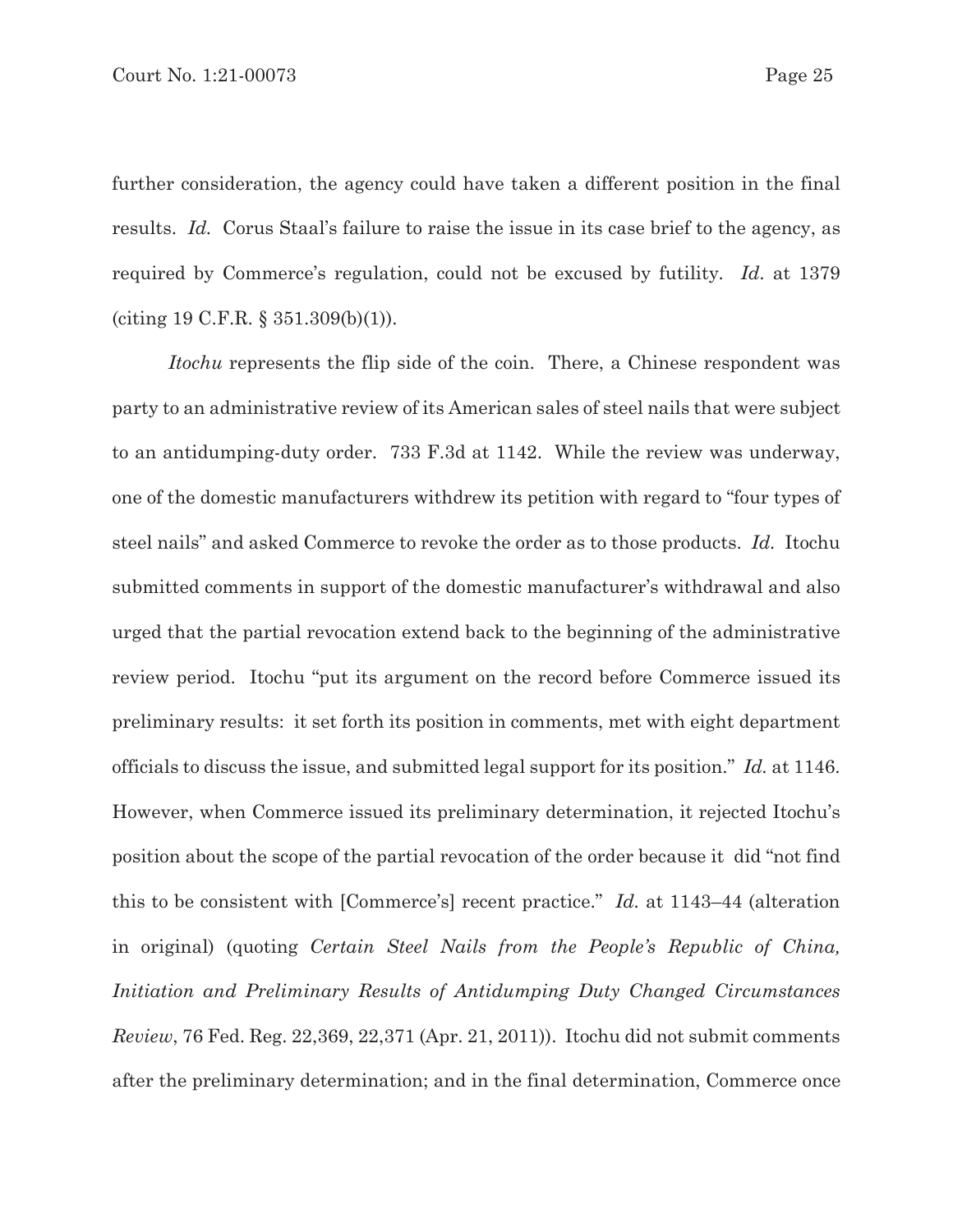again rejected Itochu's position and selected a date after the period of administrative review as the effective date for the revocation.

The Federal Circuit held that futility excused Itochu from presenting its argument one more time before the agency*. Id*. at 1148. Exhaustion applies when it serves a "practical purpose" — that of giving notice to the agency so that it may be the initial decision maker and create a record for subsequent judicial review. *Id.* at 1145. None of those purposes would have been served by requiring Itochu to submit the same argument an additional time. Commerce was on notice of Itochu's argument and indeed addressed it in Commerce's final decision. *Id.* at 1146 ("Commerce [did not] reject Itochu's effective-date position for a failure to exhaust or indicate that it thought Itochu had abandoned its position. To the contrary, Commerce referred to Itochu's position and again ruled on the effective-date issue on the merits."). Thus, Commerce had made the initial decision and created a record reflecting the agency's full reasoning to allow for judicial review. *Id.* Where a party had eight meetings with Commerce Department officials on the topic and submitted two separate written versions of its argument, it belied reason to believe that yet another submission to the agency would have made a difference or convinced the agency to change its mind. *Id.* Itochu was also "under no specific requirement to file a case brief" because Commerce's exhaustion regulation requiring parties to state "all arguments that continue in the submitter's view to be relevant to the Secretary's final determination" did not apply. *See* 19 C.F.R. § 351.309(b)(1) (excluding changed-circumstance reviews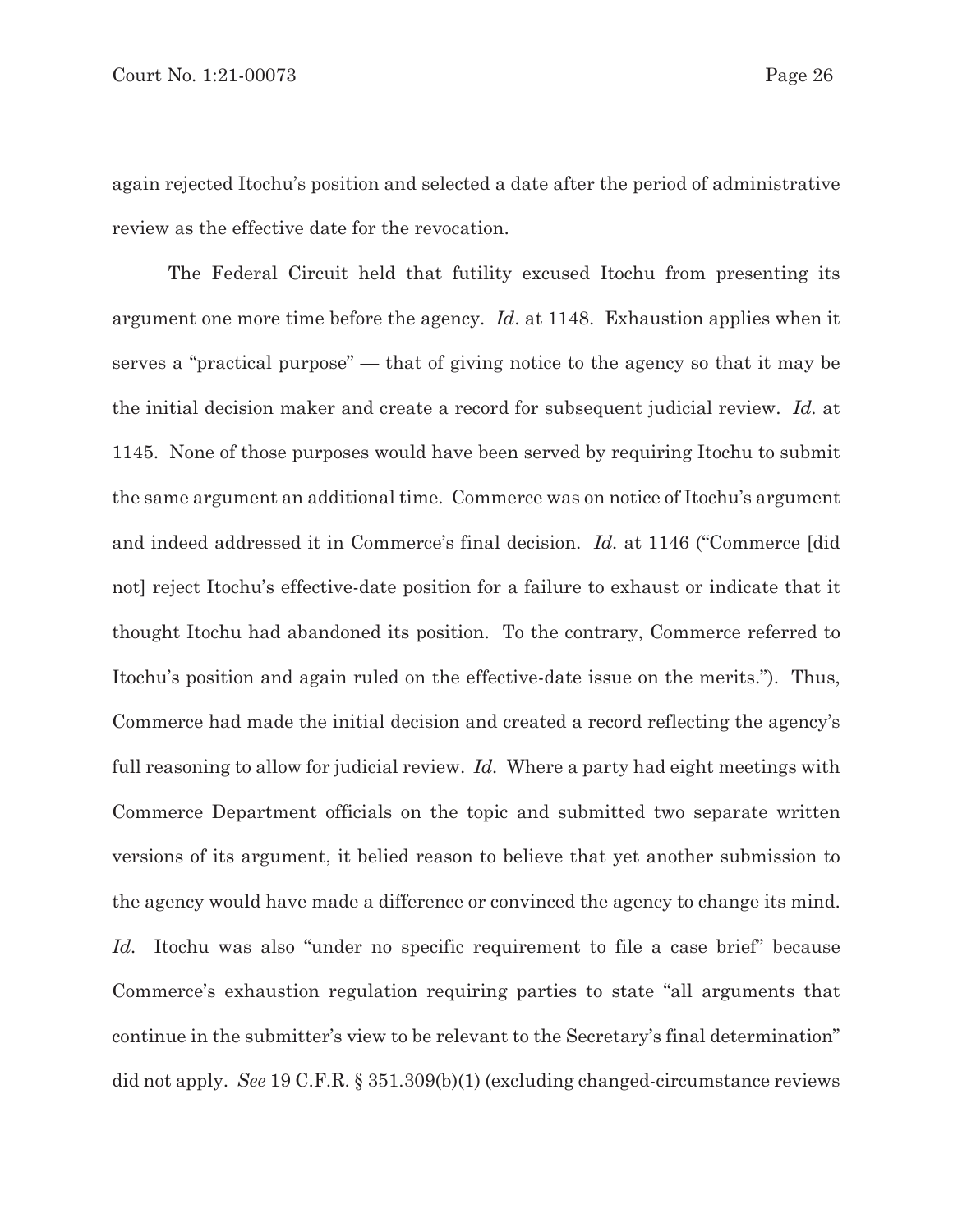from the proceedings where written briefs are required); *Itochu*, 733 F.3d at 1145 n.1 (noting the regulation's inapplicability). Futility thus excused Itochu's failure to make the same argument to the agency for the eleventh time, and the courts could address the merits of its case. *Id.* at 1148.

Ellwood City repeatedly referenced *Itochu* at oral argument and in its briefs, erroneously claiming that its facts are analogous. *Itochu* stands for the proposition that, where a party has repeatedly informed Commerce of its objections, it may be excused from omitting the same objection in an optional brief to the agency, particularly if the agency actually responds to the objection in question. *Itochu* does not permit a party to omit *any* clear mention of its objection and then blindside the agency with a new argument once the matter reaches court. The issue is one of fundamental fairness; the Commerce Department in *Itochu* was repeatedly informed of the party's objection and responded to it both in the preliminary and final results. Here, Commerce had no warning that Ellwood City would object and had no opportunity to respond before these proceedings.

Seeking to come within *Itochu*'s framework, Ellwood City asserts that "Commerce was aware of Plaintiffs' desire for on-site verification" because of comments it submitted after the preliminary determination. Pls.' Supp. Br. at 2, ECF No. 42. However, when given an opportunity by the Court to submit a supplemental brief listing each instance where it objected to Commerce's failure to conduct an onsite verification, Plaintiffs could only muster one citation. That citation, to the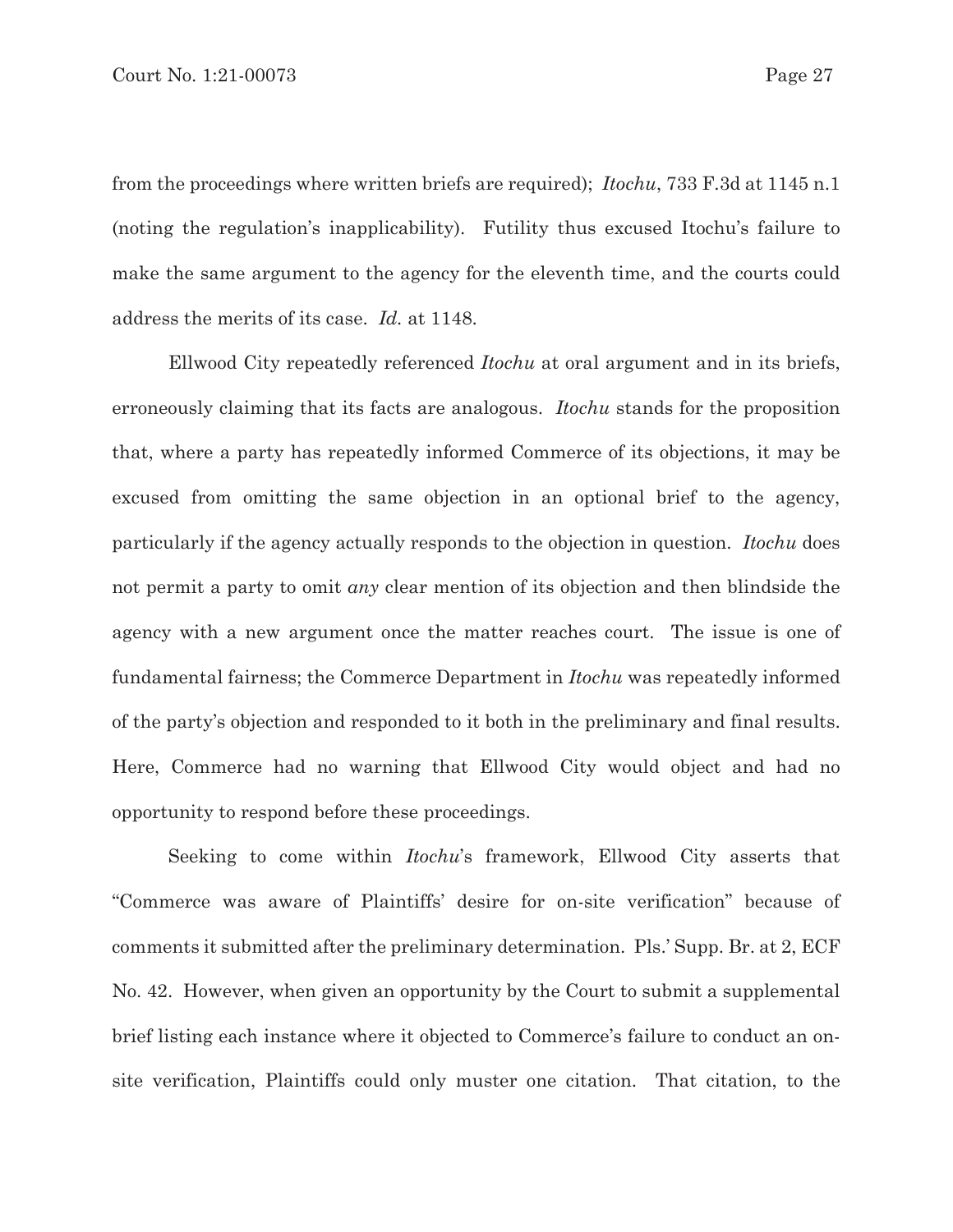conclusion section of its brief to the agency, merely requested that Commerce "ask respondents to finally support the record that they have provided" because "COVID-19 will likely prevent Commerce from conducting a robust on-site verification, as contemplated under the statute*.*" *See* J.A. at 82,917–18, ECF No. 29 (postpreliminary determination comments cited in Pls.' Supp. Br.at 2, ECF No. 42). Far from objecting to Commerce's actions, Plaintiffs endorsed them. *See, e.g.*, Admin. Case Br. at 2, J.A. at 83,112, ECF No. 29 ("But for Commerce's verification questionnaire, these issues may have gone undetected . . . . Commerce's verification has now revealed that . . . . "); *see also id.* at 3 ("Commerce's Verification Questionnaire instruct[ed] Lucchini to reconcile . . . ."); *id.* at 6 ("Th[e] verification exercise has definitively established that Metalcam's reported costs do not reconcile . . . ."); *id.* at 7 ("verification has established that Metalcam supplied unexplained [items] . . . . verification also undermined Metalcam's previously reported individual cost elements . . . . These failures, which only came to light in verifying Metalcam's responses, are substantial."); *id.* at 48 ("As a result of the information obtained in the Verification Questionnaire, Commerce should apply partial adverse facts available . . . ."); *id.* at 66–67 ("Commerce obtained additional information for these commissions in the Verification Response . . . ."); *id.* at 85 ("We are grateful for Commerce's Verification Questionnaires."). Plaintiffs' actions — literally complimenting Commerce on its chosen course of action and then excoriating them in court after an adverse determination — has the feeling of a strategic litigation decision that did not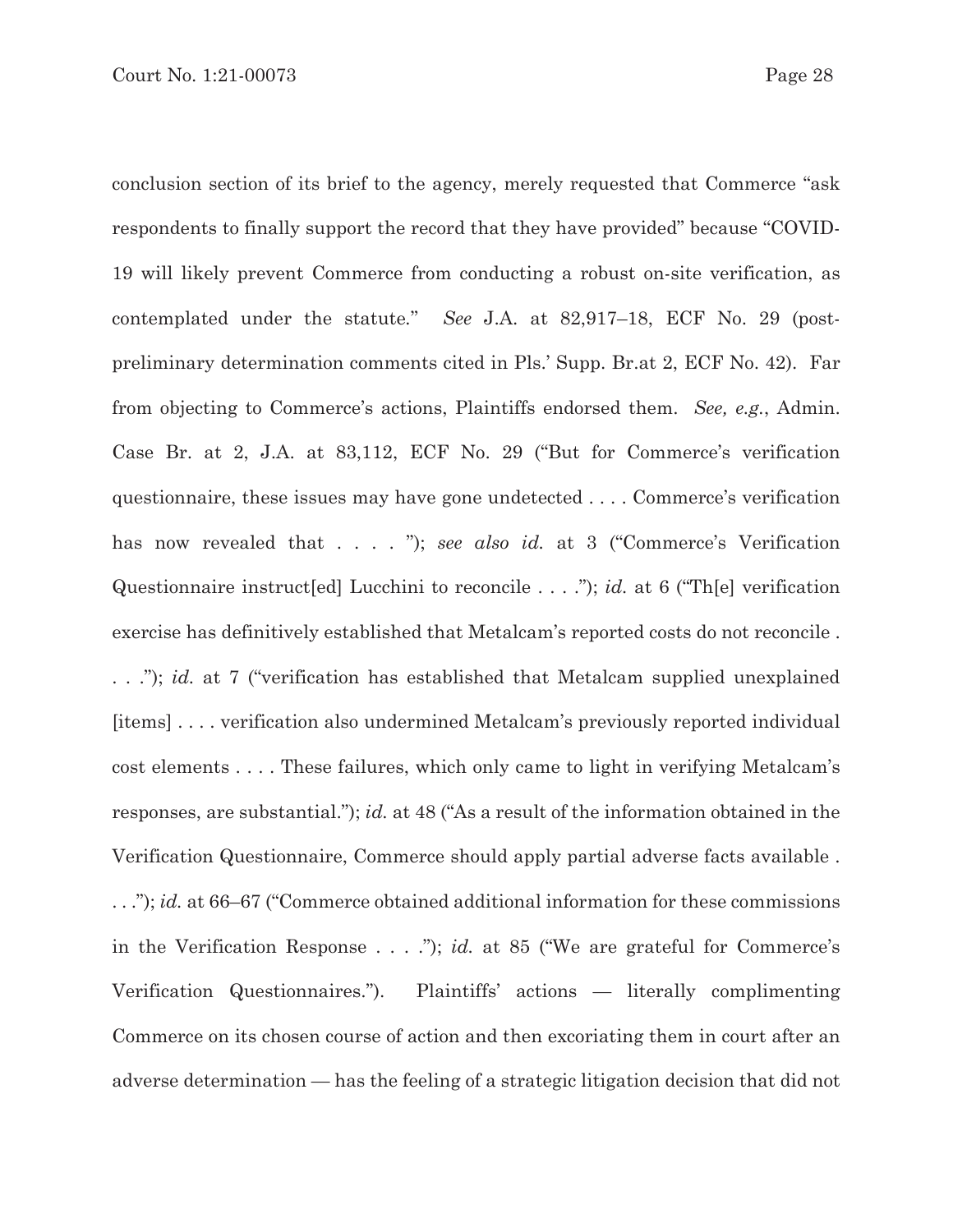go as planned. Plaintiffs may well have decided to work with the agency's chosen verification procedures in the hope that the new process would yield a positive result. Whatever Plaintiffs' reasoning for withholding its objection, Commerce cannot be expected to respond to an argument never made. And because Plaintiffs never objected, *Itochu* offers them no safe harbor. *See* 733 F.3d at 1146–48 (finding futility

where a party raised an issue at least ten times before the agency and the agency responded to the argument in its final determination).

In a final effort to come within the exception, Ellwood City asserts futility because "[a]t the briefing and hearing stage, reverification was a temporal impossibility." Pls.' Reply at 9, ECF No. 26. It cites the Supreme Court's recent admonition that it "makes little sense to require litigants to present claims to adjudicators who are powerless to grant the relief requested." *Id.* (citing *Carr v. Saul*, 141 S. Ct. 1352, 1361 (2021)). However, *Carr* is readily distinguishable. There, the Supreme Court addressed whether applicants for Social Security benefits should be required to raise constitutional objections before the agency's administrative law judges, who had no power to rule on constitutional claims. The Justices explained, "agency adjudications are generally ill suited to address structural constitutional challenges, which usually fall outside the adjudicators' areas of technical expertise." *Id.* at 1360. Therefore, "it is sometimes appropriate for courts to entertain constitutional challenges to statutes or other agency-wide policies even when those challenges were not raised in administrative proceedings." *Id.*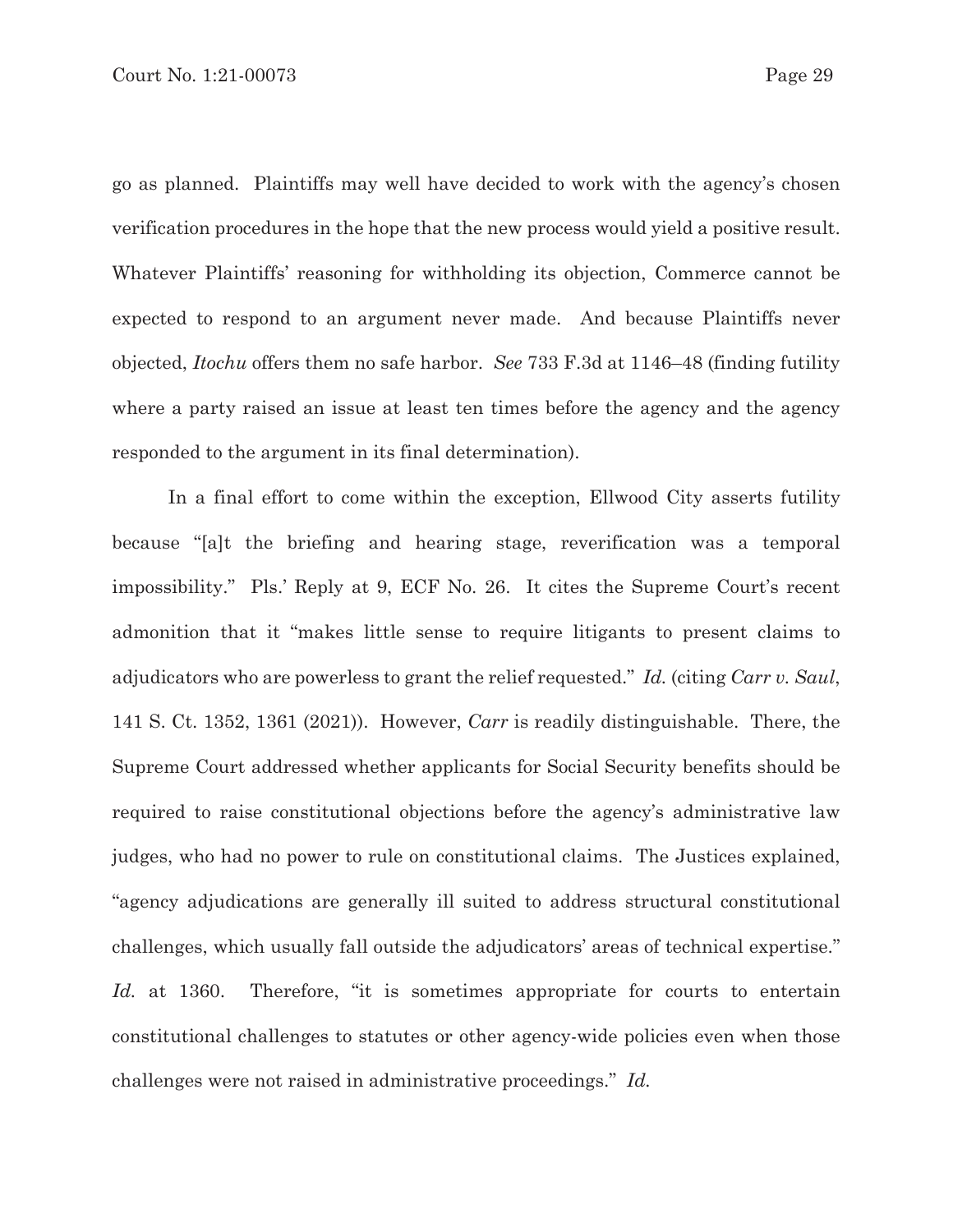But Plaintiffs' claims here do not invoke the Constitution; they are instead about the proper agency procedures for verifying information submitted by the foreign exporters under investigation. Responding to procedural issues or methodological disputes in antidumping investigations is *precisely* Commerce's area of expertise. *Cf. McCarthy*, 503 U.S. at 145 (holding that exhaustion principles are at their strongest when the question requires the agency to apply "its special expertise"). Even if Commerce could not have further tolled the deadline for the final determination or established new verification procedures in the remaining time, "it would still have been preferable, for purposes of administrative regularity and judicial efficiency," for Ellwood City "to make its arguments in its case brief and for Commerce to give its full and final administrative response in the final results." *Corus Staal*, 502 F.3d at 1380. Commerce could then have acknowledged and responded to Ellwood City's objections on the record. And this is to say nothing of what procedural modifications Commerce could have made had Plaintiffs not remained silent but instead stated their objections early and often. *Cf. Itochu*, 733 F.3d at 1146 (noting that appellant stated its objections before eight separate departmental officials and submitted its legal rationale in writing *before* the optional final briefing stage).

Commerce could reasonably have concluded that it resolved Ellwood City's concerns by its use of questionnaires to test information, and Ellwood City never said otherwise despite having ample opportunity to do so. *See* Hearing Tr. at 36:5–7, J.A.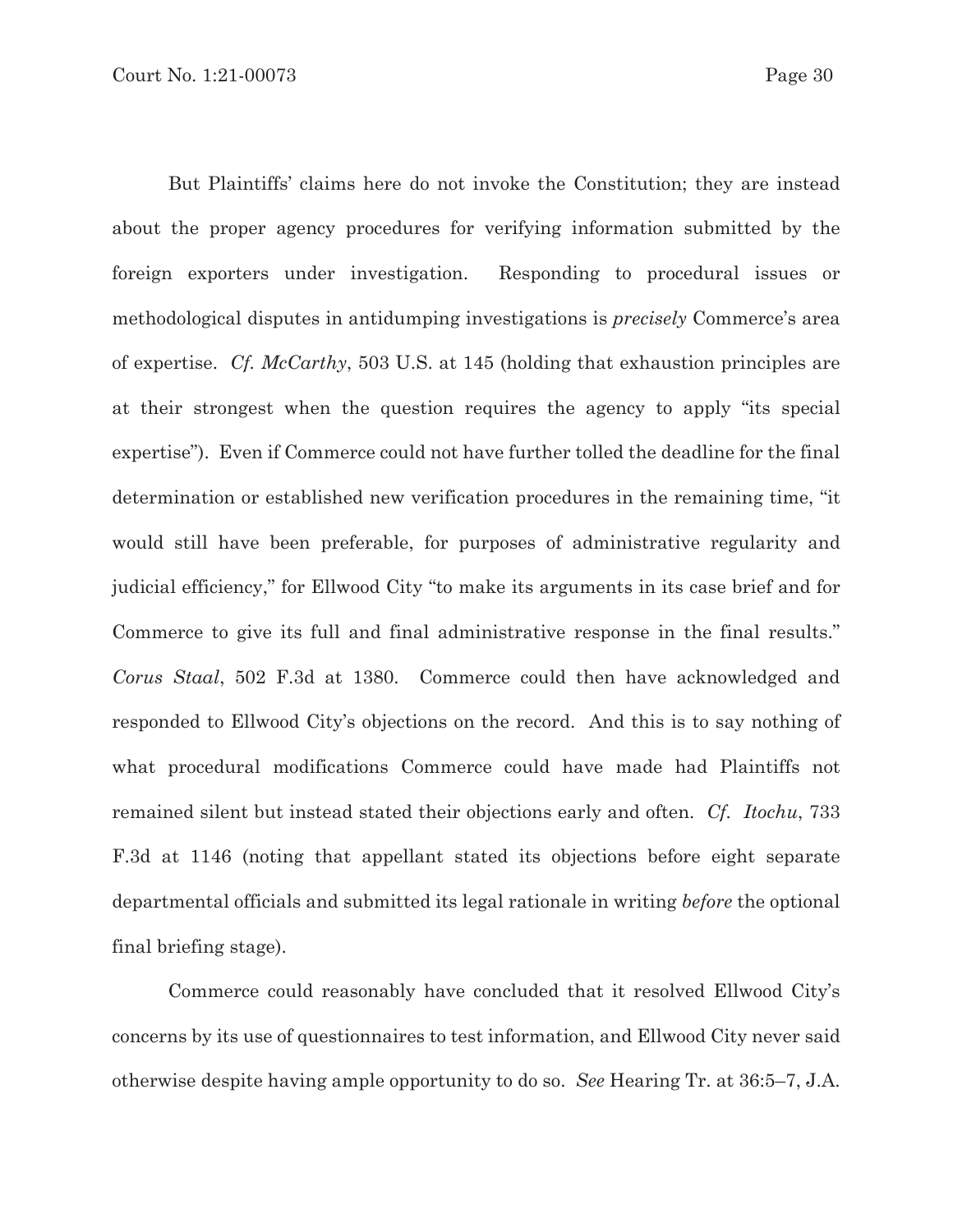at 83,204, ECF No. 29 (praising Commerce for taking the "extraordinary step in these times of the coronavirus to issue a verification questionnaire. We're glad you did."). The futility exception "is a narrow one," and Ellwood City has not satisfied it. *Corus Staal*, 502 F.3d at 1380. By failing to object to Commerce's decision to issue a questionnaire in lieu of a traditional on-site verification, Ellwood City "essentially precluded Commerce from the opportunity to make a final determination on the issue" and place its reasons for its actions in the administrative record. *Id.* Because it is far from "obvious that the presentation of [Ellwood City's] arguments to the agency would have been pointless," Plaintiff has failed to demonstrate that its failure to raise the issue before the agency may be excused by futility. *Id.*

### **2. Pure Question of Law**

Although Ellwood City's appeal to futility proved futile, it advances one further exception to preserve its argument: pure questions of law. "Requiring exhaustion may also be inappropriate where the issue for the court is a 'pure question of law' that can be addressed without further factual development or further agency exercise of discretion." *Itochu*, 733 F.3d at 1146. Even when it is undisputed that a respondent did not raise an argument in proceedings before Commerce, if the argument "implicates a pure question of law, it may be addressed" on appeal. *Agro Dutch Indus. Ltd. v. United States*, 508 F.3d 1024, 1029 (Fed. Cir. 2007). That is only the case, however, where "[s]tatutory construction alone is sufficient to resolve the merits of the argument," and where no evidentiary issues remain. *Id.* Because Ellwood City's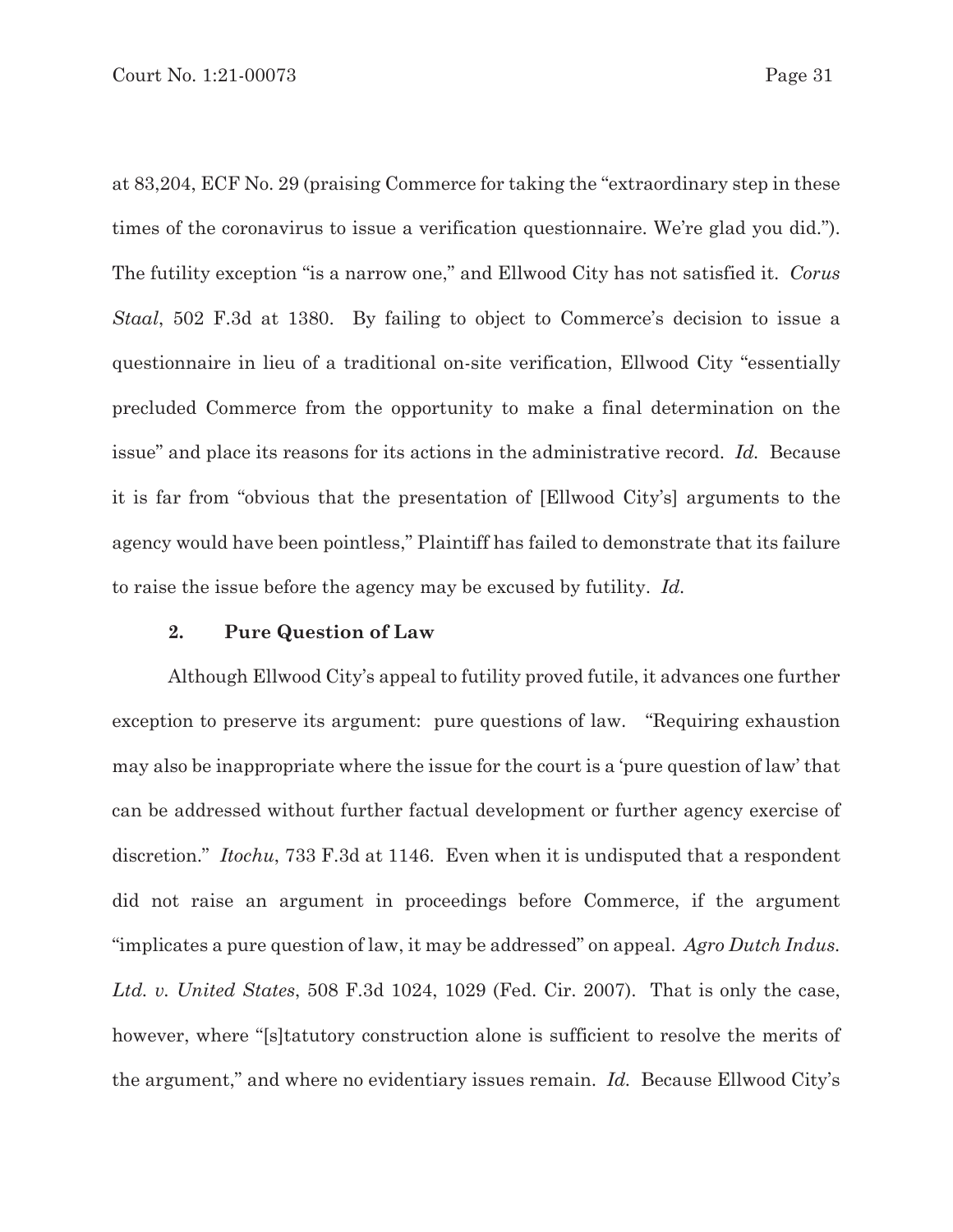argument implicates questions of past practice and Commerce's ability to comply with any statutory mandate — factual matters that would require the development of a record — the pure question of law exception does not apply.

The Federal Circuit has emphasized the exception's limited scope by holding it only applicable to cases where further factual development would be unnecessary. In *Consolidated Bearings*, an importer challenged Commerce's liquidation instructions. Because the importer did not participate in the underlying administrative review, it did not raise its challenge before the agency. *Consol. Bearings Co. v. United States*, 348 F.3d 997, 1003 (Fed. Cir. 2003). When the agency asserted that Consolidated Bearings had failed to exhaust its administrative remedies and was barred from bringing the matter before the court, Consolidated argued that the case presented a "pure legal issue" that would only require examination of the statute governing liquidation of entries to determine who was correct. *Id.* The Federal Circuit did not find the inquiry to be so limited. Consolidated had "alleged that Commerce arbitrarily changed its well-established practice and contravened the reasonable expectations of importers" regarding the liquidation instructions Commerce gave to Customs at the conclusion of the administrative review. *Id.* Because those allegations "require[d] a factual record of Commerce's past practice and an assessment of Commerce's justifications for any departure from that past practice," the Federal Circuit held that "[s]tatutory construction alone" was not sufficient to resolve the case and the "pure question of law" exception did not apply. *Id.*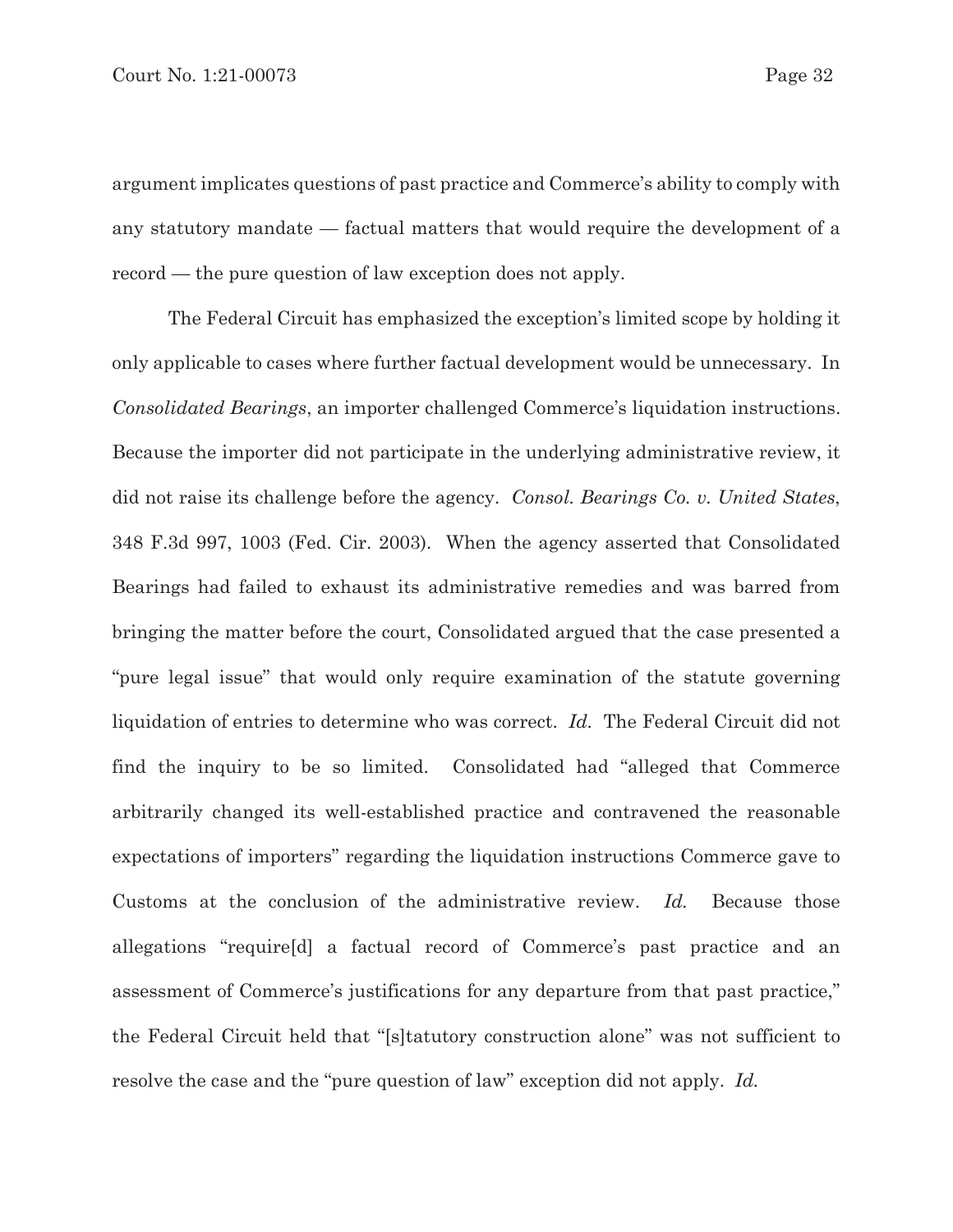Ellwood City's argument falls into the same difficulties. Pointing to Commerce's acknowledgement that it was "unable to conduct onsite verification of the information relied upon in making its final determination in this investigation as provided for in section 782(i)," Pls.' Reply at 10–11, ECF No. 26; 85 Fed. Reg. 79,996– 97, J.A. at 83,316, ECF No. 29, Plaintiffs claim Commerce admitted it violated the statute and that no further factual record is necessary. Pls.' Reply at 10–11, ECF No. 26. But Ellwood City's argument is not nearly so concise. To prove its case that past obstacles have not prevented a more fulsome verification, Ellwood City cites Commerce's previous actions verifying information from a Pakistani respondent in a Washington, D.C. hotel; tolling deadlines after 9/11 to allow for security concerns to pass; and conducting what Ellwood City admits was an "off-site verification at a Beijing hotel rather than on-site verification at the respondent's production facilities." Pls.' Mot. at 22–23, ECF No. 21. Ellwood City further suggests that "Commerce could have arranged a virtual 'on site' verification visit with Lucchini and Metalcam, given Commerce's extensive use of videoconferencing during the pandemic*." Id*. at 24. It also complains that Commerce failed to fully document in the record why it "believed the alternative procedures it undertook were adequate." *Id.* at 27. And finally it asserts in a bolded heading that **"Commerce Unreasonably Departed from Past Practice."** *Id.*

Ellwood City's argument therefore appears to be perfectly analogous to that in *Consolidated Bearings*.Like Ellwood City, Consolidated Bearings first alleged that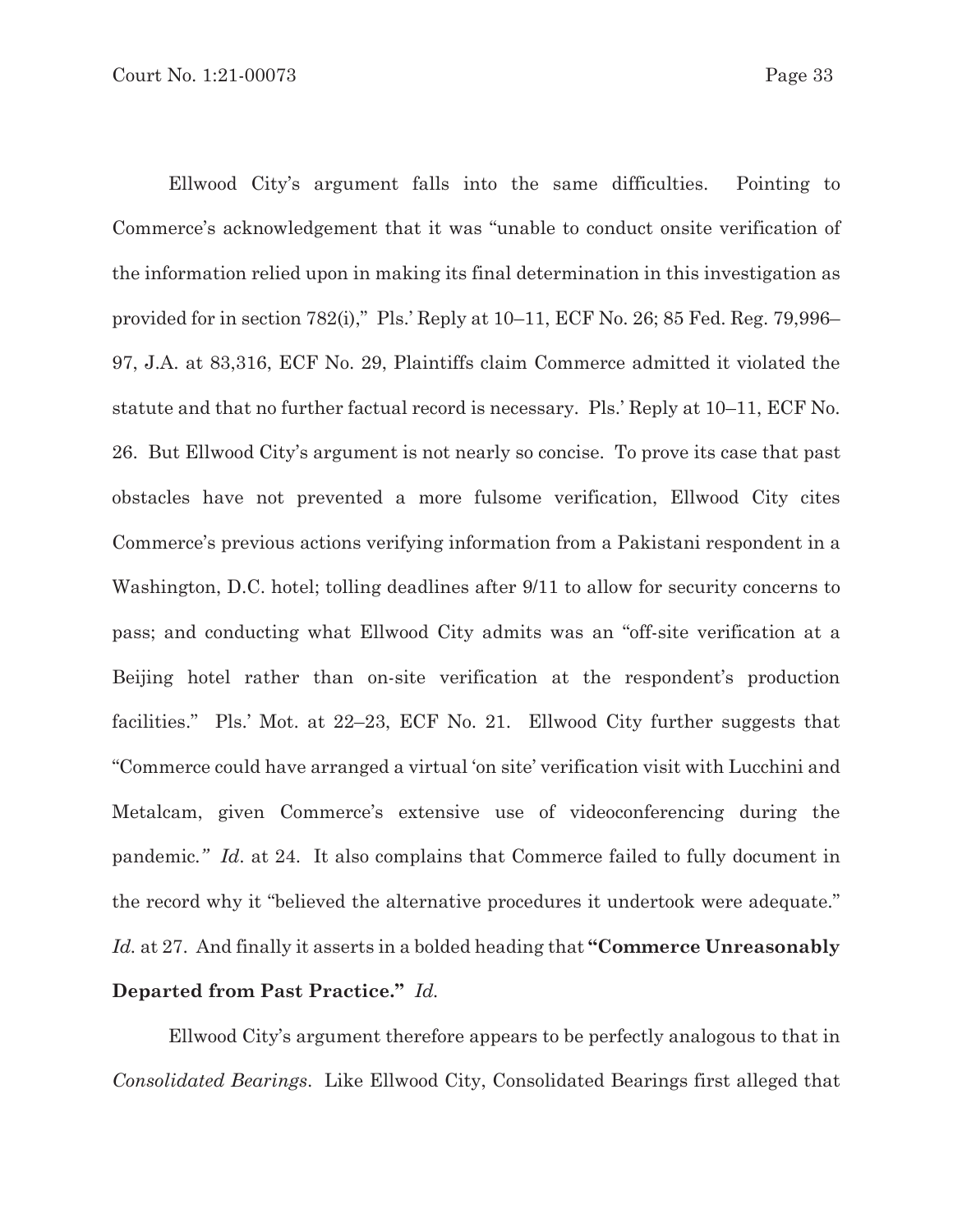all a court need do is examine specific statutory provisions to rule on its claim. *Compare* Pls.' Mot. at 22 (citing 19 U.S.C. § 1677m(i); 19 C.F.R. § 351.307*), with Consol. Bearings Co*., 348 F.3d at 1003 (citing 19 U.S.C. § 1675). However, this seemingly simple statutory claim quickly morphs into allegations that Commerce had deviated from "past practices." *Compare* Pls.' Mot. at 22–23 (citing past examples from Pakistan, Germany, France, the United Kingdom, Korea, and China), *with Consol. Bearings Co.*, 348 F.3d at 1003 (noting that Consolidated alleged Commerce violated its "well-established prior practice of applying the final results of administrative reviews to importers who did not participate in the review, but import the same merchandise from resellers"). Indeed, Ellwood City's acceptance of these past "off-site" practices as "verification" and suggestion of virtual alternatives confirm the factual rather than purely legal nature of the inquiry. *See* Pls.' Mot. at 22–23 (citing with approval these "alternative mechanisms of the type previously employed"). These are exactly the type of allegations that "require a factual record of Commerce's past practice and an assessment of Commerce's justifications for any departure from that past practice." *Consol. Bearings Co.*, 348 F.3d at 1003. No such record exists because Plaintiffs failed to raise their claim before the agency. As "[s]tatutory construction alone" is not sufficient to resolve Plaintiffs' claim, the pure question of law exception does not apply.3 *Id.*

<sup>3</sup> To the extent Plaintiffs' argument regarding the lack of a verification report is separate from their larger verification questionnaire argument, the Court will accept their premise *arguendo* that Commerce failed to include the required materials in the record and that the pure question of law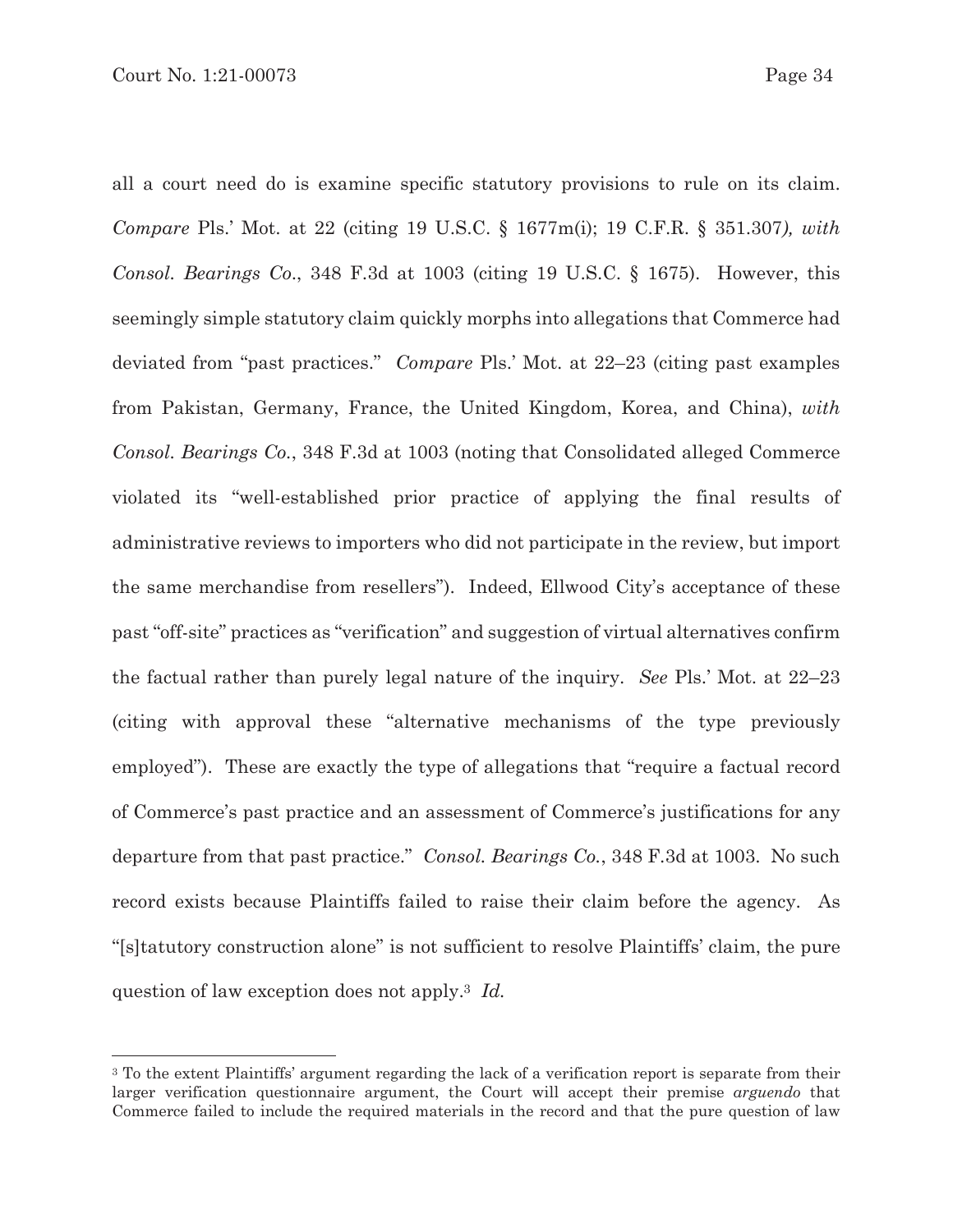### **3. Failure to Exhaust**

There could be few more "appropriate" cases to apply the administrative exhaustion requirement than this one. *Cf.* 28 U.S.C. § 2637(d) ("requir[ing] the exhaustion of administrative remedies" wherever "appropriate"). Plaintiffs initially complimented the agency's verification questionnaire only to blindside the agency in court when they disagreed with the agency's final determination. Exhaustion does not require that Ellwood City submit a dissertation on its legal arguments; it merely requires that the agency receive fair notice of them. Although *Itochu* suggests that the Federal Circuit may allow a party to omit raising the same argument in every agency submission, it does not permit a party to fail to provide *any* notice of its objection. *Cf. Itochu*, 733 F.3d at 1146 (holding that, because Commerce addressed the earlier-raised argument in its final decision, there was no unfairness to the agency in considering the argument on appeal). Plaintiffs' haste in seeking an outcome, which may have influenced their strategy, does not excuse their failure to

exception applies. Plaintiffs' claim still fails because they have not demonstrated substantial prejudice. *See Am. Farm Lines v. Black Ball Freight Serv.*, 397 U.S. 532, 539 (1970) (stating the "general principle" that it is always within the discretion of "an administrative agency to relax or modify its procedural rules . . . when in a given case the ends of justice require it. The action . . . is not reviewable except upon a showing of substantial prejudice to the complaining party."); *United States v. Great Am. Ins. Co. of New York*, 738 F.3d 1320, 1330 (Fed. Cir. 2013) ("the suspension in this case could be invalidated only if Great American showed that the agency's procedural error caused it substantial prejudice"); *PAM S.p.A. v. United States*, 463 F.3d 1345, 1348 (Fed. Cir. 2006) ("[A]gencies may relax or modify their procedural rules and . . . a subsequent agency action is only rescindable 'upon a showing of substantial prejudice.'") Plaintiffs point to no argument they would have raised had Commerce earlier placed additional information on the record, *see* Pls.' Mot. at 21, ECF No. 21, and Plaintiffs had plenty of notice Commerce did not intend to conduct a traditional on-site verification. Letter to Metalcam, J.A. at 3,027, ECF No. 30 (informing all parties of the "questionnaire in lieu of on-site verification" method Commerce planned to pursue). Plaintiffs just chose not to object. Indeed, the remaining substantive arguments Plaintiffs advance are the same ones they made — and preserved — before the agency.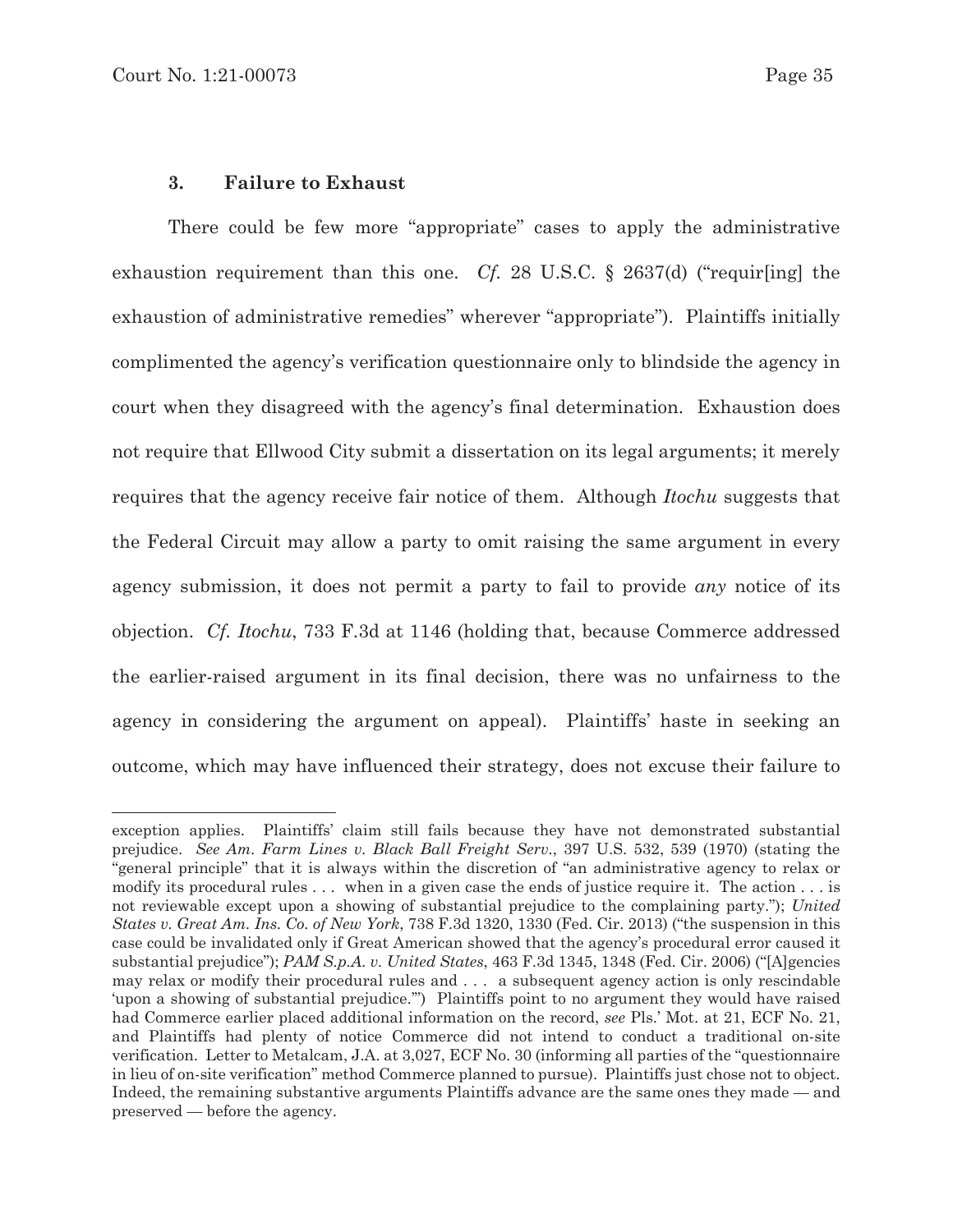comply with Commerce's regulation and to create an appealable record. *See* Tr. 24: 17–23 ("To be perfectly blunt with you . . . . We need[ed] to get a final determination as soon as possible.").

The Federal Circuit has held that Congress intended that, "absent a strong contrary reason, the [trade] court should insist that parties exhaust their remedies before the pertinent administrative agencies." *Corus Staal*, 502 F.2d at 1379. Had Plaintiffs done so here, this Court would have had the benefit of the agency's reasoned judgment about both its interpretation of its legal authorities as well as its past practices. Because Ellwood City chose not to assert the alleged illegality of Commerce's verification questionnaire, the administrative record is devoid of Commerce's explanation of both the law and the facts supporting its chosen methodology. The Court may not now consider extra-record evidence about past practices to resolve Plaintiffs' claim. 19 U.S.C. § 1516a(b)(1)(B)(i) (limiting the Court to reviewing conclusions and evidence found "on the record"). Ellwood City has failed to identify a "strong contrary reason" not to apply the general rule that claims may not be raised for the first time in court. *Corus Staal*, 502 F.3d at 1379. The Court therefore may not consider the merits of Plaintiffs' claims because of their failure to exhaust their administrative remedies. *See* 28 U.S.C. § 2637(d).

### **III. Substantial Evidence**

Although Ellwood City did not preserve what it now describes as its "major issue" on appeal, it did preserve five arguments regarding how Commerce analyzed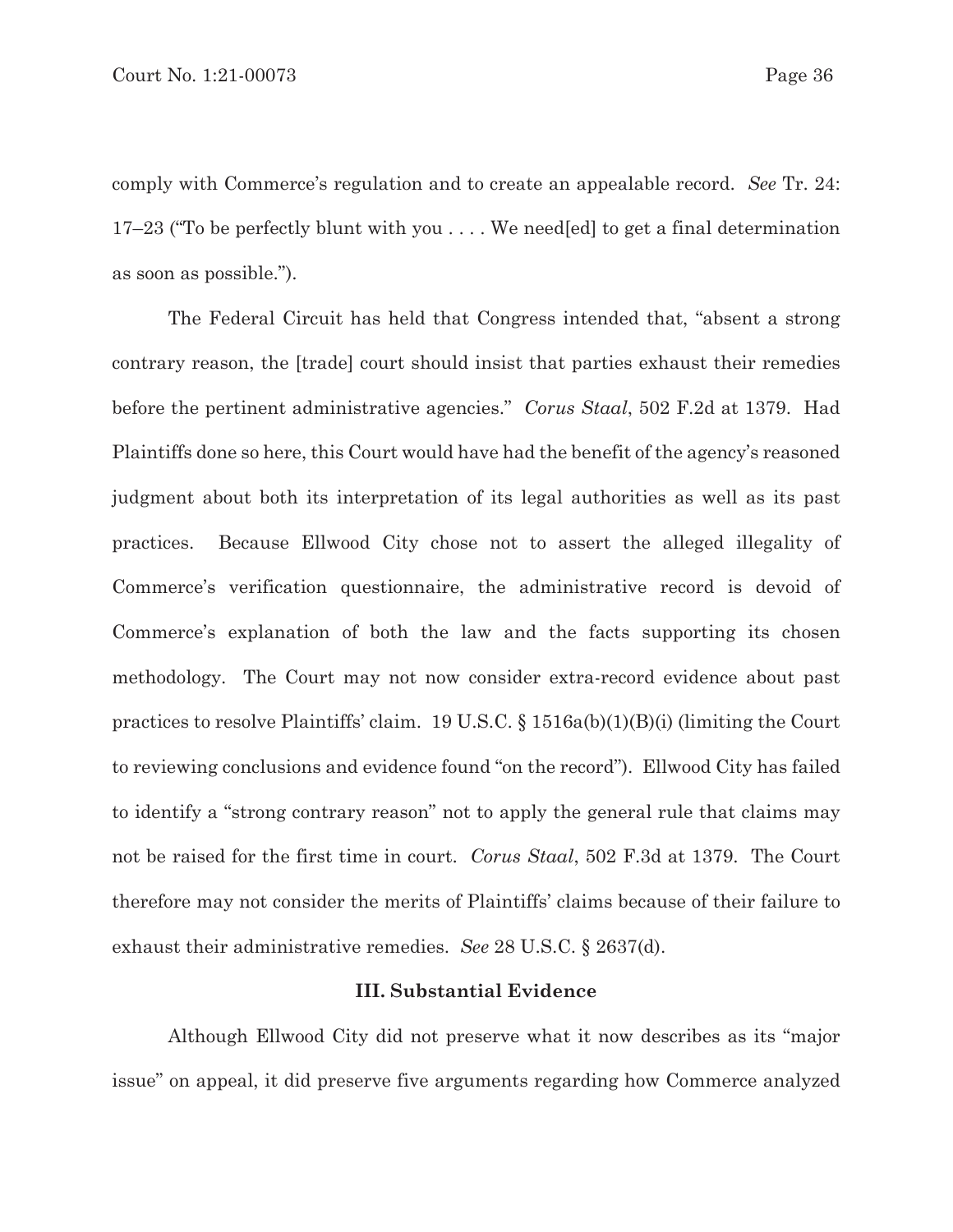the evidence before it and responded to Ellwood City's comments regarding its calculations. In reviewing antidumping determinations, this Court is bound to adhere to the substantial evidence standard. The Court will sustain Commerce's determination if it "articulate[s] a satisfactory explanation for its action including a rational connection between the facts found and the choice made." *Motor Vehicle Mfrs. Ass'n,* 463 U.S. at 43. When reviewing a determination for substantial evidence, the Court's role is not to "reweigh the evidence" or "reconsider questions of fact anew." *Crucible Materials Corp.*, 975 F.2d at 815. Rather, in "antidumping cases, we accord substantial deference to Commerce's statutory interpretation . . . ." *Torrington Co. v. United States*, 68 F.3d 1347, 1351 (Fed. Cir. 1995). An examination of the record demonstrates that Commerce has met its burden in each of Plaintiffs' preserved arguments, which are summarized below.

### **1. Metalcam's Records Failed to Reconcile**

 In its briefing before the Court, Ellwood City asserts that "Metalcam failed to reconcile its product-specific costs of raw materials, internal machining, and external machining, as reported in its cost database, to its audited financial statements." Pls.' Reply at 18, ECF No. 26. Ellwood City adequately preserved this argument at length. It asserted in its administrative case brief before the agency that "Metalcam's reported direct material costs do not reconcile to the Income Statement," J.A. at 83,121, ECF No. 29; that "Metalcam's [e]xternal [m]achining [c]osts" also do not reconcile to Metalcam's financial reports or its financial statements, J.A. at 83,125,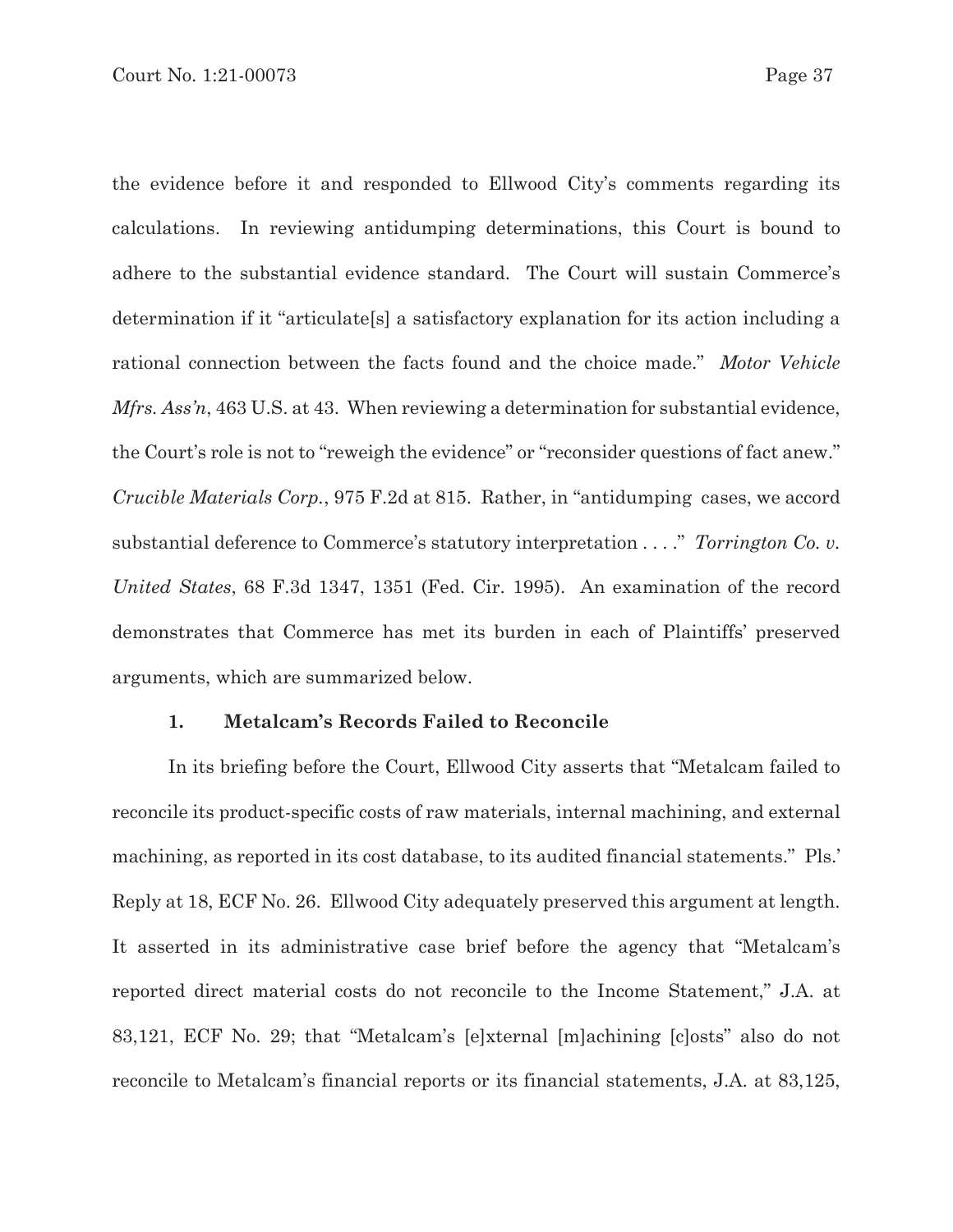ECF No. 29; and that "Metalcam's [r]eported [i]nternal [c]osts" do not reconcile to its financial statements, J.A. at 83,133, ECF No. 29.

 Commerce responded to this argument on the record in detail. Commerce described its usual method for calculating costs and the statute from which its methodology is derived. Commerce also thoroughly described Metalcam's cost accounting system, which "accounts for the total cost of manufacturing at the job order level." IDM at 7, J.A. at 83,288, ECF No. 29. The job order level is the basis for the manufacturing costs that Metalcam reports to Commerce, and Metalcam then calculates a variance based on the steel plant and forging mill where the products are manufactured to derive the actual costs. *Id.* Commerce acknowledged the specific arguments raised by Ellwood City: "The petitioners allege that costs as reported in Metalcam's trial balance, the *Conto Economico* (internal operating report) and the product family level standard costs do not reconcile." IDM at 8, J.A. at 83,289, ECF No. 29. "We disagree. . . . While the trial balance and internal operating report may not reconcile to the product family level standard costs by constituent cost elements . . . they do reconcile in total." *Id.* Commerce explained that the discrepancy Ellwood City noted occurred because the "product family level standard costs, at the constituent cost level, cannot be reconciled to the trial balance or to the internal operating report as it is a characteristically different report compared to the other two documents from Metalcam's accounting systems." *Id.* Commerce concluded that "in total, the costs recorded in Metalcam's trial balance, internal operating report,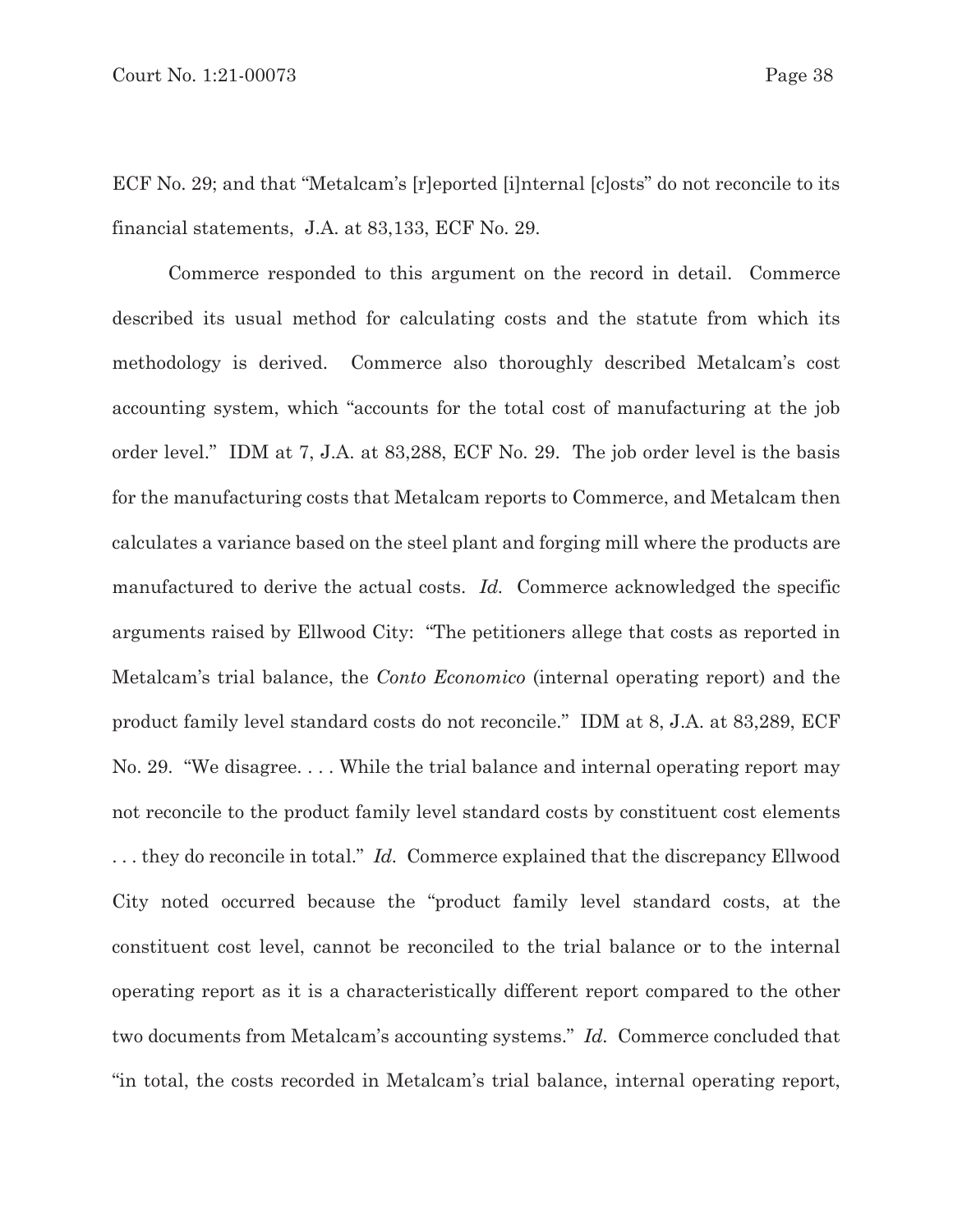and product family level standard costs, adjusted by the variance, reconcile." *Id.* Thus, Commerce evaluated the same documents on the record cited by Plaintiffs, explained its methodology, and its conclusions. Evaluating Ellwood City's arguments and reviewing the record, the Court declines to reweigh the evidence, and finds that substantial evidence supports Commerce's conclusions regarding Metalcam's cost reconciliation.

# **2. Metalcam's Verification Response Did Not Support Its Previously Reported Data, Rendering These Data Unreliable.**

 Ellwood City also argued that "Commerce additionally erred in relying on Metalcam's cost reconciliation because source documentation it submitted in response to Commerce's 'questionnaire in lieu of verification' did not support Metalcam's prior questionnaire responses." Pls.' Reply at 21, ECF No. 26. One of the specific errors Ellwood City identified was a formula error. Pls.' Mot. at 31, ECF No. 21. Ellwood City stated this objection in numerous ways in its administrative brief, arguing that "[t]here are many differences between Exhibit CVE-3 and the documents it purports to verify" and "[i]nsofar as Metalcam was asked to provide a verification of its submitted data and the verification submission does not match its revised submission in its supplemental questionnaire response, Metalcam has not passed verification." J.A. at 83,124, ECF No. 29.

 Commerce acknowledged Ellwood City's argument and explained its rationale for disagreeing: "We agree with petitioners that the cost reconciliation worksheet contained a formula error in one of the reconciling items . . . . However, after fully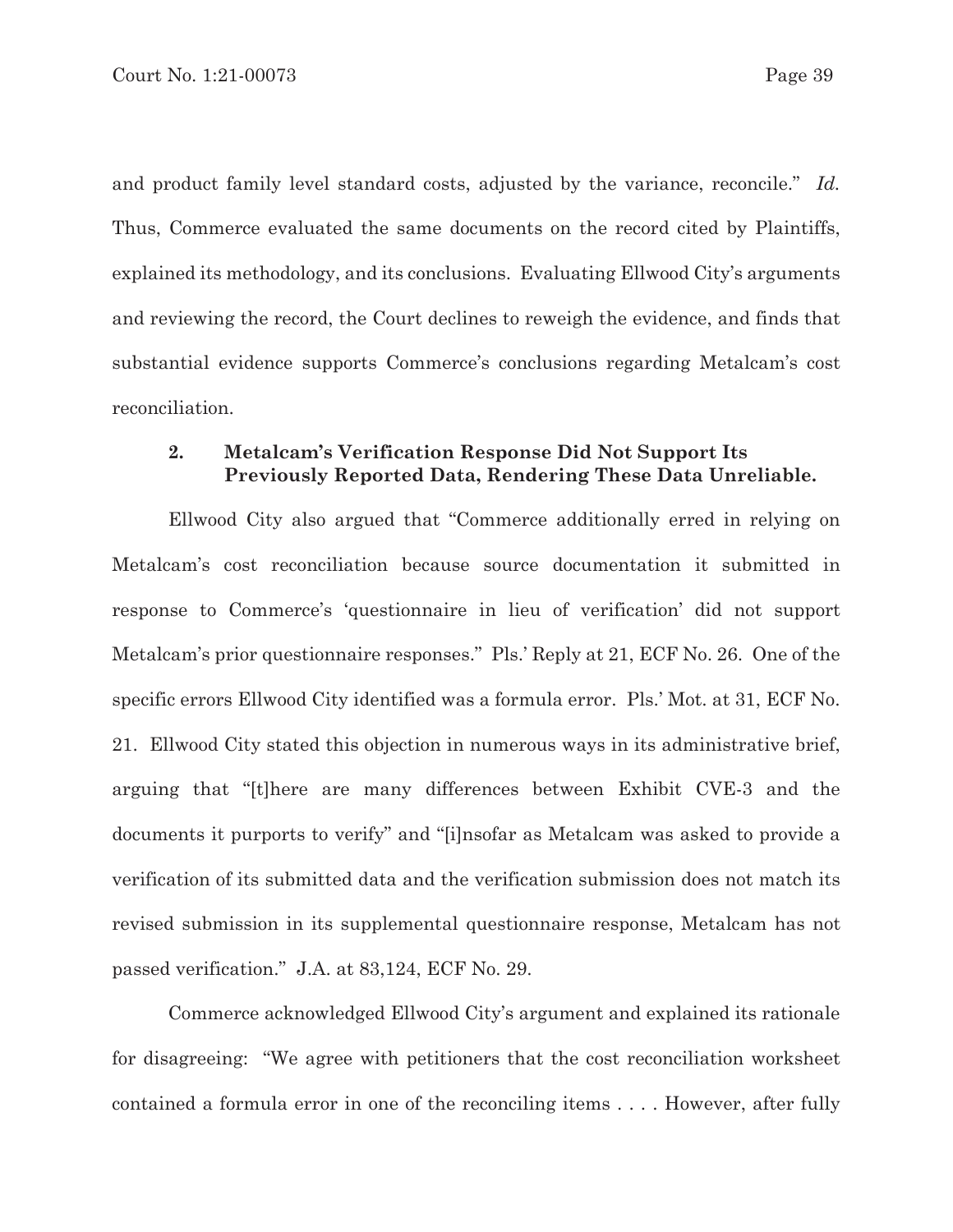examining the record, as noted by Metalcam, we found the same formula error in the corresponding reconciling item." IDM at 7, J.A. at 83,288, ECF No. 29. Commerce explained that "[b]ecause one of these reconciling items is a subtraction and the other error is an addition, the net result of the two errors continues to show that Metalcam's reported cost file reconciled to its financial statement costs." *Id.* Once again, Commerce acknowledged Plaintiffs' concern, evaluated the document at issue, and came to a different conclusion on the record regarding these two minor errors. Ellwood City's continued dissatisfaction with Commerce's response and alternate interpretation of the formula error's impact on the overall reliability of Metalcam's data does not change the fact that a reasonable mind evaluating the record could find that substantial evidence supports Commerce's conclusion. The Court finds that Commerce has adequately answered this challenge on the record, and substantial evidence supports Commerce's evaluation of the reliability of Metalcam's data.

# **3. By Not Rebutting the Use of Flawed Raw and Steel Ingot Costs, Commerce Admits Error**

 Ellwood City alleges that Commerce erred in its treatment of its concerns about Metalcam's steel ingot costs. Pls.' Mot. at 33, ECF No. 21. Ellwood City preserved this argument in its administrative brief. *See* J.A. at 83,142, ECF No. 29. Commerce responded to this argument on the record, summarizing the issue: "The petitioners also allege that Metalcam lowered its actual POI4 costs for forged ingots

<sup>4 &</sup>quot;POI" means "period of investigation."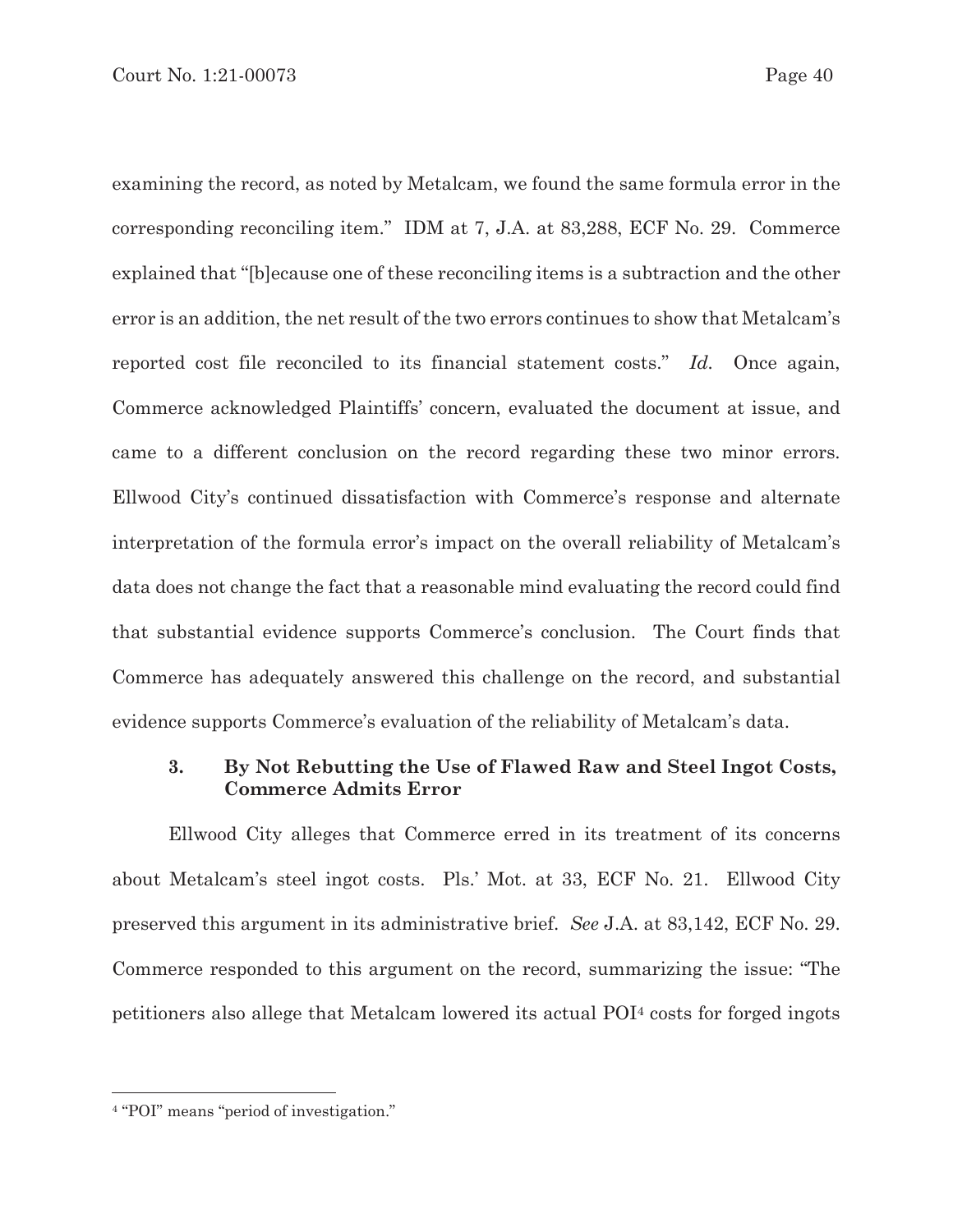that are held in semi-finished inventory waiting for a fluid end blocks order." IDM at 9, J.A. at 83,290, ECF No. 29.

 Commerce then explained that "[r]ecord evidence does not support a claim that there is an understatement of the reported costs due to ingot costs being held in semifinished inventory." *Id.* Commerce ultimately concluded that "review of the cost of sales in the trial balance for the POI shows that the inventory changes in the value of semi-finished goods are appropriately included in the cost of sales, and likewise appropriately included in the reported cost of manufacture as demonstrated in the overall cost reconciliation." *Id.* Admittedly, Commerce is more conclusory and less detailed in its response to this argument than it is to many of the others. But all that Commerce needed to do was "articulate a satisfactory explanation for its action including a rational connection between the facts found and the choice made." *Motor Vehicle Mfrs. Ass'n*, 463 U.S. at 43. Commerce, reviewing Plaintiffs' complaint and investigating the matter at issue, applied its expertise and decided that Metalcam's allocation of steel ingot costs to semi-finished inventory was appropriate given the circumstances. Both the evidence and the explanation of the record are sufficient to support Commerce's conclusion, and the Court therefore finds that substantial evidence supports Commerce's findings regarding steel ingot costs.

# **4. Commerce's Reliance on Metalcam's Sales Data Was Unreasonable**

 Plaintiffs object to Commerce's reliance on Metalcam's sales data: "Commerce recognized that Metalcam manually moved certain revenue items in its books and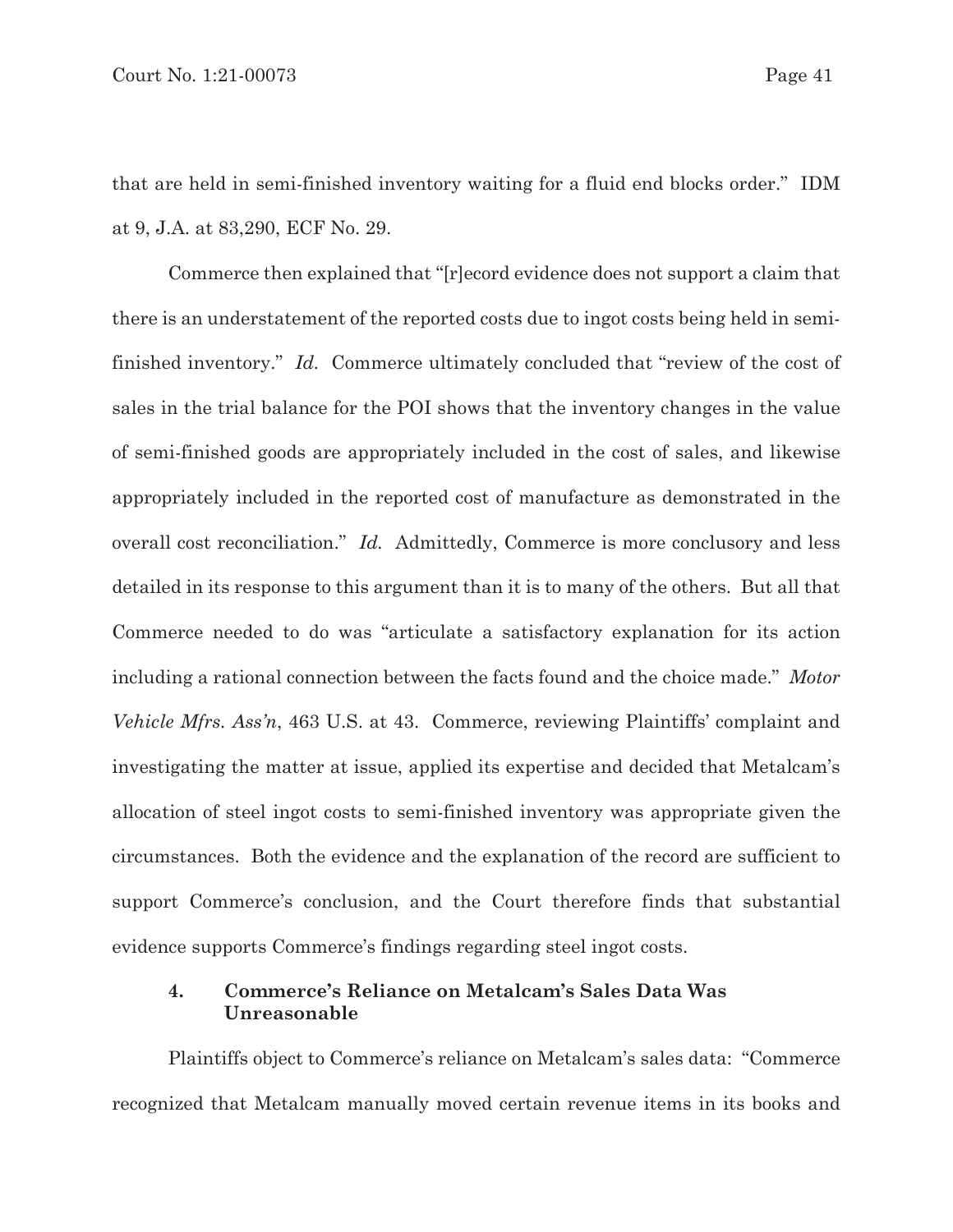records, which was not disclosed until Metalcam's response to Commerce's questionnaire in lieu of verification." Pls.' Mot. at 34–35, ECF No. 21. Ellwood City asserts that "these types of belated disclosures and failures to verify without new factual information have been the basis for Commerce to apply adverse inferences [in the past]." *Id.* Plaintiffs preserved that argument during the administrative briefing, asserting that "Metalcam made undisclosed and unsupported adjustments to specific General Ledger accounts." J.A. at 83,149, ECF No. 29.

 On the record, Commerce explained in detail what led to the adjustments to the ledger accounts and how they could be resolved: For certain general sales ledgers, when finalizing the books at the end of the 2018 and 2019 fiscal years, "a certain limited number of invoices was (*sic*) either reclassified from one sales revenue general ledger account to the other, or the total invoice value for certain invoices booked at year end was appropriated to those fiscal quarters in which the respective revenue should have been recognized." IDM at 10, J.A. at 83,291, ECF No. 29. According to Commerce, in each instance of an adjustment, Metalcam identified how the affected invoices were recorded in its accounting system, provided the invoices to Commerce, and reconciled the values for the general ledger accounts. *Id.* This evidence led Commerce to conclude that "the petitioners' assertion is misleading when arguing that Metalcam's manual movement of certain revenue items finds no basis in Metalcam's books and records" because "the nature of revenue activity described in affected invoices taken together with the names and structure of sales revenue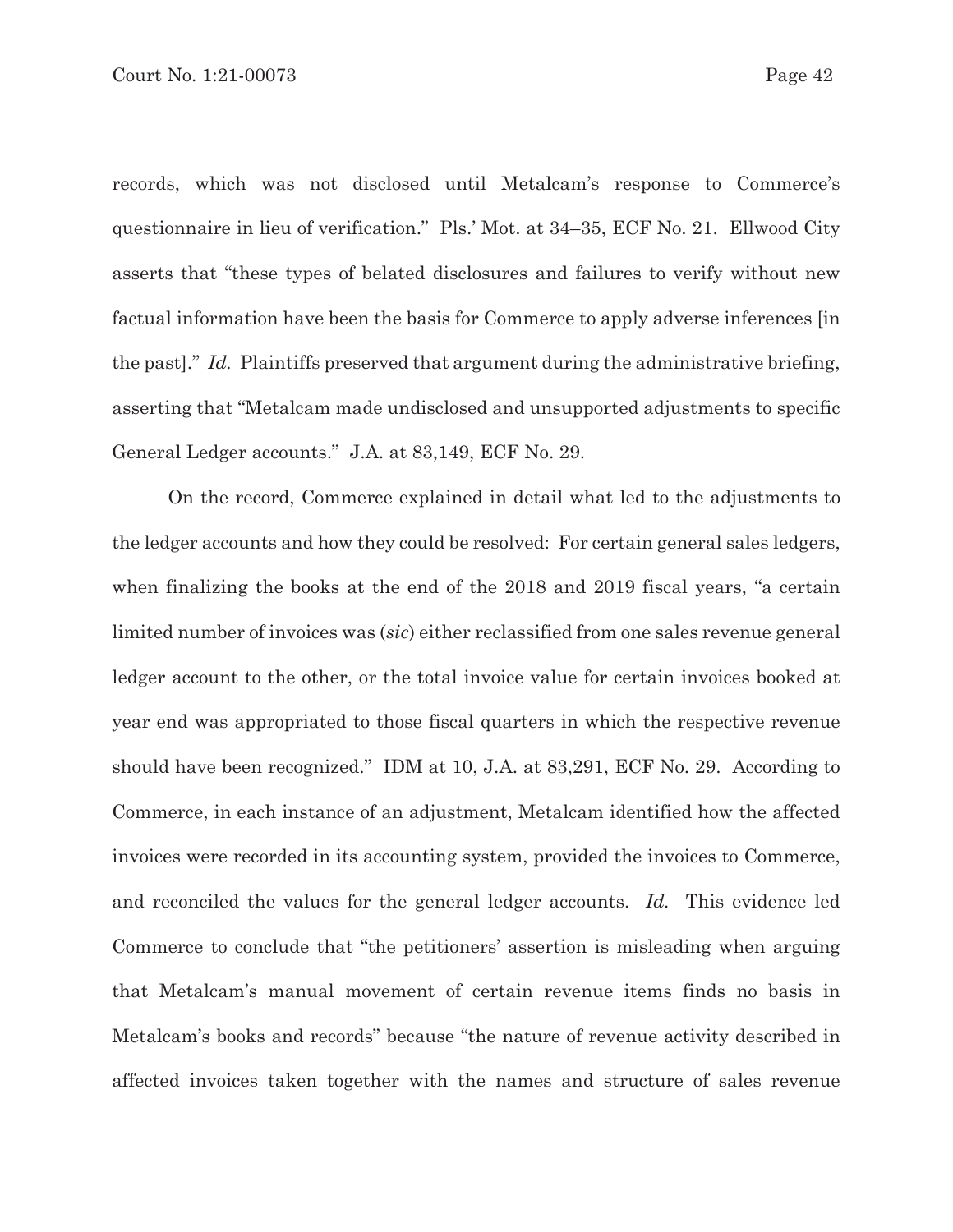general ledger accounts, support the narrative Metalcam provided on the record justifying certain anticipated divergences between financial accounting and trial balance information, affecting certain general ledger accounts." *Id.* Commerce evaluated the books and records and did not find any conflict between the narrative Metalcam provided and the records on which the narrative was based, despite Plaintiffs' beliefs to the contrary. The Court is satisfied that Commerce has provided evidence on the record to support its reliance on Metalcam's sales data and finds that substantial evidence exists for Commerce's findings.

### **5. Lucchini Failed to Timely Report Its Yield Losses**

 Finally, Plaintiffs also argue that "Lucchini's response to the 'questionnaire in lieu of verification' disclosed for the first time that Lucchini buried yield losses within its 'purchased price' for steel ingot and in so doing, prevented Commerce from examining the reasonableness of these yield losses." Pls.' Mot. at 36, ECF No. 21. Ellwood City believes that further examination might have revealed that the impact of this issue was more widespread. *Id.* Ellwood City raised this issue thoroughly in its administrative case brief: "Lucchini's Verification Response finally sheds light on Lucchini's steel ingot costs: Lucchini buried yield loss within its reported 'purchased price' for steel ingot and in so doing precluded Commerce from examining the reasonableness of the yield losses." J.A. at 83,158, ECF No. 29.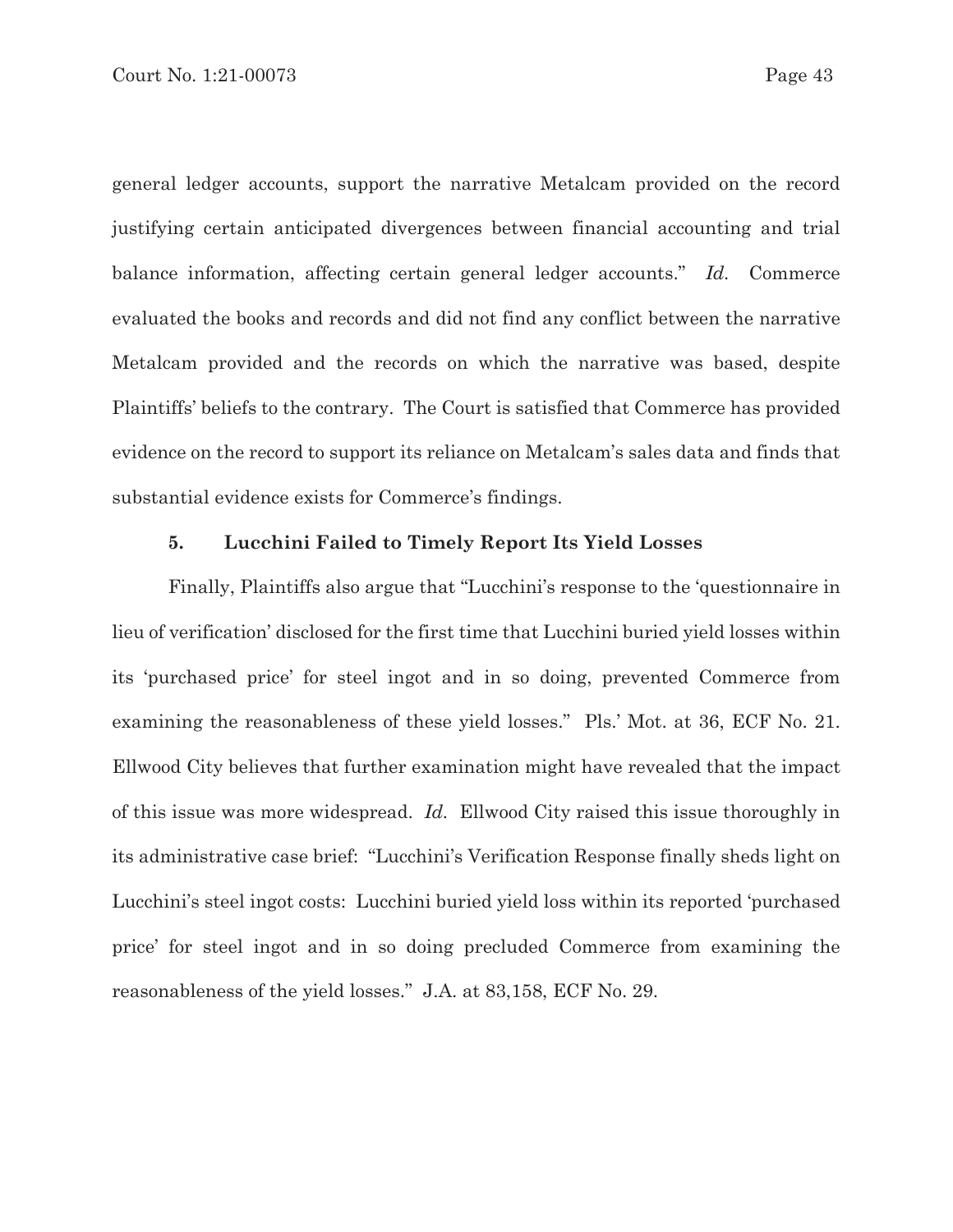Commerce responded fulsomely on the record, explaining its methodology: "[W]e adjusted Lucchini's reported costs to account for the cost of completed MUC5 which was scrapped for quality reasons. . . . Commerce's practice is to ensure a fully yielded cost by allocating total input cost over the total of finished goods production." IDM at 25, J.A. at 83,306, ECF No. 29. "[B]ecause Lucchini provided information concerning the total POI cost of non-conforming products on a product-group specific basis, we have allocated the cost of non-conforming products in the product group which contains MUC, over the production quantity of conforming finished goods." *Id.* On the record, Commerce explained its decision to adjust Lucchini's costs and further explained why, in its view, Lucchini's responses did not lead to any loss of credibility in those responses. In so doing, Commerce referred to its past practice and articulated a rational connection between the facts of the case and its choice to accept Lucchini's steel ingot costs with Commerce's adjustments. Commerce was specific in its explanation, and substantial evidence supports its conclusion.

# **6. Substantial Evidence Exists to Support Commerce's Determination**

In each of Plaintiffs' preceding arguments, the evidence appears to demonstrate good faith disagreement. Although Plaintiffs may dispute Commerce's conclusions and the weight given to various pieces of evidence, Commerce clearly acknowledged Plaintiffs' arguments and explained how it reached its ultimate

<sup>5 &</sup>quot;MUC" is "merchandise under consideration."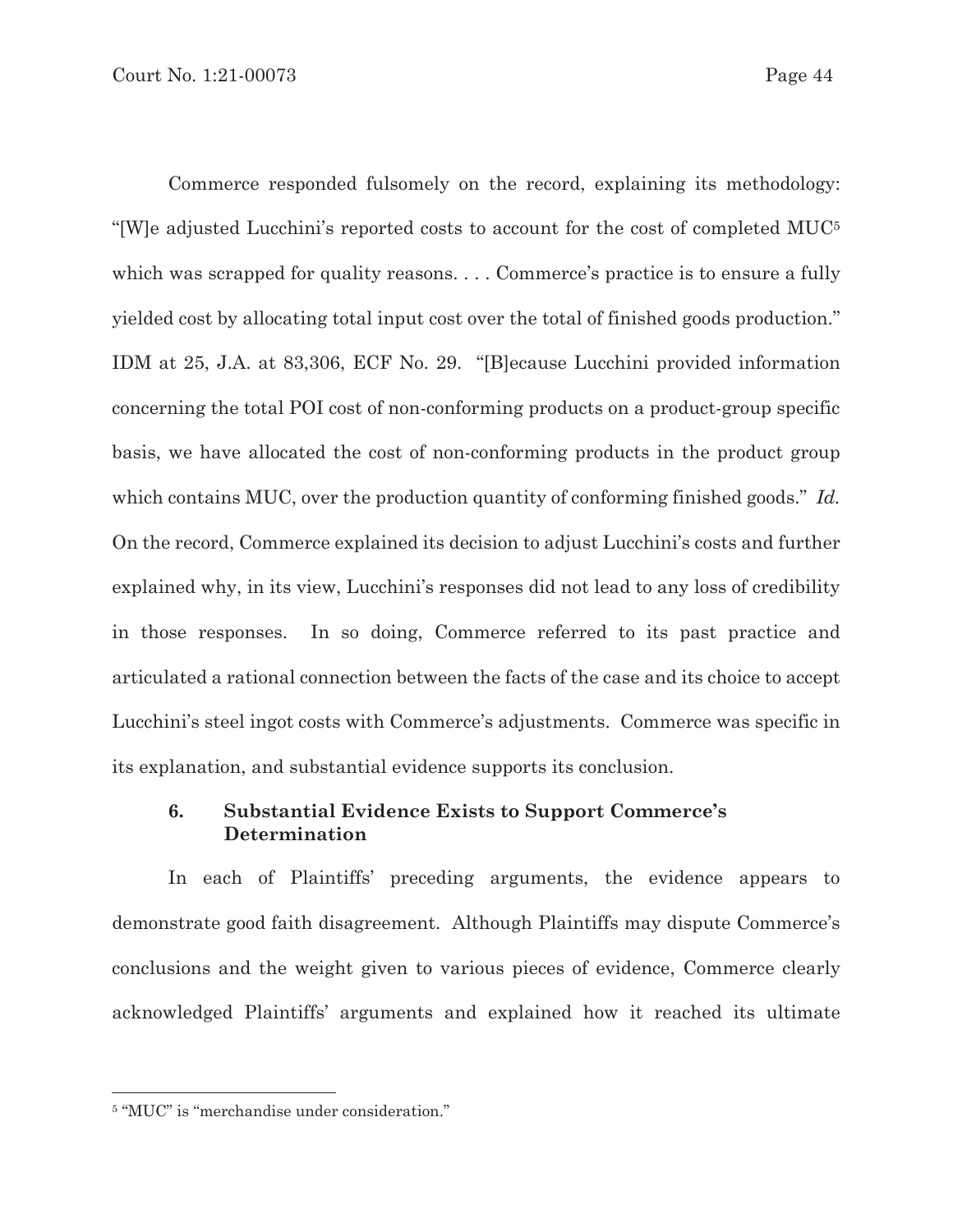determination on each issue. Commerce relied on information on the record and reconciled it to its satisfaction in calculating the dumping margins for Metalcam and Lucchini. The Court must not "reweigh the evidence" and will not second-guess Commerce on individual line-item decisions that pertain to its particular area of expertise. *Crucible Materials Corp.*, 975 F.2d at 815. Because Commerce responded to each of Plaintiffs' arguments on the record, articulated a rational explanation for each decision, and the evidence on the record adequately supports Commerce's conclusions, the Court finds that substantial evidence supports each of Commerce's decisions in the remaining preserved arguments Plaintiffs raise.6

### **CONCLUSION**

 The "major issue" in this case concerns the validity of the verification questionnaire Commerce employed in the underlying investigation. Pls.' Mot. at 14, ECF No. 21. Ellwood City had multiple opportunities to object to the verification methodology Commerce employed. Plaintiffs knew that Commerce's analysts would not be boarding planes to Italy to conduct an on-site verification in the summer of 2020. Yet, Plaintiffs were silent on that issue, including in their 106-page administrative case brief otherwise full of arguments and objections. Commerce had no opportunity to respond on the record to Plaintiffs' objection that its questionnaires

<sup>6</sup> Because the Court finds substantial evidence supports Commerce's rejection of Plaintiffs' arguments, it necessarily finds that substantial evidence also supports Commerce's refusal to use facts available with an adverse inference in light of the alleged deficiencies Plaintiffs identified. *See* Pls.' Mot. at 28– 36, ECF No. 21.